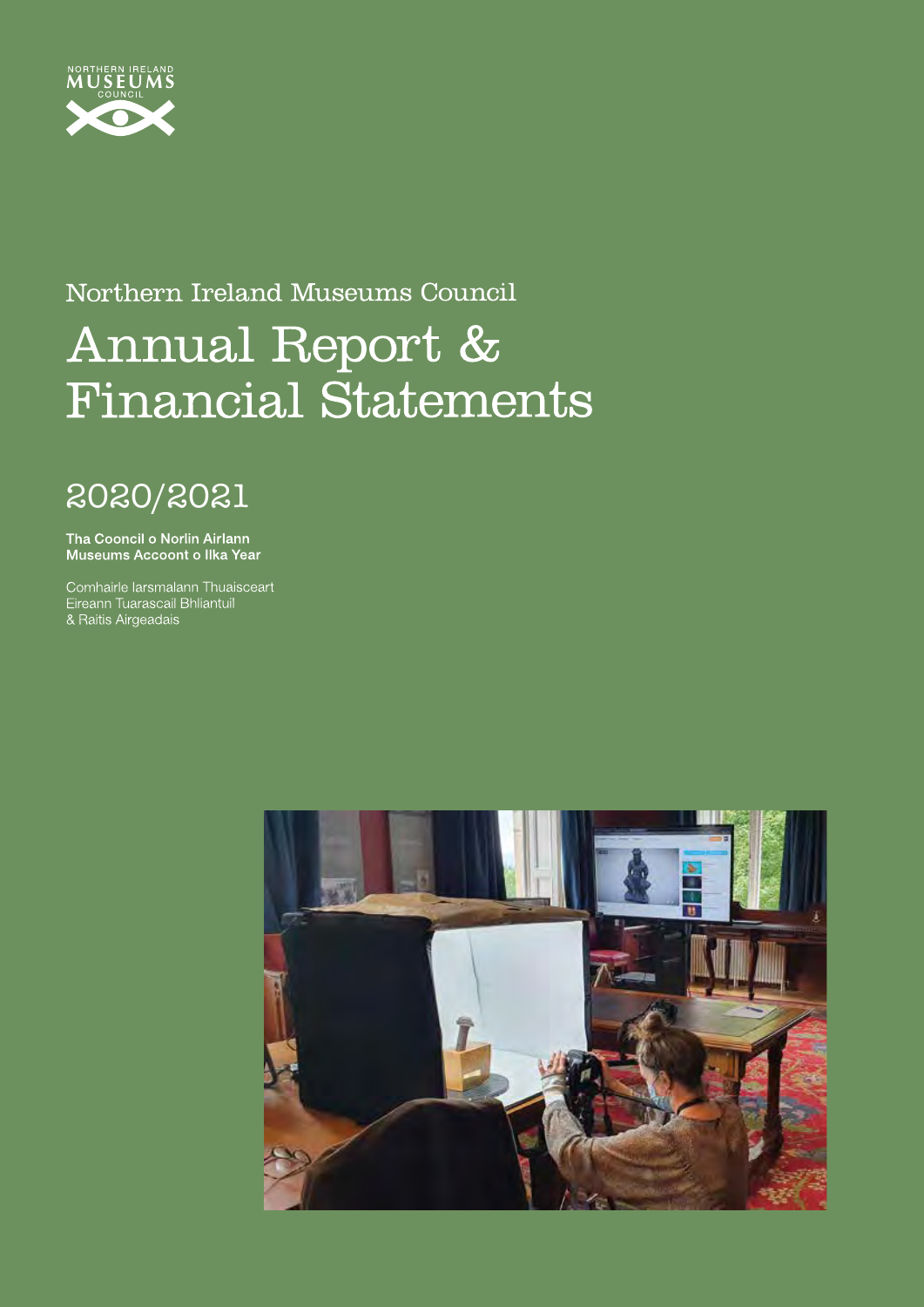Cover image: **Reimage, Remake, Replay** Building digital skills to record collections through photogrammetry at the Tower Museum Photo: Clodagh Lavelle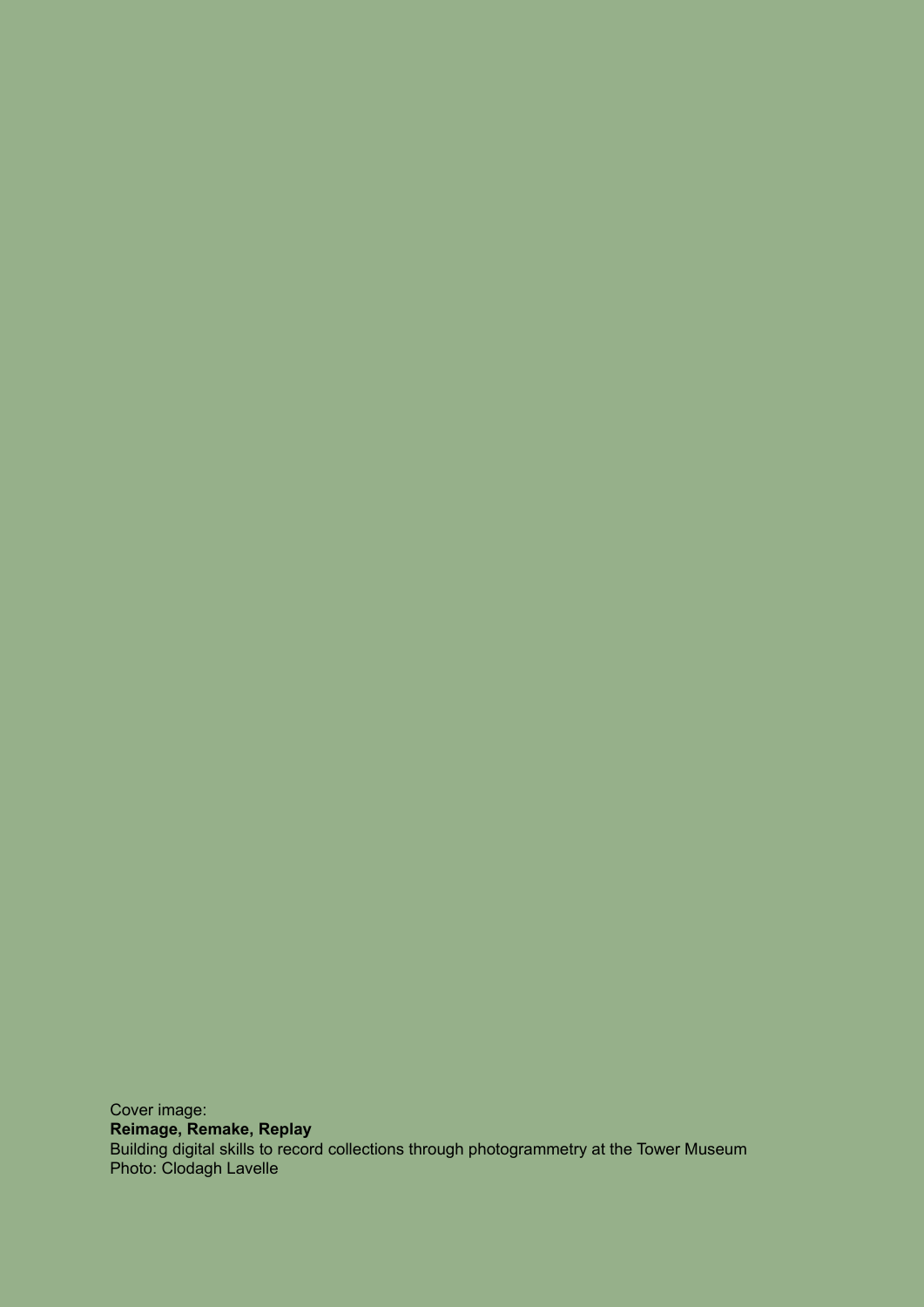### **Northern Ireland Museums Council**

### **Financial statements for the year ended 31 March 2021**

**Registered Company Number: NI027735**

**Charity Registration Number: NIC101873**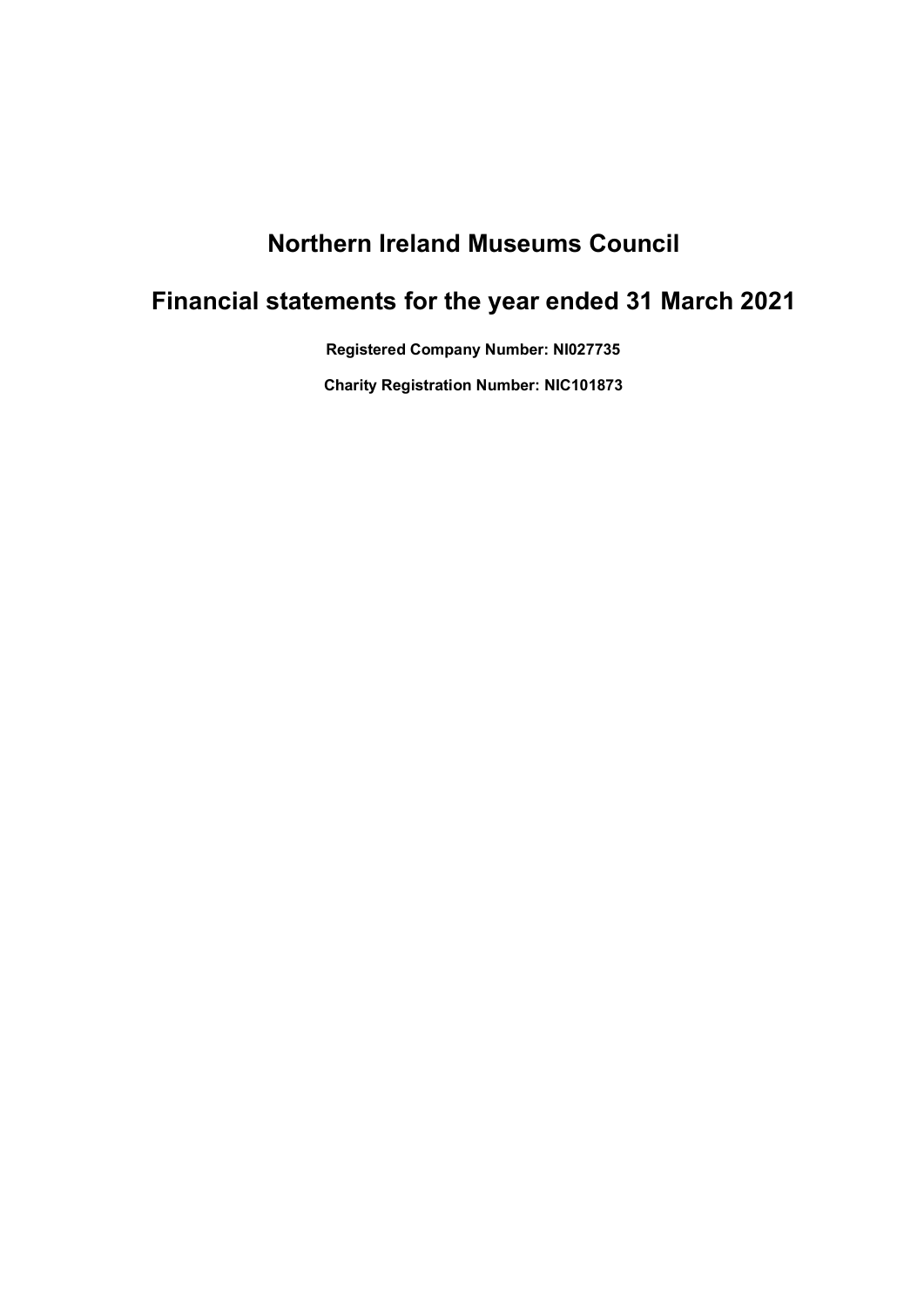| <b>CONTENTS</b>                                    | <b>PAGE</b> |
|----------------------------------------------------|-------------|
| Members of the Board and professional advisors     | 1           |
| Non-Executive Director's Report                    | $2 - 3$     |
| Report of the Directors                            | $4 - 21$    |
| Remuneration and Staffing Report                   | $22 - 27$   |
| Governance Statement                               | $28 - 36$   |
| Membership of the Northern Ireland Museums Council | $37 - 38$   |
| Report of the independent auditor                  | $39 - 43$   |
| Statement of financial activities                  | 44          |
| <b>Balance sheet</b>                               | 45          |
| Statements of cashflows                            | 46          |
| Notes to the financial statements                  | $47 - 59$   |

\_\_\_\_\_\_\_\_\_\_\_\_\_\_\_\_\_\_\_\_\_\_\_\_\_\_\_\_\_\_\_\_\_\_\_\_\_\_\_\_\_\_\_\_\_\_\_\_\_\_\_\_\_\_\_\_\_\_\_\_\_\_\_\_\_\_\_\_\_\_\_\_\_\_\_\_\_\_\_\_\_\_\_\_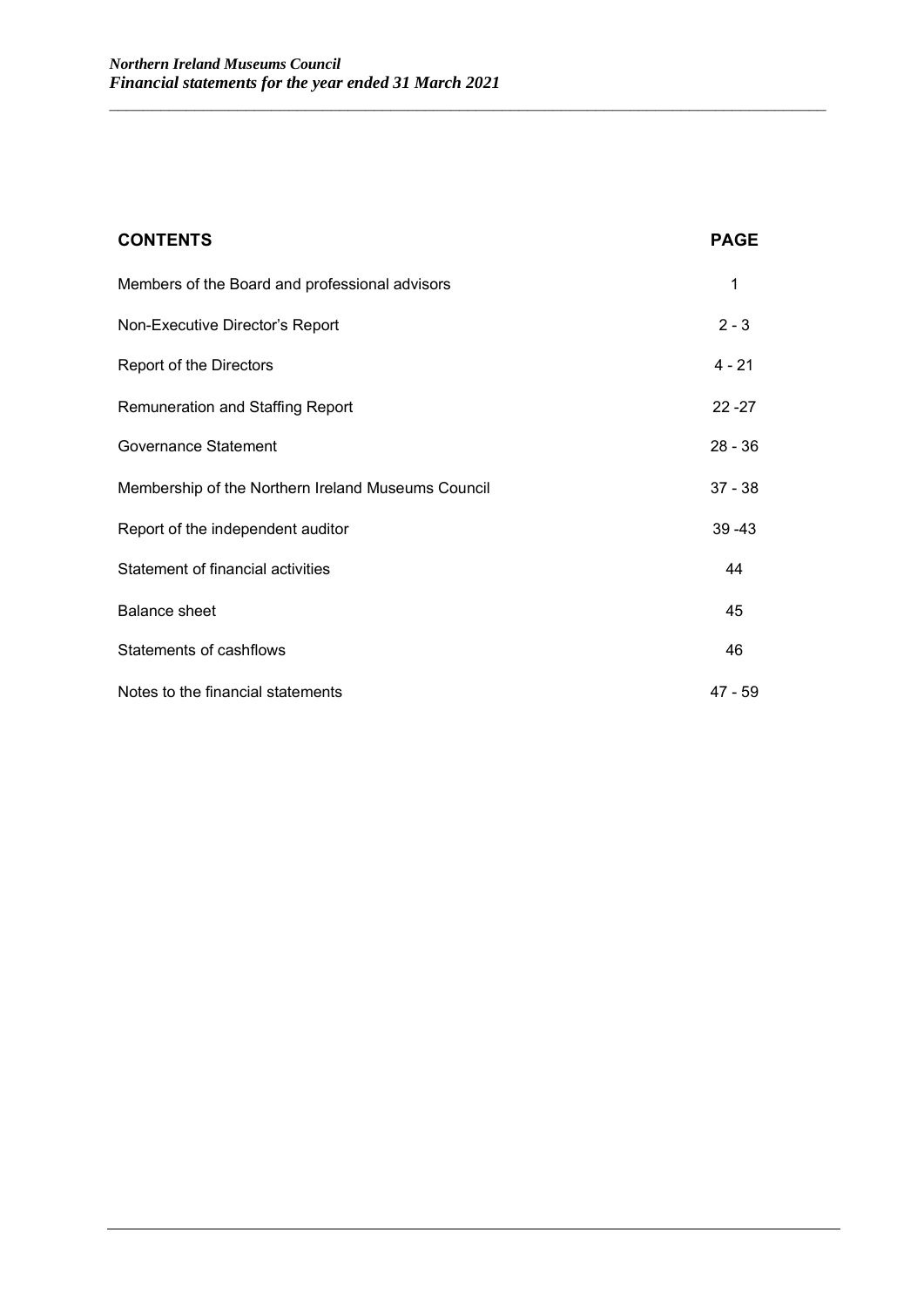### **Members of the Board and professional advisors**

*\_\_\_\_\_\_\_\_\_\_\_\_\_\_\_\_\_\_\_\_\_\_\_\_\_\_\_\_\_\_\_\_\_\_\_\_\_\_\_\_\_\_\_\_\_\_\_\_\_\_\_\_\_\_\_\_\_\_\_\_\_\_\_\_\_\_\_\_\_\_\_\_\_\_\_\_\_\_\_\_\_\_\_\_\_\_\_\_\_\_\_\_\_\_\_\_\_\_\_\_\_\_*

Prof. E Crooke (Chair to 28<sup>th</sup> Feb 2021) Nora Douds (Chair from 1st Mar 2021) Mr N Hamilton (Vice-Chair)

Julie Andrews Sean Barden Alderman Yvonne Boyle Jayne Clarke Anne Dorbie (resigned 17<sup>th</sup> Oct 2020) Councillor Rory Farrell Roddy Hegarty (resigned 31<sup>st</sup> Jan 2021) Brona Moffett (appointed 14<sup>th</sup> Jan 2021) Robin Morton (resigned 31<sup>st</sup> Jan 2021) Helen Perry Kelly Robinson (appointed 1<sup>st</sup> Mar 2021) Nuala Toman (appointed 1st Mar 2021) Councillor Keith Turner

Northern Ireland Audit Office 1 Bradford Court, Upper Galwally Belfast BT8 6RB

#### **Bankers**

Danske Bank Corporate Banking PO Box 183 Donegall Square West Belfast BT1 6JS

## **Company Secretary and Company Secretary and Company Secretary and Accounting Officer<br>
Ms S Stevenson and Ms S Stevenson \***

#### **Registered Office**

153 Bangor Road Holywood Co. Down BT18 0EU

NIC101873

#### **Directors Audit & Risk Assurance Committee**

Julie Andrews (appointed 18th Aug 2020) (appointed Chair 17<sup>th</sup> Nov 2020) Prof. E Crooke (Observer) Ms A Dorbie (Chair) (resigned 17<sup>th</sup> Oct 2020) Mr R Morton (resigned  $31^{st}$  Jan 2021) Mr N Hamilton

#### **Grant Committee**

Mr S Barden (Chair) Mr N Hamilton Mr R Hegarty (resigned 31<sup>st</sup> Jan 2021) Cllr K. Turner (appointed 18<sup>th</sup> Aug 2020)

#### **External Auditor Business Planning Committee**

Ms J Clarke Prof E Crooke (Chair) Mr R Morton (resigned 31<sup>st</sup> Jan 2021) Ms H Perry

Ms S Stevenson \*

### **Principal Office**

153 Bangor Road Holywood Co. Down BT18 0EU

**Charity Registration Number**<br>NIC101873<br>NIC101873

\*Ms S McCartan resigned as Company Secretary and Accounting Officer on 31st March 2021 and Ms S. Stevenson took up post on 1<sup>st</sup> April 2021.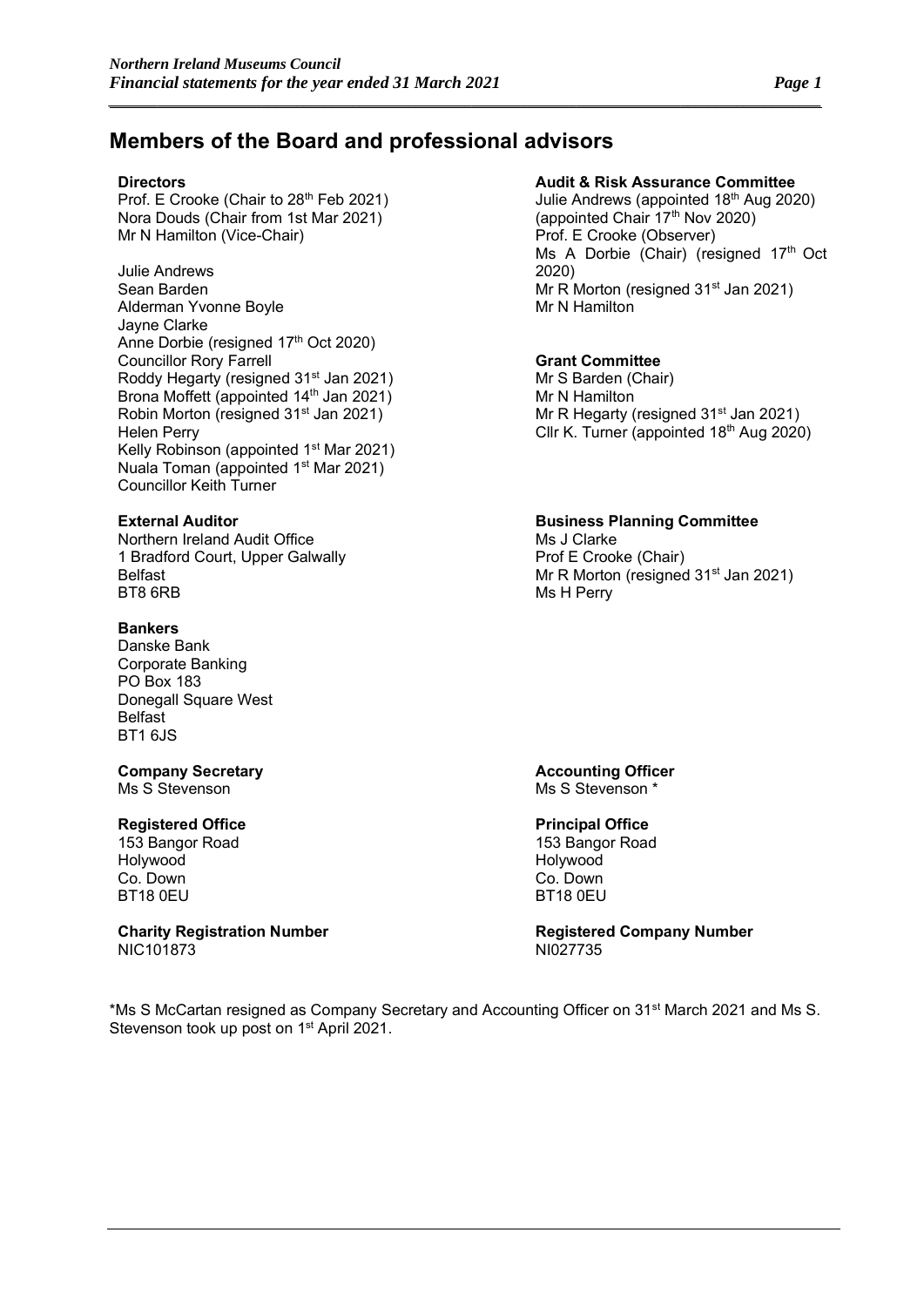### **Non-Executive Director's Report**

As a consequence of the Covid-19 pandemic the global museum sector has experienced a year like no other. In Northern Ireland, all museums closed in March 2020 with some of those reopening summer 2020, and with blanket closures across the sector again since the 26 December 2020. At the time of writing, in April 2021, our museums remain closed, but looking forward to reopening and are undertaking the necessary adjustments to their offer. Furthermore, in the past year staff experienced furlough and, inevitably, some museums have seen staff reductions. Despite these disruptions, while doors were closed, staff who remained in post or returned from furlough, were as busy as ever. It is here that we see the innovation and agility that we should be incredibly proud of and inspired by.

*\_\_\_\_\_\_\_\_\_\_\_\_\_\_\_\_\_\_\_\_\_\_\_\_\_\_\_\_\_\_\_\_\_\_\_\_\_\_\_\_\_\_\_\_\_\_\_\_\_\_\_\_\_\_\_\_\_\_\_\_\_\_\_\_\_\_\_\_\_\_\_\_\_\_\_\_\_\_\_\_\_\_\_\_\_\_\_\_\_\_\_\_\_\_\_\_\_\_\_\_\_\_*

The now well established, NI Museums Council Playful Museums Festival moved to an entirely online offer. Delivered by museums across the region, the festival provided engaging activities enhanced by YouTube videos, with characters Squiggles and Giggles, which families with young children could enjoy at home. Now into its third year, Reimagine, Remake and Replay, an engagement programme for young people, was delivered as a digital programme. In addition, our regular Spilling the Beans and NI Museums Forum, were transferred to online delivery and focussed on how the sector might respond to the challenges of the past year as we look to the future. We continued to develop our support for dementia friendly practice in museums, with the programme Memories, Movement and Museums offered with remote delivery.

Within the sector, peer support and advocacy had a greater role. We were pleased that NIMC could continue to support the sector in new ways. From June 2020 NIMC launched new monthly online Let's Talk events, attended by a total of 124 members, as an opportunity to share news and ideas, promote best practice, and facilitate discussion. Our training programme delivered completely online was offered free to members, as part of our support for the sector. As a result, there was a significant increase in uptake, and training was delivered to a total of 318 participants. In the past year we distributed over £52,000 of funding. We were also pleased to enter into a new 18-month research partnership with Ulster University, exploring the impact of Covid-19 on the museum sector, funded by UK Research and Innovation.

Although the Accreditation Scheme was paused throughout the UK, due to the pandemic, NIMC continued to support its members in advising museums working towards accreditation. We are particularly proud that we secured funding of £44,000 from the Department for Communities Capital Programme Team that has enabled us undertake Access and Inclusion Audits and to fund projects that support Access and Inclusion interventions at 3 local museums. These grants are invaluable in supporting Accreditation and widening access to museums.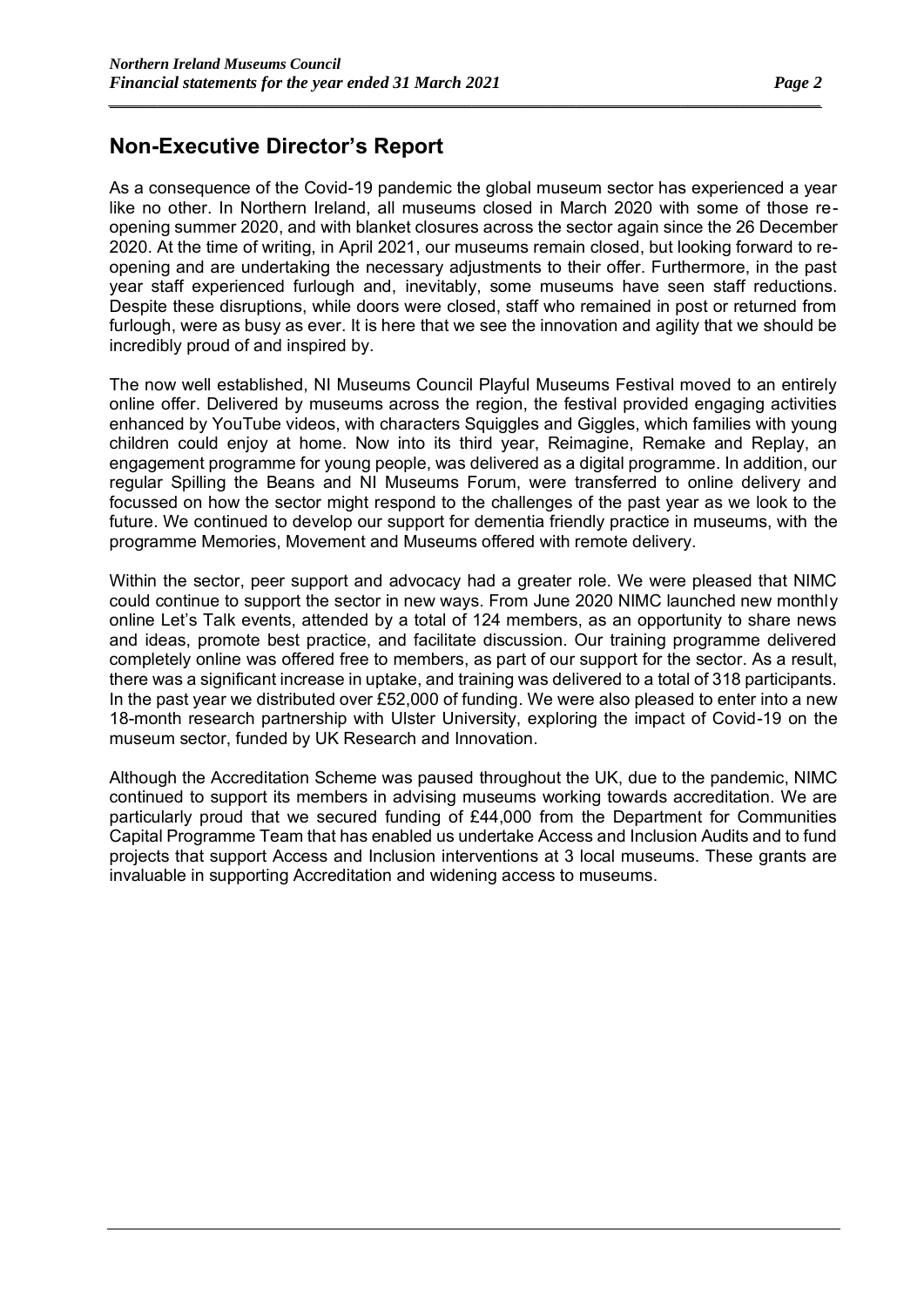### **Non-Executive Director's Report (continued)**

Given the impact of Covid-19, this is a somewhat challenging time to see in a change of both Chairperson Board of Directors and Director of the Council. However, as our introduction has just demonstrated, the organisation is as robust and committed to the museum field as it has ever been. To that end, it has been an honour for Elizabeth to serve as Chairperson, a role now passed to Ms Nora Douds. We would like to thank those Board members who finished their term in 2020/21. This year we said goodbye to Director Sinéad McCartan and welcomed new leadership as Siobhan Stevenson was appointed Interim Director. The board and membership would like to thank Sinéad for her service to the Council.

### **Professor Elizabeth Crooke Chair (Retired 28th February 2021)**

**Signed: Date: 29 June 2021**

Elameranole

**Nora Douds Chair (Since 1st March 2021)**

Nrsidnas

**Signed: Date: 29 June 2021**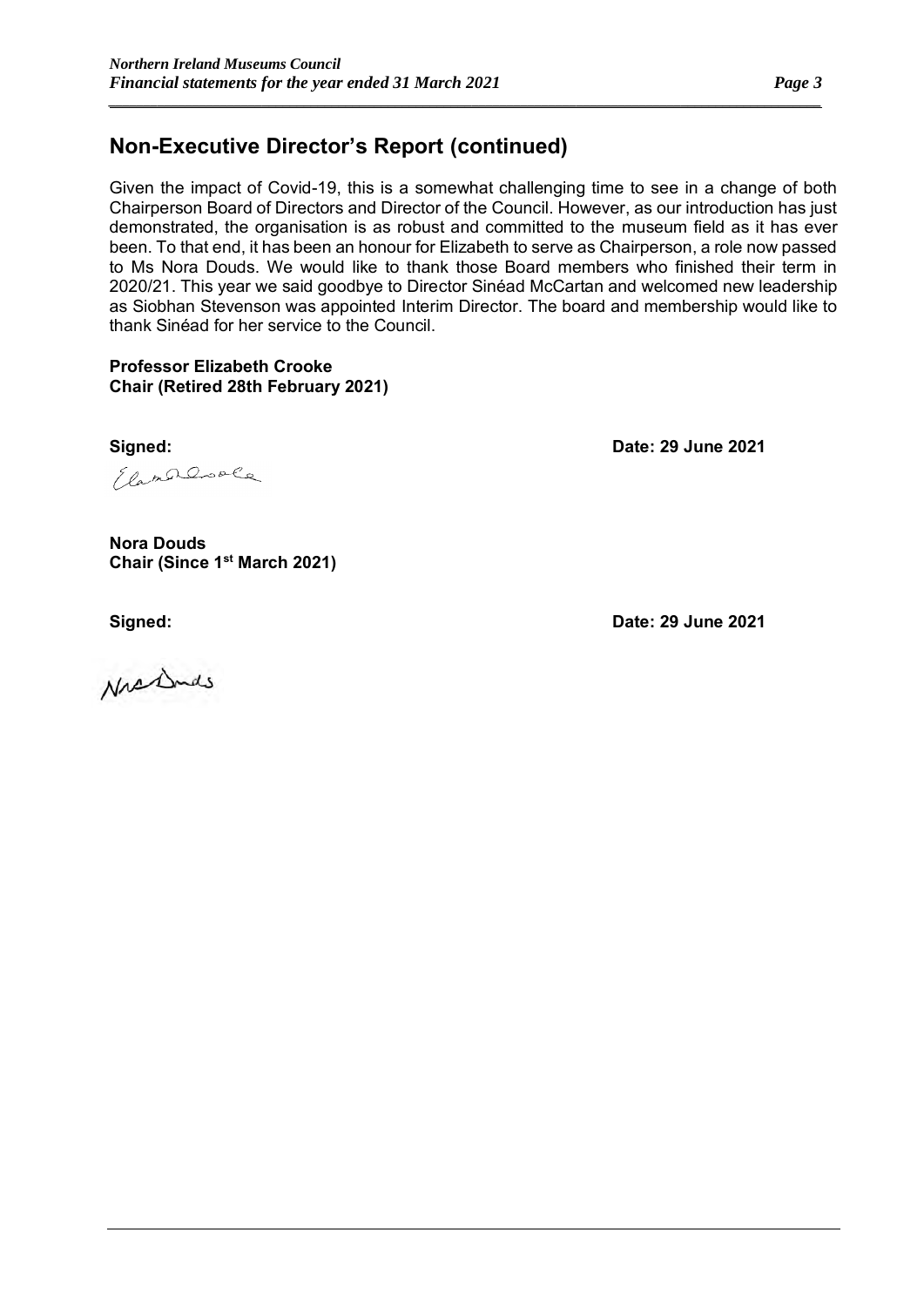### **Report of the Directors for the year ended 31 March 2021**

The Directors of the Museums Council, for the purposes of the Companies Act 2006, submit their annual report and the audited financial statements for the year ended 31 March 2021.

*\_\_\_\_\_\_\_\_\_\_\_\_\_\_\_\_\_\_\_\_\_\_\_\_\_\_\_\_\_\_\_\_\_\_\_\_\_\_\_\_\_\_\_\_\_\_\_\_\_\_\_\_\_\_\_\_\_\_\_\_\_\_\_\_\_\_\_\_\_\_\_\_\_\_\_\_\_\_\_\_\_\_\_\_\_\_\_\_\_\_\_\_\_\_\_\_\_\_\_\_\_\_*

### **Northern Ireland Museums Council**

The Museums Council was established in 1993 to support local museums (i.e. non-National museums) in Northern Ireland in maintaining and improving their standards of collections care and service to the public and to promote a coherent framework of museum provision.

In pursuit of these aims the Museums Council's main objectives are:

- To assist museums in Northern Ireland to improve standards of collections care;
- To assist museums in Northern Ireland to improve the range and quality of services to the public;
- To improve the status and standing of museums;
- To promote and advance education by supporting and assisting museums and galleries and to encourage the use and enjoyment by the public of museums and galleries in Northern Ireland, and thus advance the arts, culture, heritage and science for the benefit of the public;
- To promote a coherent framework of museum provision in Northern Ireland; and
- To operate efficiently, effectively and economically.

The Museums Council's functions include the following:

- The development and maintenance of links with interested bodies and agencies;
- The provision of information, advice and training to museums across a range of activities such as curatorial practice, collections management, conservation services, marketing and income-generation, etc.;
- To encourage, support and assist educational exploitation of museums;
- Assistance with feasibility studies and carrying out developmental research;
- The disbursement of grants to local museums towards approved projects and specimen purchase; and
- The promotion of Museum Accreditation for local museums.

The Museums Council is registered as a company limited by guarantee and operates in compliance with the Companies Act 2006. It is a registered charity. The Museums Council was funded, in the main, by the Department for Communities (DfC) and as such operates as a Non-Departmental Public Body (NDPB). The Museums Council does not carry out its functions on behalf of the Crown.

With this remit, and through these aims, the Museums Council plays a unique and fundamental role in the delivery of the Northern Ireland Museums Policy, as well as contributing to the current draft Programme for Government, Outcomes Delivery Plan and the Departmental vision and strategic priorities to deliver outcomes / results, which will support people, improve communities and tackle disadvantage. For museums, these aspects become manifest through the protection and enhancement of the cultural assets they hold, and the prioritising of audience engagement programmes.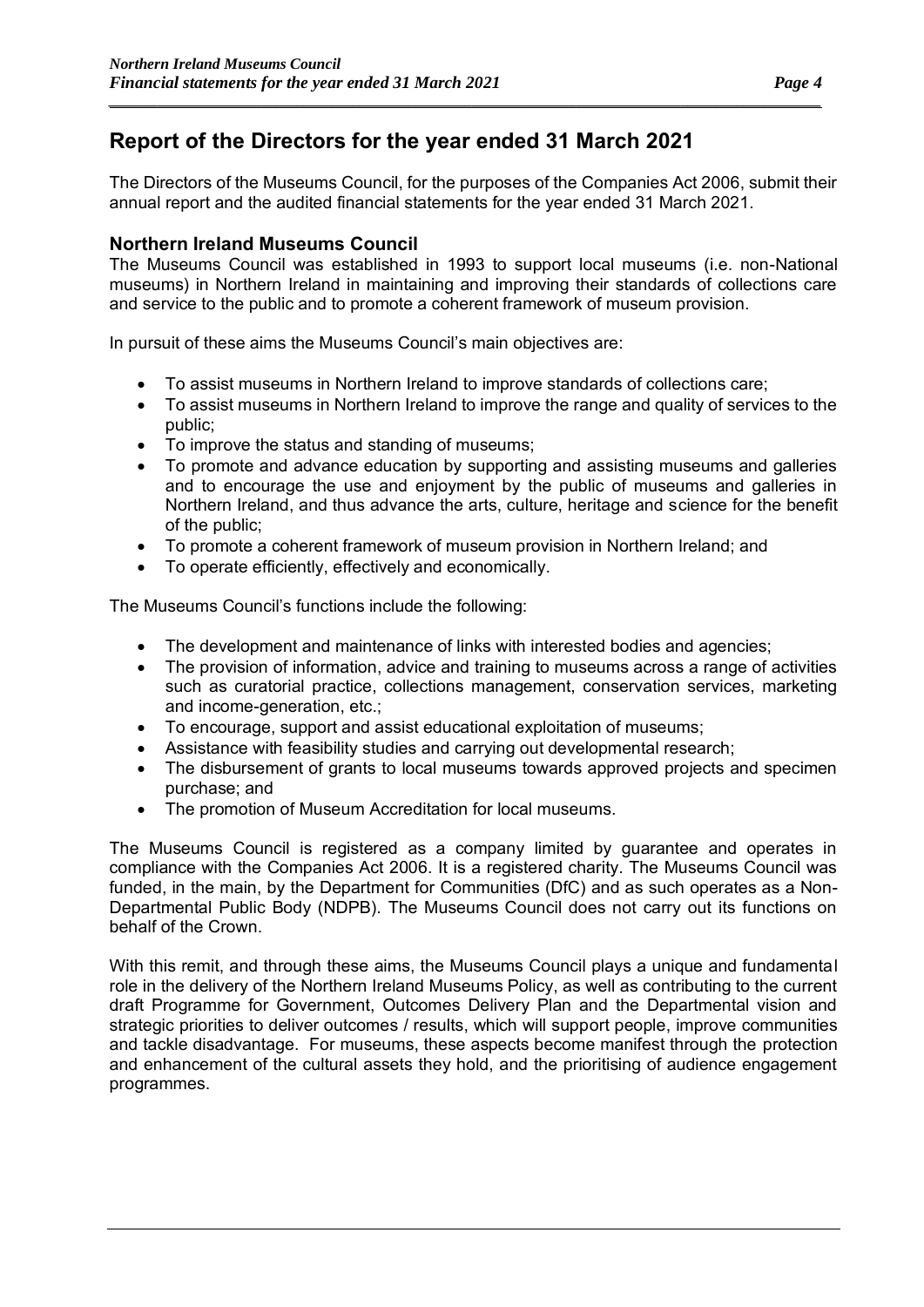The vision of the Northern Ireland Museums Policy is for "*a coordinated and sustainable museum sector that develops, preserves and interprets its collections to the highest possible standards; delivers quality services that inspire, educate and engage local, national and international visitors and users; harnesses its strengths and diversity to support economic, social and cultural development in Northern Ireland and a shared and better future*."

During the 2020-21 business year, the Directors delivered Year 3 of the draft Corporate Plan for 2018-21. Our vision is for "*A dynamic, inclusive and sustainable museum sector*" and our mission is "*To champion, develop and support museums*". We have also identified three core values that underpin everything we do – Innovative, Collaborative and Professional. The Board of Directors has identified, with support from the Museums Council's staff and stakeholders, five strategic themes: LEAD, PROTECT, CONNECT, VALUE and DELIVER.

The Museums Council measured its performance during the 2020-21 with seven Key Performance Indicators outlined below:

| NO. | <b>KEY PERFORMANCE INDICATOR</b>                                                                                              | <b>Target</b>   | <b>Actual</b><br>2020-21 |
|-----|-------------------------------------------------------------------------------------------------------------------------------|-----------------|--------------------------|
| 1.  | <b>LEAD</b><br>At least one museum submitting an Eligibility Questionnaire<br>for Accreditation                               | $\mathbf{1}$    | $\overline{2}$           |
| 2.  | <b>PROTECT</b><br>Administer at least 5 grants to local museums to develop their<br>collections                               | 5               | 10                       |
| 3.  | <b>CONNECT</b><br>Deliver 12 training and shared learning events                                                              | 12              | $19*$                    |
| 4.  | <b>CONNECT</b><br>Secure 160 participants in training and shared learning events                                              | 160             | 318                      |
| 5.  | <b>CONNECT</b><br>Non-government income as % of total income                                                                  | 10%<br>(E20.4k) | $5%***$<br>(E10.9)       |
| 6.  | <b>VALUE</b><br>Support at least 10 local museums to connect audiences<br>virtually with museums through digital technologies | 10              | 14                       |
| 7.  | <b>DELIVER</b><br>Total number of professional development events attended<br>by NIMC staff                                   | 4               | 8                        |

\* includes Spilling the Beans and Museum Forum

\*\*As a consequence of the Covid-19, many funding organisations changed their criteria rendering NIMC ineligible for support; instead NIMC acquired £44k through grant funding from DfC.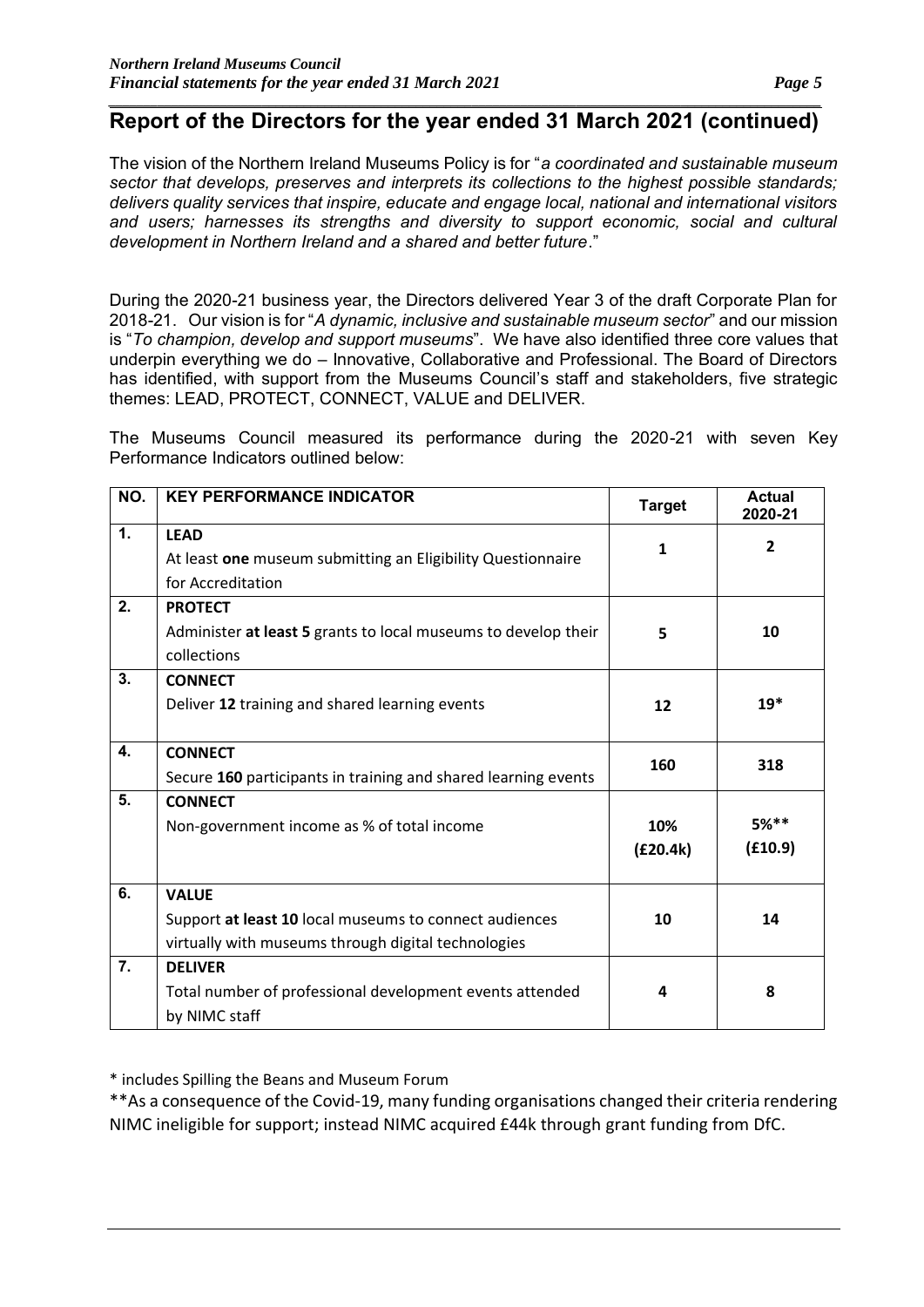### **Public Benefit Statement**

The Museums Council's charitable purpose is to promote and advance education by supporting and assisting museums and galleries and to encourage the use and enjoyment by the public of museums and galleries in Northern Ireland, and thus it advances the arts, culture, heritage or science. The Museums Council supports local museums by:

- Ensuring they maintain recognised standards:
- Assisting them to improve their public facilities;
- Providing financial assistance to support UK Museums Accreditation scheme;
- Providing training;
- Advising on the learning and education programmes;
- Enhancing public awareness of the events at museums;
- Undertaking evaluations and research;
- Delivering strategic, sector-wide programmes; and
- Providing advice, guidance and information in response to queries from the sector and the general public.

Beneficiaries include the people of Northern Ireland, visitors to museums from outside the area and online users of www.nimc.co.uk.

### **2020-2021 Performance**

### **Theme 1 – LEAD**

The Museums Council leads and enables the local museum sector through its activities and by supporting, empowering and collaborating with others to ensure the positive role of museums in society. Our aim is to support and demonstrate that museums make an essential contribution to society.

### **Museum Accreditation**

The Museums Council manages and administers the Museum Accreditation Scheme in partnership with Arts Council England; Museum, Archives and Libraries (a division of the Welsh Government); and Museums Galleries Scotland. Due to the impact of Covid-19 a UK wide decision was taken to pause the Accreditation process until April 2021 (this pause is now extended).

During 2020-21, the Museums Council continued to provide advice and carry out assessments to local museums in Northern Ireland. Currently there are 43 accredited museums in the scheme, 40 of which are local museums, 35 holding 'Full' accreditation and five holding 'Provisional' accreditation.

Support and advice were also provided to museums not currently in the Scheme. There is currently one museum with 'Eligible' status who is working towards 'Full Accreditation'. Eligibility applications were received for two other museums so they can progress to working towards 'Full Accreditation'.

For further information on Museum Accreditation see www.nimc.co.uk/accreditation/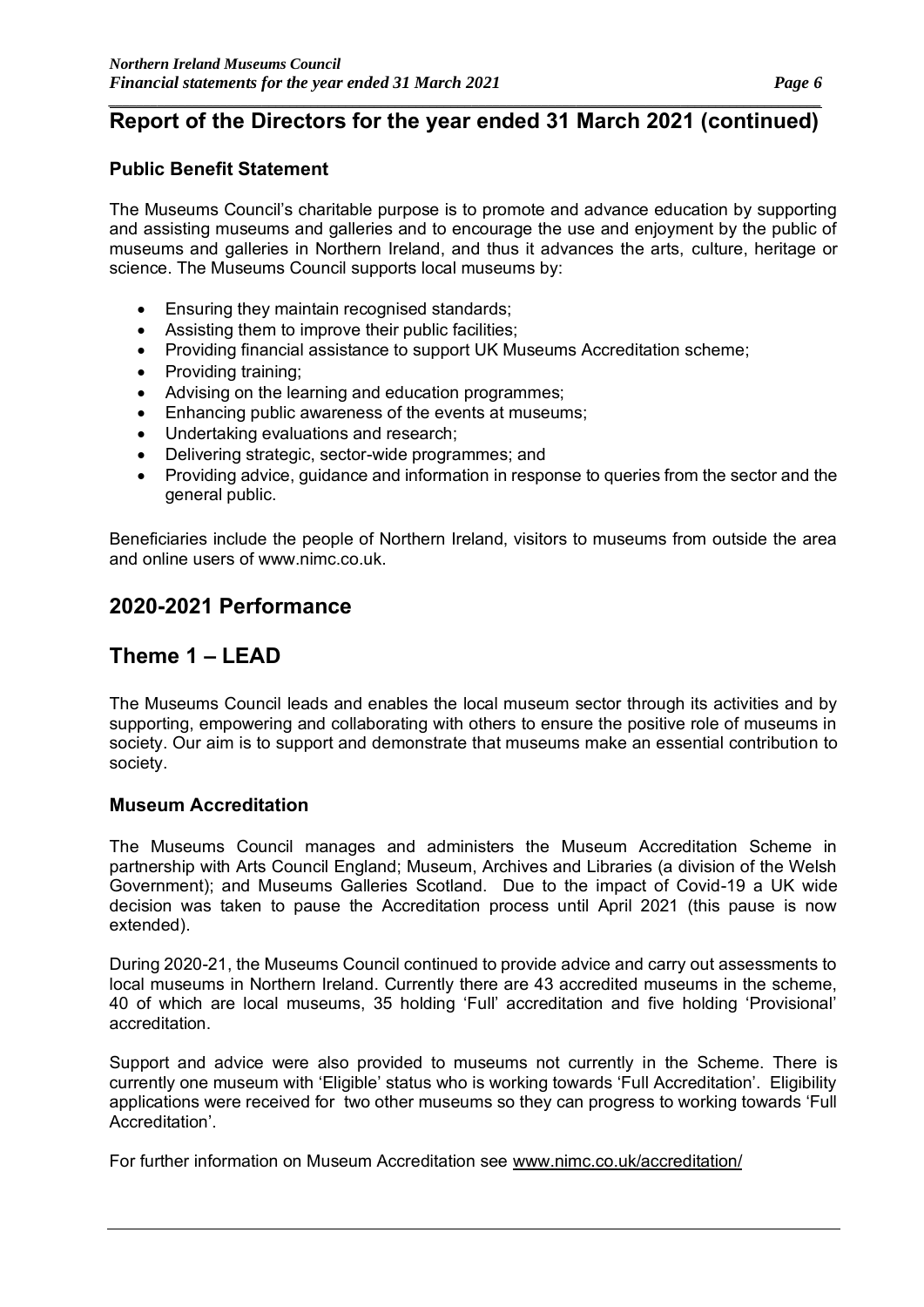### **Digital Connectivity**

### **Website**

The Museums Council continued to provide comprehensive information about all accredited museums in Northern Ireland through its website. The site also allows local museums to upload details of their forthcoming events programmes. This service is provided in response to an identified barrier for non-participation in museum activities being a lack of information and awareness about museum events.

#### **E-Newsletters**

The Museums Council continued to offer a monthly newsletter which highlights news and activities, and through Facebook, Instagram and Twitter feeds to highlight campaigns on specific dates such as International Museums Day on 18<sup>th</sup> May 2020.

Museum Beat is circulated to members and publishes information about the Museums Council's news and programmes, museum resources, courses and conferences, grants, CPD and job opportunities, as well as highlighting local museum news, exhibitions and events. During 2020- 21, eleven issues of Museum Beat were issued.

The Newsletter has a different target audience and allows the Museums Council to communicate with non-members and a wider range of interested parties who have signed up voluntarily to find out about its activities and the museum sector. In 2020-21, there were eleven Newsletters issued.

#### **Social Media**

The Museums Council has three social media channels which it uses to engage with its online audiences - Twitter, Facebook and Instagram.

#### **LET'S TALK**

The Museums Council developed a new online forum LET'S TALK for Museums Council Members. It was launched on 23rd June 2020 and the monthly sessions discussed a variety of subjects including contemporary collecting, youth engagement and digitisation. A total of seven sessions attracted 124 attendees.

#### **#MuseumWeek 2020**

In May 2020, the Museums Council promoted Northern Ireland wide activity for #MuseumWeek 2020 (11-17 May). The format took the form of a campaign across Facebook, Twitter and Instagram based on the seven themes and hashtags. The themes were to have relevance in the time of Covid-19 and lockdown. Museums, including Ballymoney Museum, Down County Museum, Newry and Mourne Museum, Fermanagh County Museum, Tower Museum, FE McWilliam Gallery and Somme Museum participated in the campaign.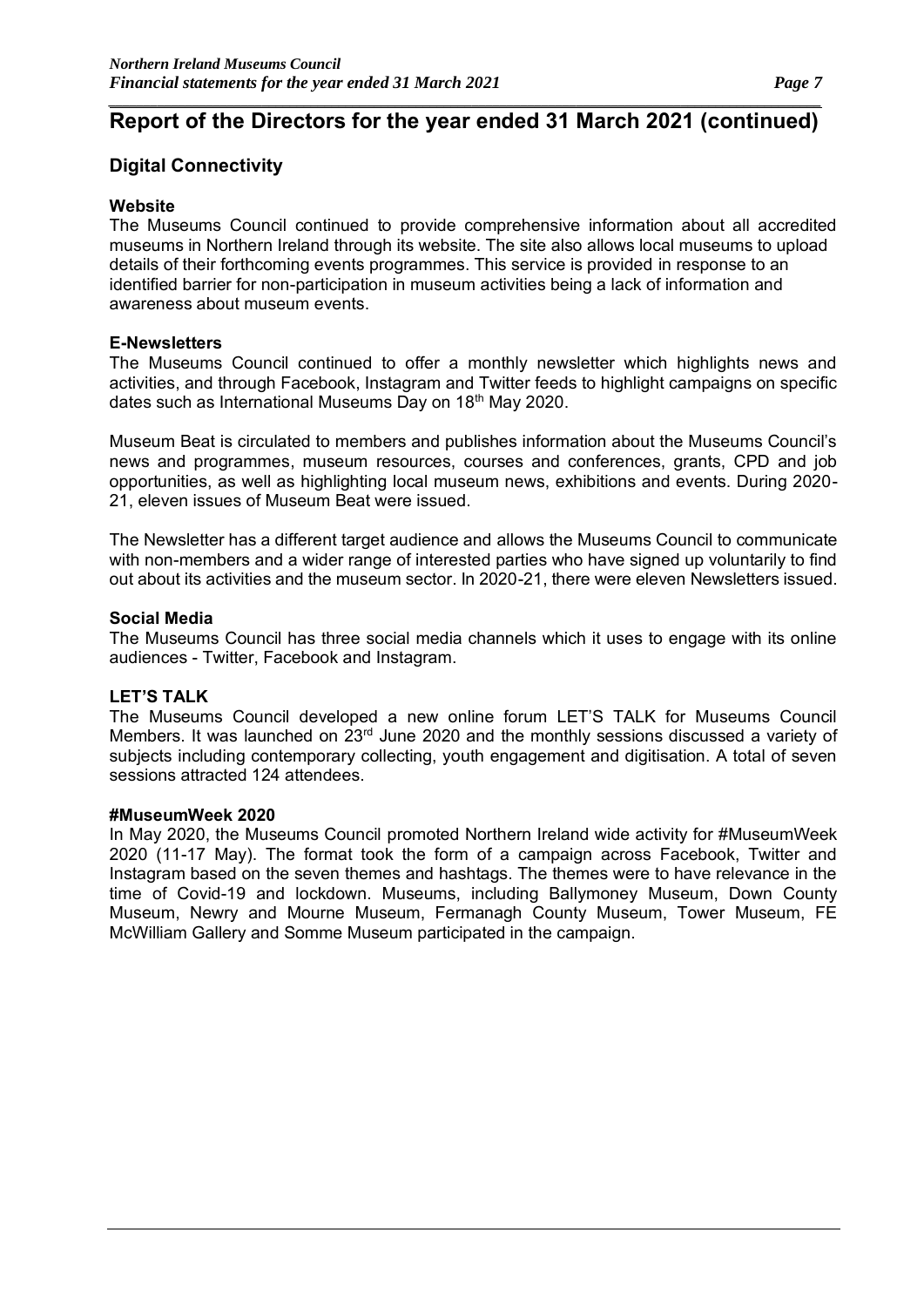### **Theme 2 – PROTECT**

The Museums Council enhances the protection of museum collections through regulation, grants and training, and thereby ensuring that collections are better cared for and protected.

### **Collecting for the Future**

In 2019 the Museums Council was successful in obtaining resource to provide a three-year funding programme titled *Collecting for the Future* from the Esmé Mitchell Trust. The Trust operates principally in Northern Ireland and has a particular interest in cultural or artistic objects.

*Collecting for the Future* focuses on strategically collecting cultural and artistic objects in partnership with museum users and communities.

It supports accredited museums to strategically collect:

- Objects that will enrich and strengthen their collections;
- Objects that enhance new areas of collecting;
- Objects representing the culture and artistic achievements and experiences of this place.

This funding package of £5,000 per annum (£15,000 in total) will enable five accredited museums to apply for up to £1,000 and secure 100% of the total purchase cost if it is less than £1,000; or put the £1,000 towards the purchase of an object of higher value. Over a three-year period, this will support at least 15 purchases enabling museums to develop their collections.

During the financial year 2020-21, six applications were received and five museums benefitted from this funding programme.

| <b>Grant Applicant</b>  | <b>Purchase</b>                                    | <b>Amount Awarded</b> |
|-------------------------|----------------------------------------------------|-----------------------|
| Fermanagh County Museum | Artwork by Mavis Thomson -                         | £1,000                |
|                         | 'Ireland's Totem, Crown of                         |                       |
|                         | Conciliation - Circle of Hope, 2001'               |                       |
| Somme Museum            | 'Five Weeks before the 1 <sup>st</sup> July 2016', | £1,000                |
|                         | watercolour, triptych, 2013 by Paul                |                       |
|                         | Banning                                            |                       |
| Inniskillings Museum    | WWII Military Cross Group of nine                  | £1,000                |
|                         | medals awarded to Lieutenant Colonel               |                       |
|                         | John Filmer-Bennett OBE, MC, Royal                 |                       |
|                         | <b>Inniskilling Fusiliers</b>                      |                       |
| Newry and Mourne Museum | A chalk and charcoal drawing of Lord               | £1,000                |
|                         | Russell of Killowen<br>by<br>Pierre                |                       |
|                         | Verheyden 1843-1919                                |                       |
| Linen Hall Library      | Mairead Corrigan Maguire, by                       | £1,000                |
|                         | Amanda Dunsmore                                    |                       |
|                         |                                                    |                       |
| TOTAL                   |                                                    | £5,000                |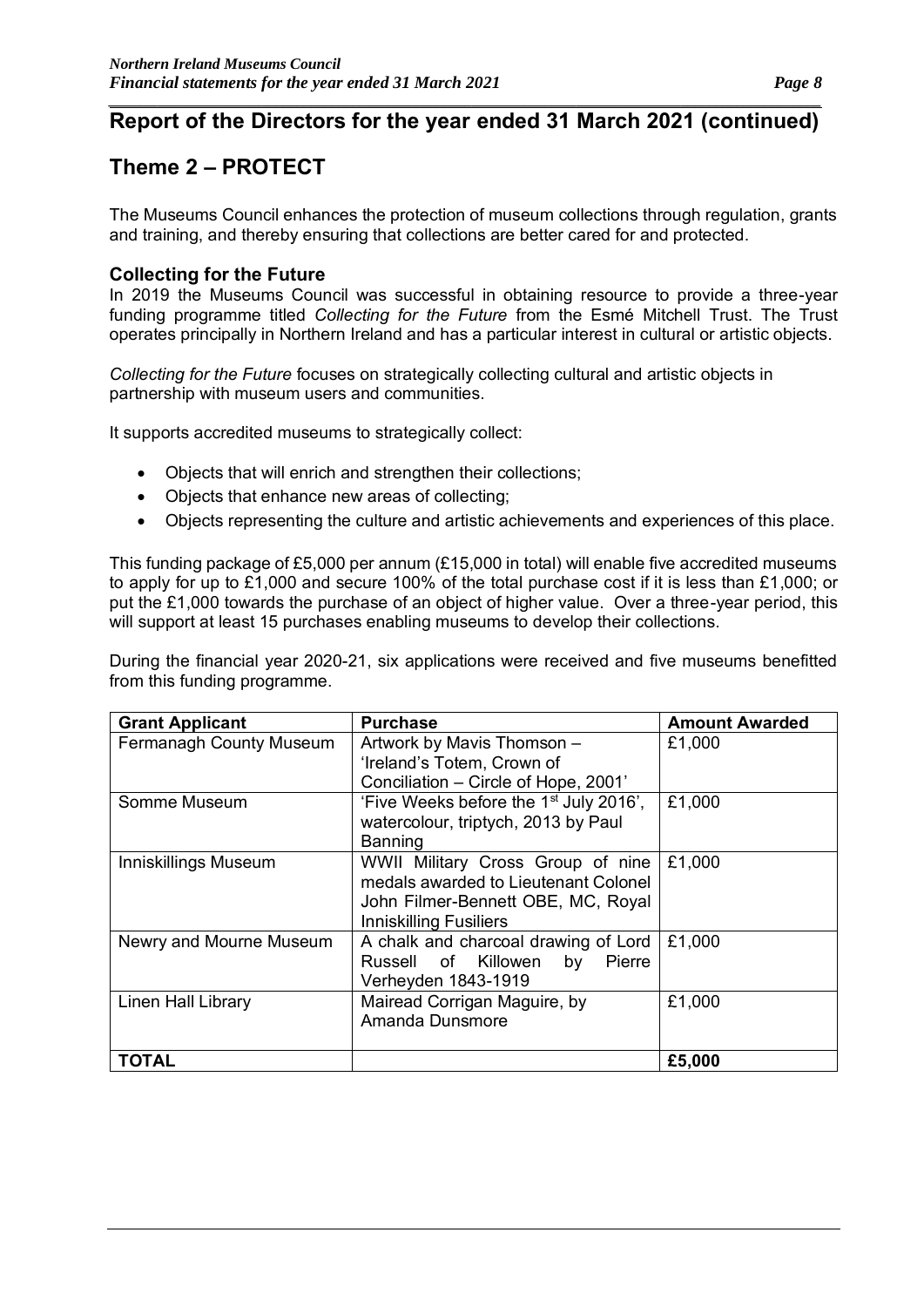*\_\_\_\_\_\_\_\_\_\_\_\_\_\_\_\_\_\_\_\_\_\_\_\_\_\_\_\_\_\_\_\_\_\_\_\_\_\_\_\_\_\_\_\_\_\_\_\_\_\_\_\_\_\_\_\_\_\_\_\_\_\_\_\_\_\_\_\_\_\_\_\_\_\_\_\_\_\_\_\_\_\_\_\_\_\_\_\_\_\_\_\_\_\_\_\_\_\_\_\_\_\_*

### **The Recovery Grant Scheme**

Given the exceptional circumstances during the year. The Museums Council suspended its normal grant programme to focus on mitigating the impact of Covid-19. In addition to existing grant funding supported through the core grant from the Department for Communities, The Museums Council secured £5,880 additional funding from the Art Fund.

The Recovery Grant Scheme was created to support local museums adapt existing or develop new ways to connect with audiences. Initially the grant supported costs associated with working at home to ensure an effective business service for the public, funders and all service users. It was revised to include the costs of re-opening in a way that ensured the safety and confidence of staff, volunteers, and visitors while restrictions are still in place when restrictions were eased.

### **Round 1**

- Open to independent museums only.
- 18 museums were eligible.
- Opened on 26 August and closed 11 September 2020.
- Maximum grant £1,500.
- Five applications were received and four were awarded funding.

| <b>Applicant</b>                      | Grant  |
|---------------------------------------|--------|
| Armagh Robinson Library               | £1,500 |
| Northern Ireland War Memorial Museums | £1,000 |
| Somme Museum                          | £260   |
| Whitehead Railway Museum              | £1,500 |
| <b>TOTAL</b>                          | £4,260 |

### **Round 2**

- Revised guidelines
- All accredited museums eligible (40 in total)
- Maximum grant £1,000.
- Opened 1 October; closed 30 October 2020
- Nine applications were received and eight awarded funding.

| <b>Applicant</b>             | <b>Grant</b> |
|------------------------------|--------------|
| North Down Museum            | £900         |
| <b>Mid-Antrim Museum</b>     | £517         |
| <b>Ballymoney Museum</b>     | £1,000       |
| The Argory (National Trust)  | £985         |
| Craigavon Museum Service     | £550         |
| FE McWilliam Gallery         | £1,000       |
| <b>Coleraine Museum</b>      | £980         |
| Castle Ward (National Trust) | £1,000       |
| <b>TOTAL</b>                 | £6,932       |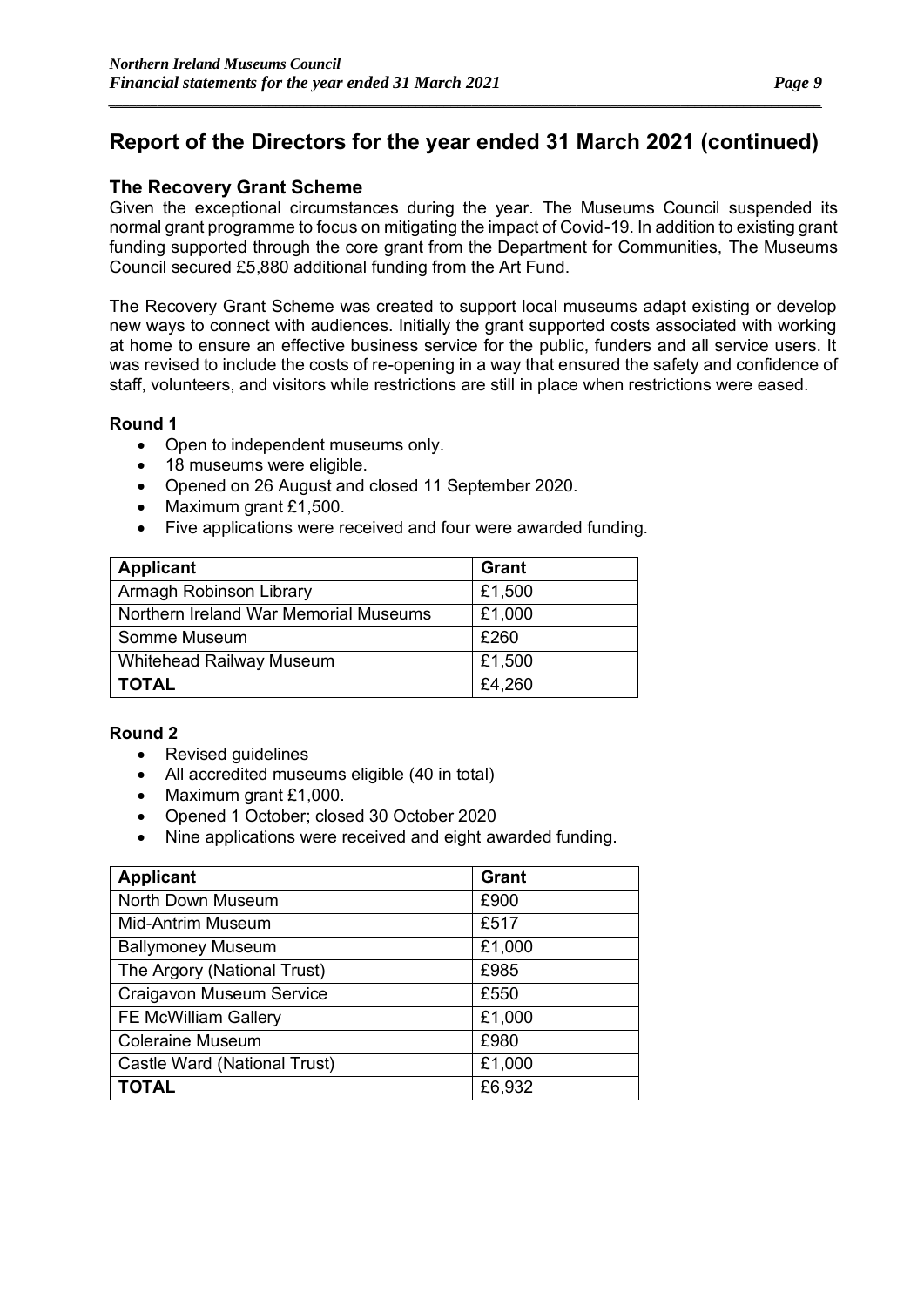*\_\_\_\_\_\_\_\_\_\_\_\_\_\_\_\_\_\_\_\_\_\_\_\_\_\_\_\_\_\_\_\_\_\_\_\_\_\_\_\_\_\_\_\_\_\_\_\_\_\_\_\_\_\_\_\_\_\_\_\_\_\_\_\_\_\_\_\_\_\_\_\_\_\_\_\_\_\_\_\_\_\_\_\_\_\_\_\_\_\_\_\_\_\_\_\_\_\_\_\_\_\_*

### **Supporting Inclusivity - Access & Inclusion Audits**

NI Museums Council commenced a programme of Access & Inclusion Audits in 2019-20. The audits enable museums to better understand ethical commitments and legal requirements with regards to access and inclusion. They provide museums with evidence-based data that will ensure informed planning to make access improvements at their museum, as well as helping them to maintain their accredited status.

In the 2020-21 year a further award of £9,950 from the Department for Communities enabled a further nine Access and Inclusion Audits to be commenced. Six of these enabled audits to be carried out for the remainder of the Thirteen organisations identified in the first year of the scheme who were unable to be supported because of lack of resource. A further three were identified through an open expression of interest and subsequent selection process.

The nine museums selected for Access and Inclusion Audits were:

Ardress House (NT), Down County Museum, Fermanagh County Museum, Springhill (NT), Inniskillings Museum, Milford House Collection, Newry and Mourne Museum, Police Museum, Royal Irish Fusiliers Museum.

Progress with these audits has been impacted by Covid 19 restrictions and further work is required to complete the audits.

### **Supporting Inclusivity - Access and Inclusion Grants**

The Access & Inclusion Audits delivered in February 2020 provided museums with evidencebased data to make access improvements at their museum. Support from the Department for Communities also provided grants for improvements associated with Access and Inclusion Audits. Three grants were awarded.

| <b>Venue</b>               | <b>Project Title</b>                            | <b>Funding offer</b> |
|----------------------------|-------------------------------------------------|----------------------|
| Castle Ward (NT)           | Accessible Pathway Project                      | £27,700              |
| Causeway Museum<br>Service | Increasing accessibility with audio<br>stations | £1,500               |
| The Argory (NT)            | <b>Museum Visitor Access Project</b>            | £4,850               |
| <b>TOTAL</b>               |                                                 | £34,050              |

### **Advice and Guidance**

The Advice and Guidance Service provided by the Museums Council continued to be used during 2020-21. Unsurprisingly, advice and guidance to members and the local museum sector focused on the complexities brought by the pandemic and restrictions. Prominent enquiries focused on training priorities and the need to upskill digitally, grant applications; delivery of virtual engagement projects; participation in the virtual Playful Museums Festival; delivery of online dementia friendly programming; and advice focused on covid response health and safety, and re-opening concerns.

The Northern Ireland Museums Council also established a WhatsApp group to facilitate exchange on issues of concern.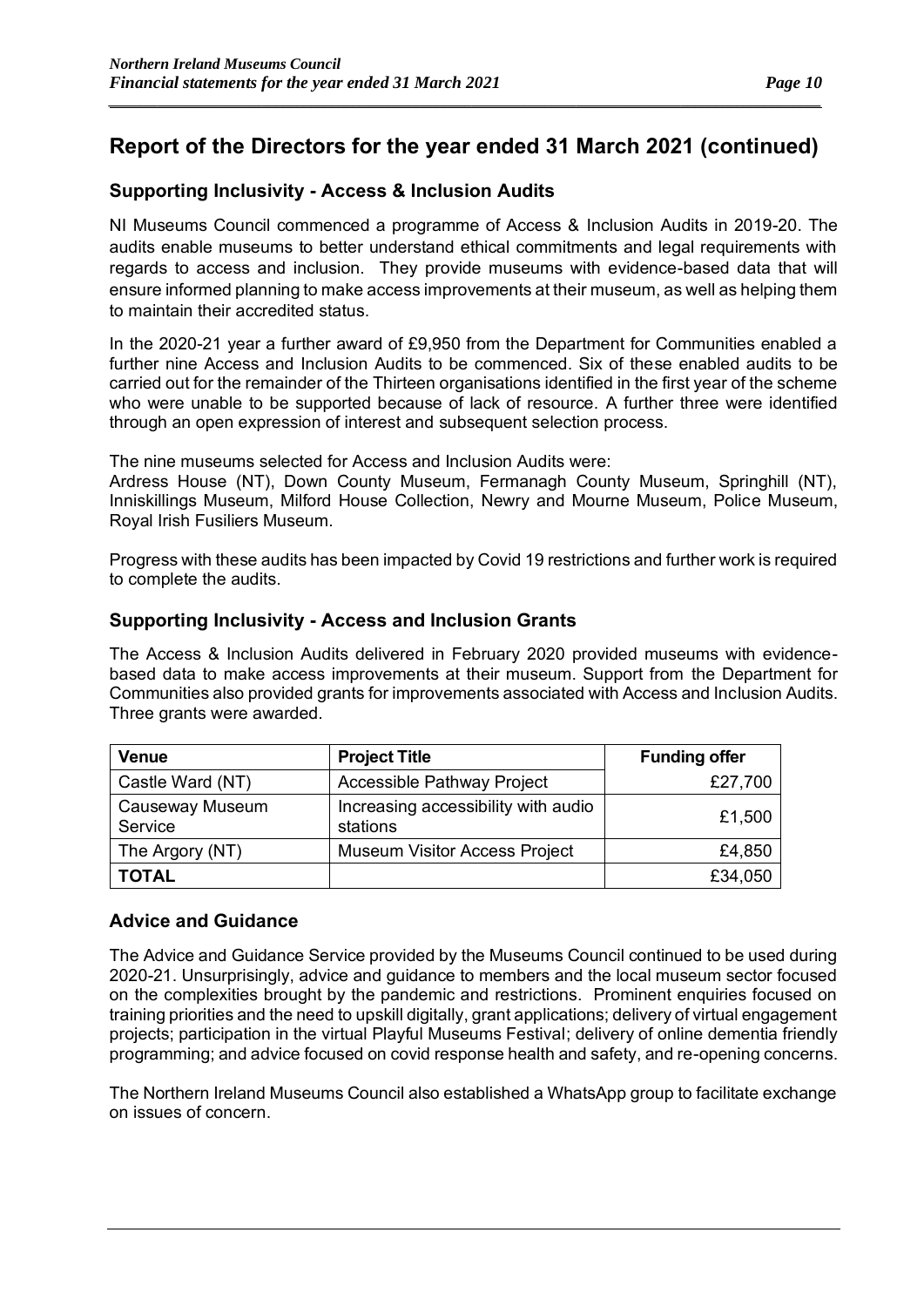*\_\_\_\_\_\_\_\_\_\_\_\_\_\_\_\_\_\_\_\_\_\_\_\_\_\_\_\_\_\_\_\_\_\_\_\_\_\_\_\_\_\_\_\_\_\_\_\_\_\_\_\_\_\_\_\_\_\_\_\_\_\_\_\_\_\_\_\_\_\_\_\_\_\_\_\_\_\_\_\_\_\_\_\_\_\_\_\_\_\_\_\_\_\_\_\_\_\_\_\_\_\_*

### **Theme 3 – CONNECT**

The Museums Council facilitates and empowers the local museum sector to connect more people and museums, enabling a more diverse range of audiences to connect, engage and participate with museums.

### **Reimagine, Remake, Replay**

The Reimagine, Remake, Replay Project is focused on connecting young people (ages 16-25) with heritage. The project is funded by the National Lottery Heritage Fund and project partners include the Nerve Centre (lead partner), National Museums NI, NI Screen and the NI Museums Council.

Six local museums are involved:

- Causeway Coast and Glens Museum Service;
- Fermanagh County Museum, Enniskillen Castle;
- Mid and East Antrim Museum Service:
- Newry and Mourne Museum;
- North Down Museum, Bangor; and
- Tower Museum, Derry/Londonderry.

The Reimagine, Remake, Replay project is challenging museums to reflect on their mission and is supporting them to develop capacity, skills and confidence to work with young people. The project has been successful in developing younger audiences for museums and in turn has been changing young people's perceptions of museums, connecting younger people with their heritage and increasing their confidence. One of the main successes of the project so far is its commitment to its youth-led approach. Many of the young people who initially participated in the programme are now leading and facilitating some of the courses for their peers. They have been able to apply their knowledge and extend their skills and experience thereby; embedding the impact of the project.

In light of the pandemic, the project has overcome barriers to connect its audiences to museum collections remotely. The project has adapted delivery for remote learning, developing new and innovative activities that are accessible from home, while still meeting the same underlying values. All programmes remain free and accessible, now reliant on only free software.

Statistics for delivery of the project from April 2020 - March 2021 include:

- **21 creative programmes** delivered **-** including digital badge programmes in digital design, creative writing and event management;
- **788 young people engaged** through programmes (405 core/creative & 381 occasional);
- **111 creative sessions**, producing **271 digital outputs** and **208 items of published content**;
- **15 youth-led online events** delivered as part of a youth-led online mental health festival;
- **155 digital badges** were issued;
- **36 freelance professionals** involved from a wide variety of fields including illustration, art, poetry, psychotherapy, festival management and craft making;
- **19 paid opportunities** for participants, including facilitation, presenting and design work;
- **11 heritage staff** involved, including curators, education officers and management.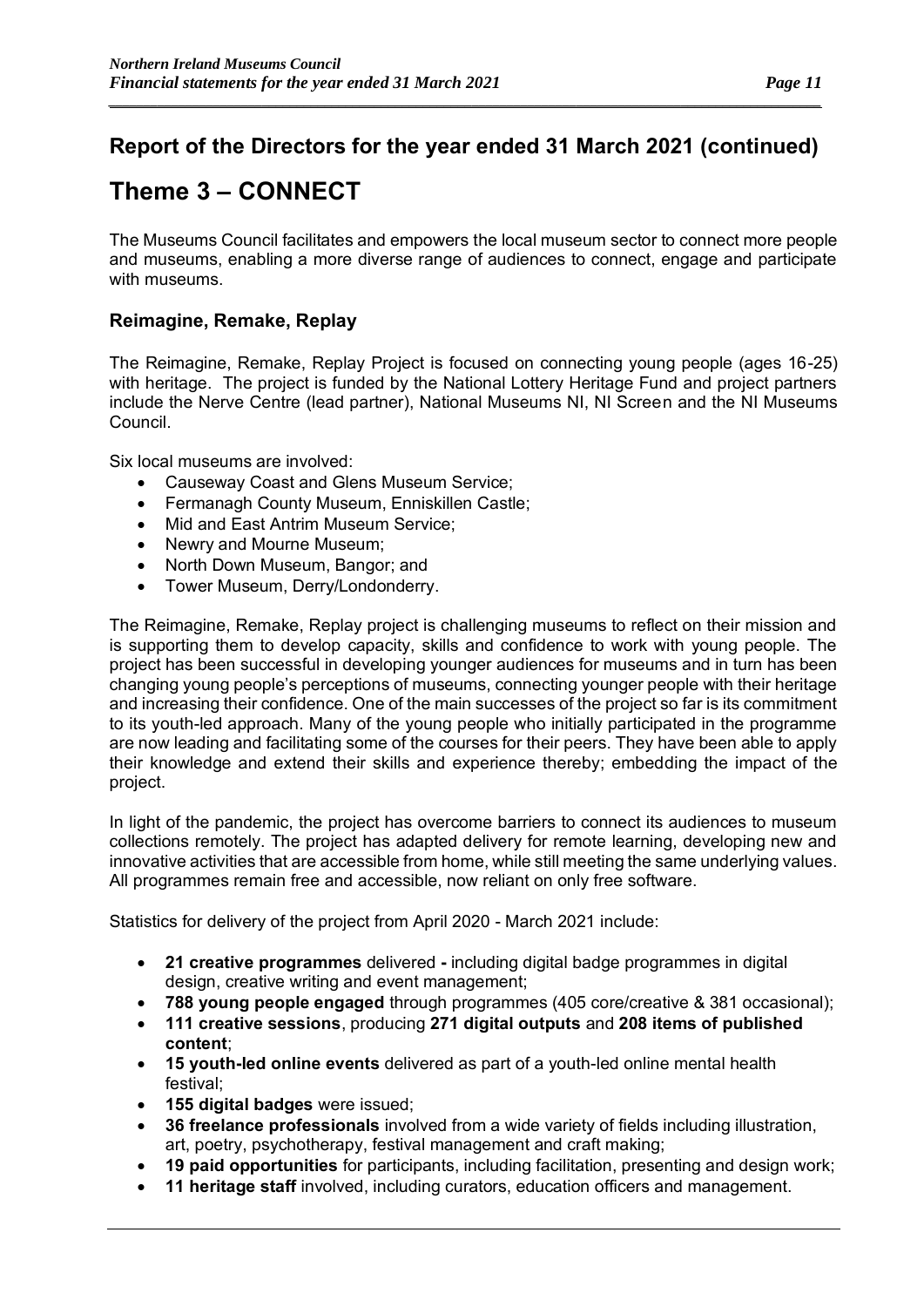*\_\_\_\_\_\_\_\_\_\_\_\_\_\_\_\_\_\_\_\_\_\_\_\_\_\_\_\_\_\_\_\_\_\_\_\_\_\_\_\_\_\_\_\_\_\_\_\_\_\_\_\_\_\_\_\_\_\_\_\_\_\_\_\_\_\_\_\_\_\_\_\_\_\_\_\_\_\_\_\_\_\_\_\_\_\_\_\_\_\_\_\_\_\_\_\_\_\_\_\_\_\_*

The project has developed new youth working groups for participants to meet with peers, discuss themes and help feed into wider RRR programming. These include: LGBTQIA, Climate Action, and Mental Health and Wellbeing.

Reimagine, Remake, Replay was named 'Best Museums Change Lives Project' Award at the Museums Association Awards, November 2020, a testament to the success and positive impact of the project.

### **Annual Training Programme**

During 2020-21 the Museums Council annual training programme was delivered online. It was made exclusively for members only and was offered free of charge to offer sectoral support during the pandemic. There were 17 training sessions attended by a total of 213 participants.

The training programme supports opportunities for people to develop new skills and knowledge to benefit their workplace, personal growth, well-being and prospects of employment with the museum, heritage and cultural sectors. An emphasis during 2020-21 was response to restrictions arising from Covid-19 and addressing the need to be flexible and creative in approaches to engaging audiences with museums.

The sessions delivered were entitled:

- Banish that Backlog- Collections Management x2
- Building Resilience and Wellbeing
- Supporting Remote Learning
- Digitisation Basics x2
- Creating Covid Secure Loan Boxes
- Access Workshop
- Acquisition and Accessioning
- Labelling and Marking
- Meaningful Consultation with Families and Children x2
- The Preschool Curriculum
- Creating Family Friendly Interactions x2
- **Safequarding**
- Volunteering

### *Association of Independent Museums Training*

The Museums Council ran bespoke training in conjunction with the Association of Independent Museums. These sessions were offered free of charge to support the independent museum sector during the challenges of the pandemic. The sessions focused on Good Governance and Fundraising, and were delivered in June 2020 and were attended by 15 individuals, from the following ten independent museums. Armagh Observatory and Planetarium, Whitehead Railway Museum, Northern Ireland War Memorial Museum, FLAME the Gasworks Museum, Police Museum, Armagh Robinson Library, Downpatrick and County Down Railway, Milford House Collection, Garvagh Museum and Inniskillings Museum.

The forum was attended by 57 people, and generated discussion on social media. Evaluation from the day was very positive.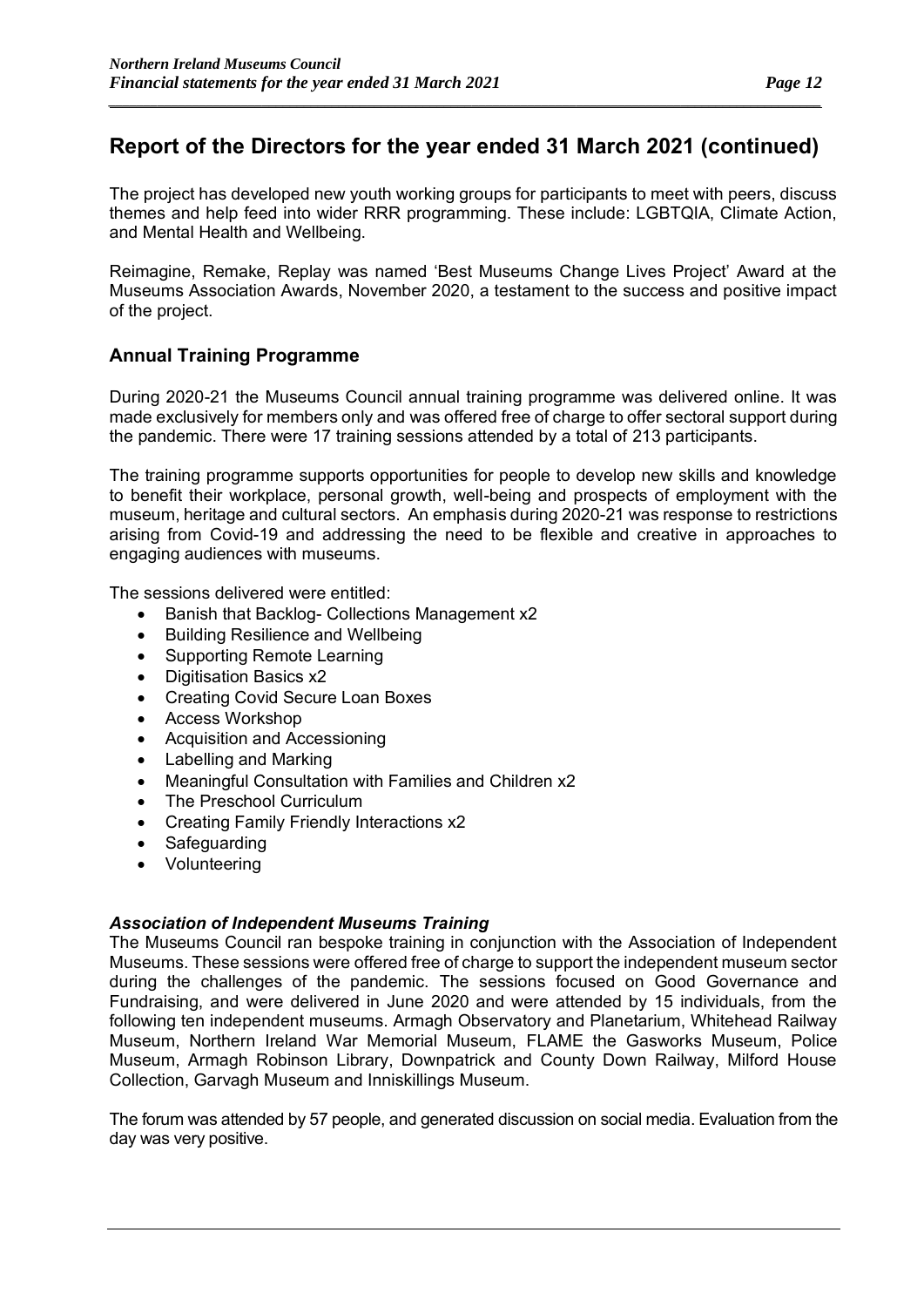*\_\_\_\_\_\_\_\_\_\_\_\_\_\_\_\_\_\_\_\_\_\_\_\_\_\_\_\_\_\_\_\_\_\_\_\_\_\_\_\_\_\_\_\_\_\_\_\_\_\_\_\_\_\_\_\_\_\_\_\_\_\_\_\_\_\_\_\_\_\_\_\_\_\_\_\_\_\_\_\_\_\_\_\_\_\_\_\_\_\_\_\_\_\_\_\_\_\_\_\_\_\_*

### **Shared Learning Events**

In normal times, the Museums Council organises two Shared Learning events annually – Museum Forum and Spilling the Beans. These events offer the opportunity for museum staff and volunteers to share experiences and insights into recent work, consider new developments and explore future directions for the museum sector. Despite the challenges of this exceptional year, both events were moved successfully online, and while networking opportunities were reduced, both events offered a chance for learning, exchanging views and sharing good practice.

### *Spilling the Beans*

The event scheduled for 23 March 2020 at the Irish Linen Centre & Lisburn Museum had to be postponed at short notice because of the developing circumstances with Covid-19.

The event was reorganised to take place on-line on Tuesday, 29 September 2020 and with a revised theme of *Future Museums: Recovery & Renewal*. The event explored what the future holds for museums and offered perspectives from three presenters, two from the local museum community and Sharon Heal, Director of the Museums Association. The event took the form of three short presentations followed by a Q&A and discussion.

The presentations reflected on 2020 and the exceptional circumstances in which museums find themselves. Talks featured discussions on how the pandemic has impacted on the sector and presented challenges both personal and professional. Speakers highlighted the ongoing issues experienced by the museum sector while navigating its way through difficult times, exploring the decisions faced prior to reopening and hope to continue to offer on-line alternatives. The presentations offered perspectives on how museums can remain relevant and accessible.

Spilling the Beans – Online was attended by 43 people and encouraged discussion through online chat. (2019-20 event was postponed).

#### *Museum Forum*

The Museum Forum had previously taken the format of a whole-day face-to-face event in one of many local museums or partner organisations. This year it took place on the 23 March and was an entirely online event. The 23 March 2021 marked 12 months since Boris Johnson announced the first lockdown due to Covid-19 in the UK. Museums have been closed, or they have reopened for only a short period during the 2020-21 year. The event therefore focused on *Museums Beyond Covid: Reset, Rethink & Respond*. There were two panel sessions – each with three speakers and followed by a Q&A. As 23<sup>rd</sup> of March was also a national day of reflection in the UK for the 126,000 people who have lost their lives to Covid-19 over the previous 12 months, a minute's silence was marked at noon.

The programme featured discussions on audiences, tourism, grant funding and policy with insights into how perceptions and practice have changed due to Covid-19, and how museums can continue to respond to the challenges of the pandemic, as well as anticipate and adapt to the "new normal". There was a focus on recovery, resilience and how museums might grasp the opportunities presented by changes such as the rapid increase in digital transformation and the articulation of the value of cultural institutions to society.

The Museum Forum online event was attended by 62 people. (2019-20 in person event attended by 57 people).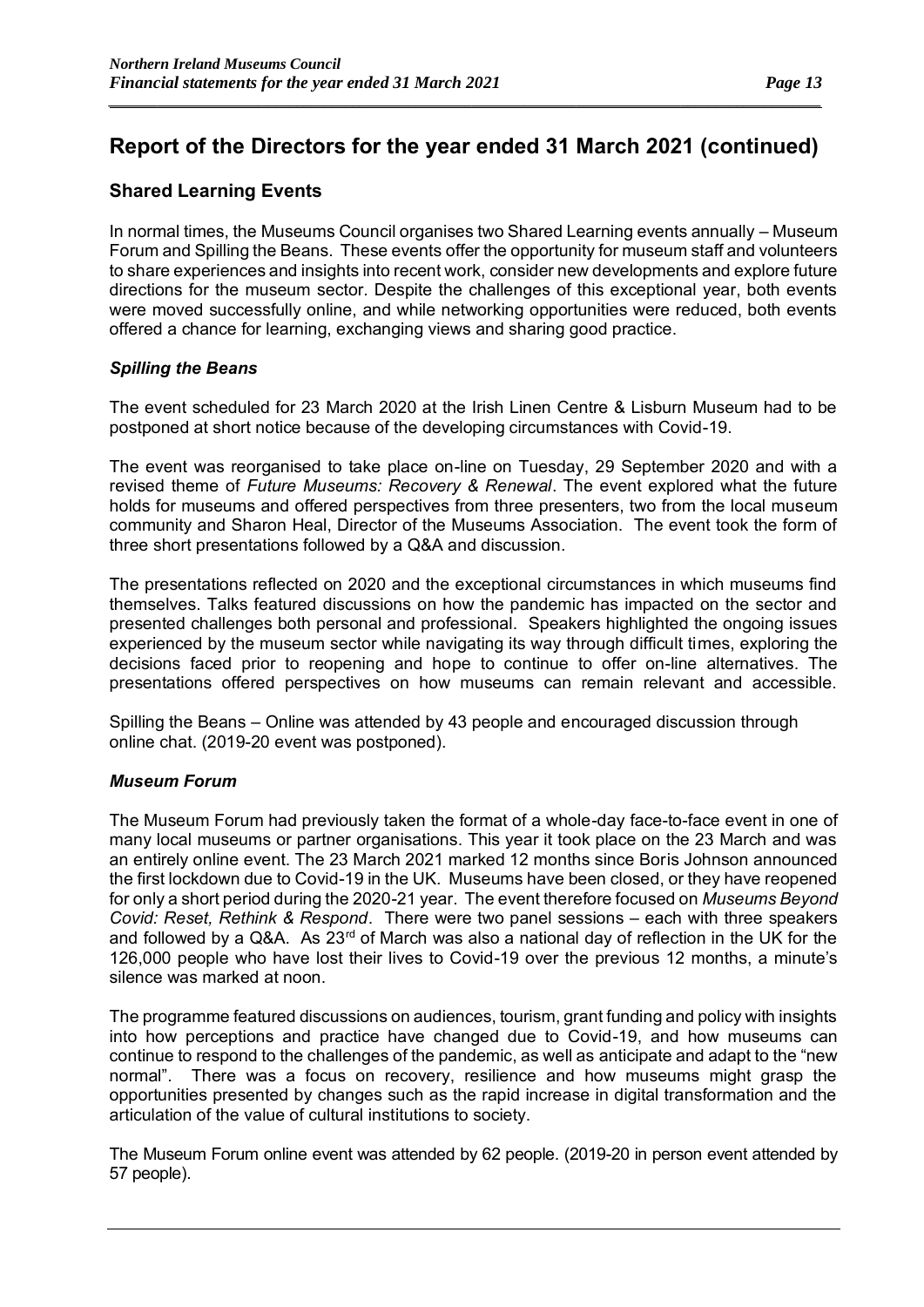*\_\_\_\_\_\_\_\_\_\_\_\_\_\_\_\_\_\_\_\_\_\_\_\_\_\_\_\_\_\_\_\_\_\_\_\_\_\_\_\_\_\_\_\_\_\_\_\_\_\_\_\_\_\_\_\_\_\_\_\_\_\_\_\_\_\_\_\_\_\_\_\_\_\_\_\_\_\_\_\_\_\_\_\_\_\_\_\_\_\_\_\_\_\_\_\_\_\_\_\_\_\_*

### **Collaboration with the University Sector**

During 2020-21, the Museums Council continued to develop greater collaboration between the museum sector and third-level organisations participating in research projects and providing a platform to deliver workplace-based learning opportunities for students in the museum sector.

### *University Student Placements*

NI Museums Council hosted a "LET'S TALK University Placements" in August 2020 and acted as the link between the local museum sector and the university sector. NI Museums Council sought Expressions of Interest to host student placements for Queen's University Belfast, MA Public History and the MA Cultural Heritage and Museum Studies and MA Museum Practice and Management at Ulster University. Eight expressions of interest were received from the local museum sector and eight students attended placements within the local museum sector. One of these placements took place with Museums Council, working across the local museums involved in the Playful Museum Festival. Two placements were hosted by North Down Museum and Milford House Collection. Armagh Observatory and Planetarium, Armagh County Museum and Irish Linen Centre and Lisburn Museum each hosted one placement. The Museums Council also worked with Ulster University to promote opportunities within the local museum sector to the MA Museum Studies students.

### *Ulster University Research Project*

The Museums Council is a partner in the Ulster University project, *Museums, Crisis and Covid-19; Vitality and Vulnerabilities,* funded by UK Research and Innovation. A team of 7 Ulster based researchers are examining how museums have adapted to the impact of Covid-19. It is investigating museum purpose, possibilities for digital adaptation and innovation, and the impact on mental health and wellbeing, as well as the role of museums in community resilience. It will recommend how the NI museum sector can drive best practice in adapting its audience engagement in response to Covid-19. The Museums Council will work closely with project partners to ensure that the project is relevant to the sector and addresses its needs.

### *Queen's University, Belfast Research Project*

Northern Ireland Museums Council is also partnering with Queen's University Belfast on a research project to look at Museums, Empire and Northern Irish Identity. The project is an Economics and Social Research Council-funded research project at Queen's University Belfast, taking place within the [Institute of Irish Studies](https://www.qub.ac.uk/schools/IrishStudiesGateway/) and [Centre for Public History.](https://www.qub.ac.uk/research-centres/CentreforPublicHistory/) The Museums Council will support project development and engagement with the sector and the public.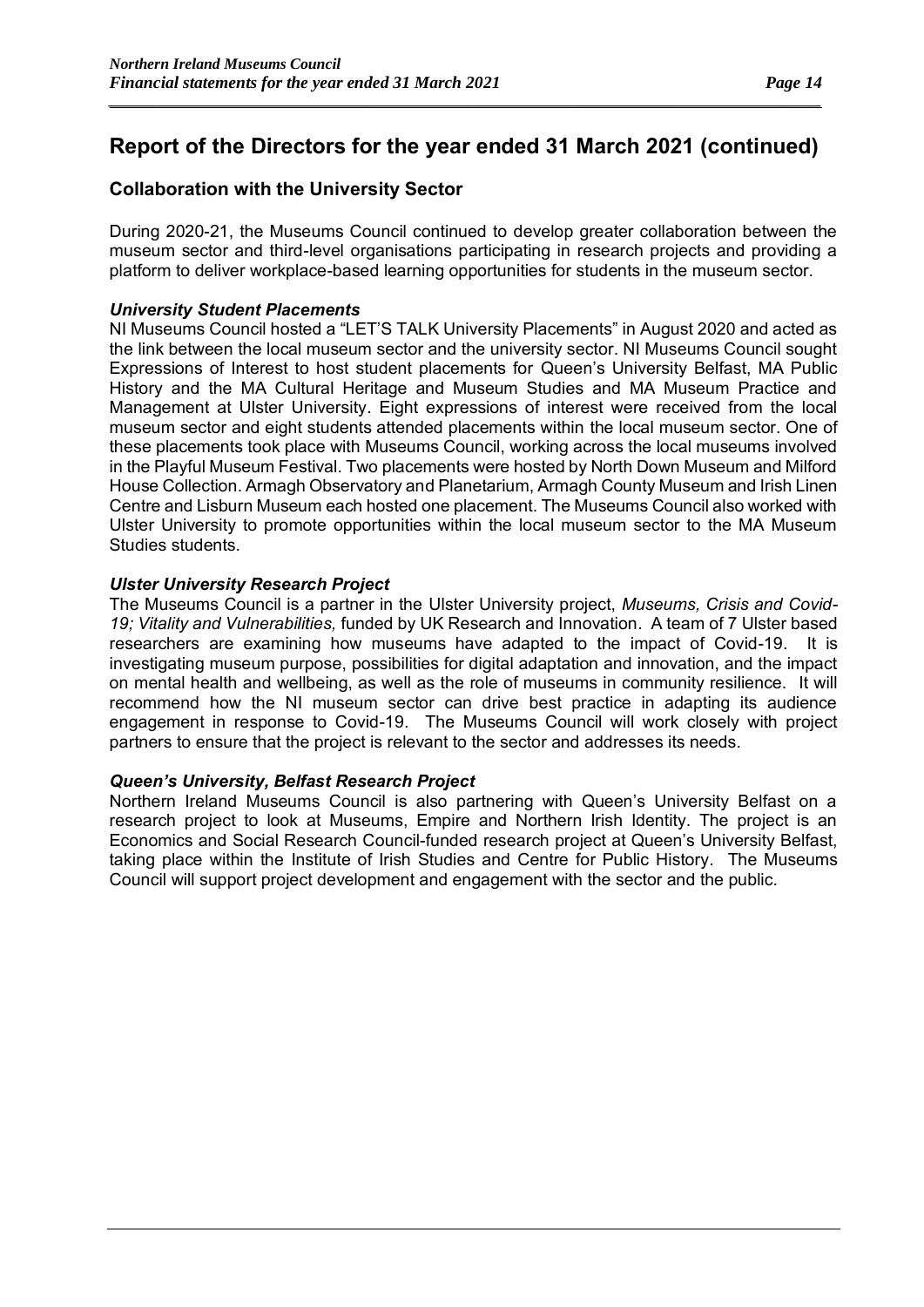*\_\_\_\_\_\_\_\_\_\_\_\_\_\_\_\_\_\_\_\_\_\_\_\_\_\_\_\_\_\_\_\_\_\_\_\_\_\_\_\_\_\_\_\_\_\_\_\_\_\_\_\_\_\_\_\_\_\_\_\_\_\_\_\_\_\_\_\_\_\_\_\_\_\_\_\_\_\_\_\_\_\_\_\_\_\_\_\_\_\_\_\_\_\_\_\_\_\_\_\_\_\_*

### **Theme 4 – VALUE**

The Museums Council promotes the value of museums and their collections through research, training and audience development activities enabling a wider range of people to value, enjoy and celebrate museums and their collections.

### **Playful Museums**

In February 2021, the fifth annual Playful Museums Festival took place across the local-museum sector. This year the Festival was reimagined in response to the Covid-19 restrictions and was delivered as a virtual/remote event. The Museums Council co-ordinated the social media with the #NIPlayfulMusuems hashtag and allocated grants to seven museums (five taken up) to support their programming development and delivery. NI Museums Council supports local museums working with the under-5s audience through the provision of training opportunities, advice, guidance and through developing partnerships.

#### *Digital engagement- Squiggles & Giggles Project*

The Museums Council also managed an online engagement project, Squiggles & Giggles Comes to Playful Museums Festival 2021. This project involved working with five local museums to develop fun and engaging video content targeted at the under 5s audience. These videos can be viewed on the Museums Council YouTube Channel. The local museums used their videos in a variety of ways, for example in virtual workshops for use in preschool settings, with local Sure Starts as well as directly with families in the local area. The five museums involved were: F.E. McWilliam Gallery, Mid-Antrim Museum, Carrickfergus Museum, Irish Linen Centre and Lisburn Museum and Northern Ireland War Memorial Museum.

#### *Liz Weir Comes to Playful Museums Festival 2021*

The Museums Council collaborated with the storyteller Liz Weir to create five short story videos aimed at engaging under 5s. These videos were profiled daily during the second week of the Festival and were uploaded to the NI Museums Council YouTube channel. The stories focused on themes relevant to early years and could be easily linked into the collections of the local museums participating in the Festival. The themes were: castles, colour, teddy bears, books and food. These story video represent a resource which could be further developed into workshops for under 5s the parents and carers.

### *NI Museums Council Placement*

A MA Public History student from Queen's University, Belfast undertook their university placement of the Playful Museums Festival project. The student assisted in the co-ordination of the associated social media and in the development of an early-years video and outreach workshop used in a local day-care setting during February 2021. This was supported with a Covid-secure loan box. The placement was managed by the Museums Council's Development Officer.

### *Participation*

The lack of physical events made capturing statistics on attendance difficult. Three museums who traditionally took part in the Festival could not participate due to staff being on furlough, however, Twelve museums took part in the Festival through grant funded activity, the Squiggles & Giggles Project and the social media campaign. Five pre-school or nursery organisations were directly engaged through participation in a virtual workshop. There were two live-stream events reaching 24 under-5s and 20 adults.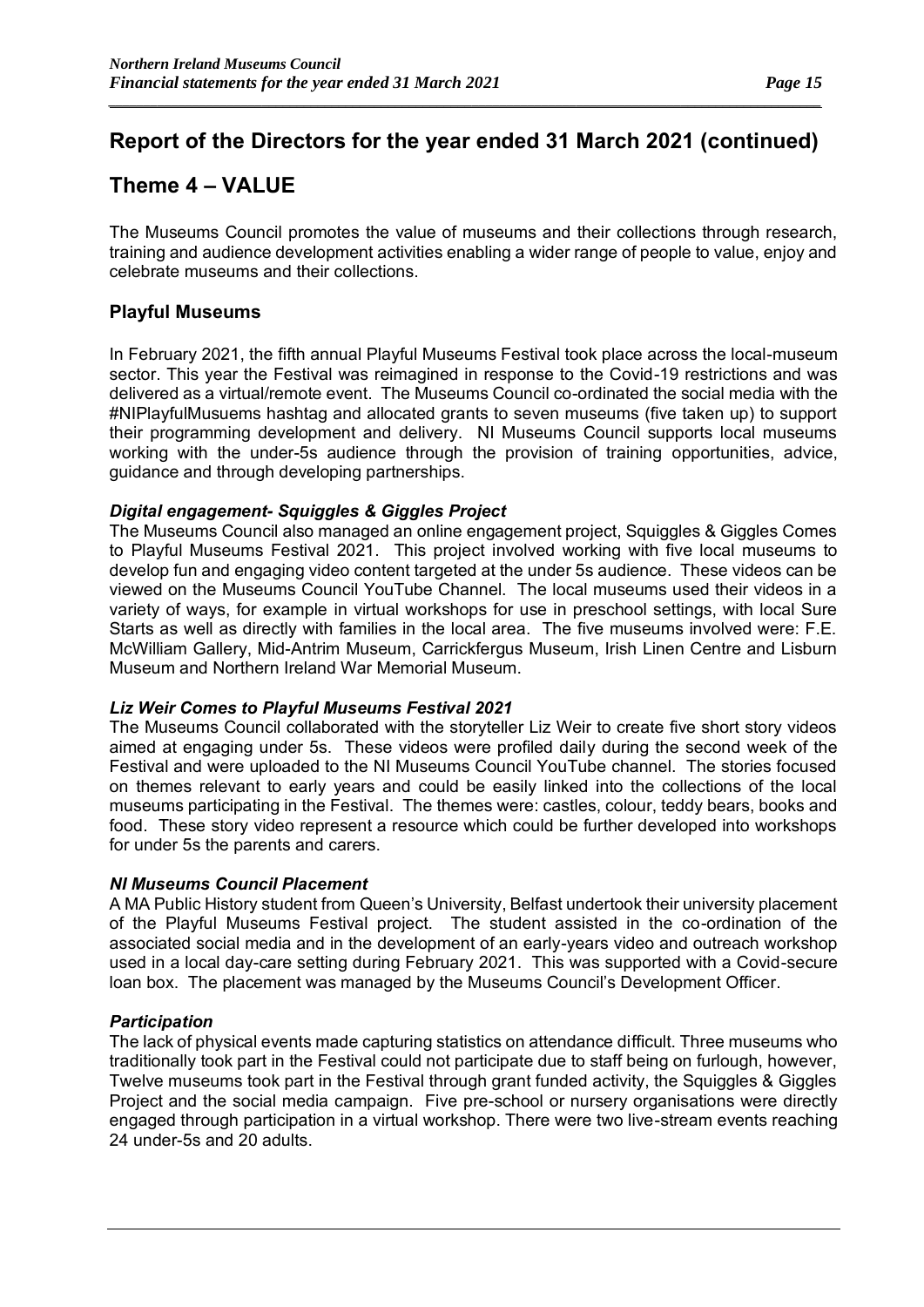*\_\_\_\_\_\_\_\_\_\_\_\_\_\_\_\_\_\_\_\_\_\_\_\_\_\_\_\_\_\_\_\_\_\_\_\_\_\_\_\_\_\_\_\_\_\_\_\_\_\_\_\_\_\_\_\_\_\_\_\_\_\_\_\_\_\_\_\_\_\_\_\_\_\_\_\_\_\_\_\_\_\_\_\_\_\_\_\_\_\_\_\_\_\_\_\_\_\_\_\_\_\_*

### **Playful Museums Festival Grants**

In addition to the Recovery Grants, NI Museums Council also offered grants for the Playful Museums Festival from its core budget supported by the Department for Communities.

The purpose of these grants was to support the development and delivery of programming as part of the Playful Museums Festival in February 2021.

| <b>Grant Applicant</b>                         | <b>Project</b>                             | <b>Amount Awarded</b> |
|------------------------------------------------|--------------------------------------------|-----------------------|
| F.E. McWilliam Gallery                         | <b>Toddler Tuesday Online</b>              | £500                  |
| Northern Ireland War<br><b>Memorial Museum</b> | Jeannie The Hen                            | £450                  |
| <b>Ballymoney Museum</b>                       | From Me to You                             | £500                  |
| Armagh Robinson Library &<br>No 5 Vicars' Hill | A Playful Museum Through a<br>Child's Eyes | £400                  |
| Mid Antrim Museum                              | <b>Explore the Castle</b>                  | £260                  |
| Total                                          |                                            | £2,110                |

Grants awarded in 2020-21 are as follows:

\* Grants to Newry and Mourne Museum and Craigavon Museum Service were returned due to Covid-19 restriction implications including lack of accessibility of museum premises for filming and the change to remote learning in pre-school settings.

### **Dementia Friendly Museums Programme**

The Museums Council is registered as working to become dementia friendly with the Alzheimer's Society in Northern Ireland. During 2020-21, the Museums Council continued to support the local museum sector in working to become dementia friendly.

The Museums Council chairs a Dementia Friendly Museums Working Group with representatives from the Alzheimer's Society NI and Dementia NI. A meeting was convened in July 2020 and the March 2021 meeting was postponed to April 2021.

The following museums continue to be supported by the Museums Council while they are working to become dementia friendly: Armagh County Museum; Armagh Robinson Library and No 5 Vicars' Hill; Mid-Antrim Museum; Causeway Coast and Glens Museums Services; North Down Museum; Northern Ireland War Memorial Museum; and the Tower Museum.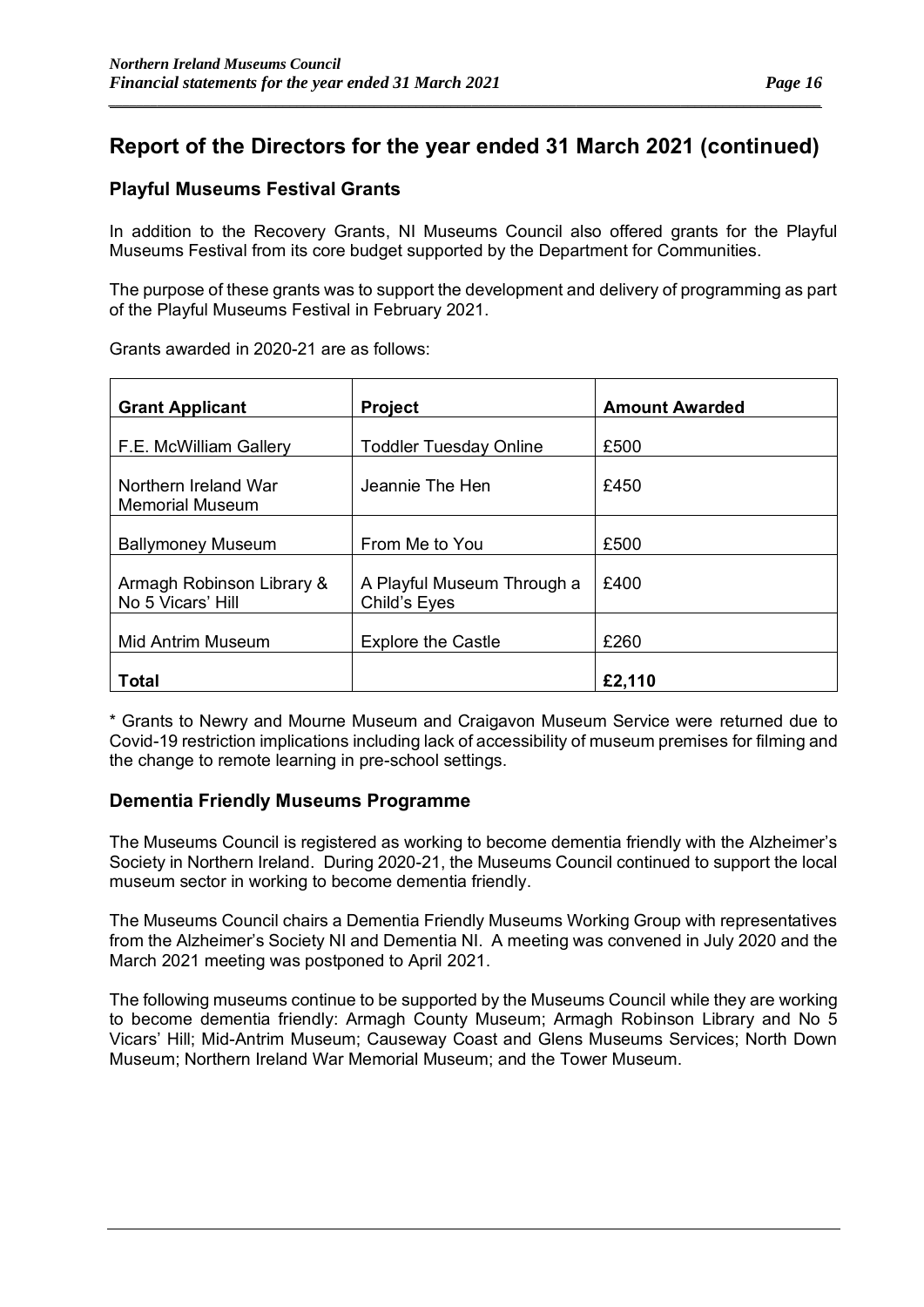*\_\_\_\_\_\_\_\_\_\_\_\_\_\_\_\_\_\_\_\_\_\_\_\_\_\_\_\_\_\_\_\_\_\_\_\_\_\_\_\_\_\_\_\_\_\_\_\_\_\_\_\_\_\_\_\_\_\_\_\_\_\_\_\_\_\_\_\_\_\_\_\_\_\_\_\_\_\_\_\_\_\_\_\_\_\_\_\_\_\_\_\_\_\_\_\_\_\_\_\_\_\_*

During 2020-21 the Museums Council worked with the Alzheimer's Society in Northern Ireland to redesign the Dementia Awareness sessions in the light of the global pandemic and to deliver these virtually rather than face-to-face. The Development Officer undertook refresher training and plans to roll out the virtual delivery of the workshop in 2021-22.

The Dementia Friendly Programme was supported through a coordinated NIMC project rather than through a grant programme during 2020-21. These projects focused on moving the dementia-friendly museums engagement work online. During May-July 2020 three museums were involved in the delivery of the *Love 2 Move* online project. This involved six weekly sessions delivered via Zoom to care-home residents and dementia-support service users in the community. The sessions combined collections-inspired reminiscence with dementia-friendly chair-based exercises from the Love to Move Programme. The museums involved were Mid Antrim Museum, Tower Museum and Northern Ireland War Memorial Museum. They engaged a total of 135 over the 18 sessions.

A second project *Memories, Movement and Museums,* built on the learning from *Love to Move* online project. This involved four local museums: Northern Ireland War Memorial Museum and Mid-Antrim Museum, who were involved in the first online project were joined by Causeway Coast and Glens Museums Service and Armagh Robinson Library and No. 5 Vicars' Hill. Again, a range of care-home residents and those in supported living in the community engaged with the weekly programming. Dementia NI members across Northern Ireland participated as well as Alzheimer's Society service users. In total 340 participated in the 30 online sessions.

### **Theme 5 – DELIVER**

The Museums Council is committed to evaluating and improving the way it works and the quality of service it provides, to ensure a more efficient and effective organisation for its members and stakeholders.

### **Evaluating our services**

During 2020-21, the Northern Ireland Museums Council undertook reviews of existing areas of the business to ensure that we are delivering a quality, relevant and sustainable service. Areas reviewed were:

- Review of Financial Systems and Processes;
- Risk Management Strategy.

The Museums Council also undertook a Training Needs Survey in March 2021 the results of which will be collated in 2021-22. These reviews enable better planning and gathering of evidence-based data to improve our services.

The terms of reference of the Business Planning Committee and Grants Committee were also updated in September 2020.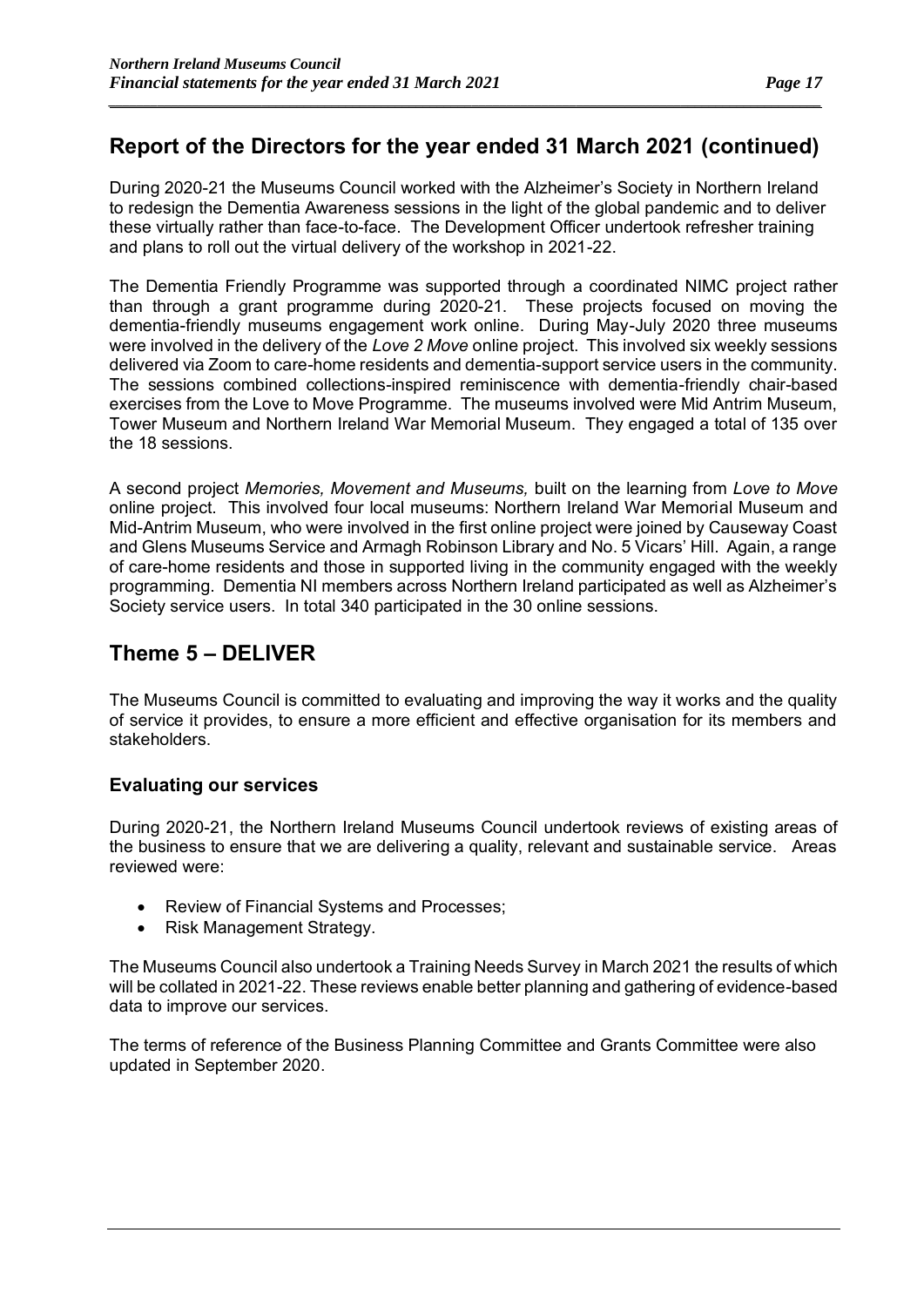*\_\_\_\_\_\_\_\_\_\_\_\_\_\_\_\_\_\_\_\_\_\_\_\_\_\_\_\_\_\_\_\_\_\_\_\_\_\_\_\_\_\_\_\_\_\_\_\_\_\_\_\_\_\_\_\_\_\_\_\_\_\_\_\_\_\_\_\_\_\_\_\_\_\_\_\_\_\_\_\_\_\_\_\_\_\_\_\_\_\_\_\_\_\_\_\_\_\_\_\_\_\_*

The following policies and procedures were updated in 2020-21:

- Fraud and Bribery Prevention Policy;
- Information technology Security Policy;
- Gift and Hospitality Policy;
- Complaints / Customer Feedback;
- Code of Conduct for Board and Staff;
- Safeguarding;
- Procurement Policy;
- Credit Card Policy;
- Raising Concerns;
- Grant Policy;
- Business Continuity Plan.

### **Review of Organisational Structure**

The Museums Council secured funding from the Change Fund to undertake a review of its organisational structure. Business Consultancy Services (Department of Finance) undertook the Review and provided a report to the Board of Directors in March 2020. Options were presented, however, in light of the Covid-19 crisis, next steps were postponed.

### **Service Level Agreements**

The Museums Council has a Service Level Agreement (SLA) with Libraries NI for HR Support Services.

The Museums Council continuously looks to share services which enable it to deliver its business more efficiently and effectively. assurance that:

### **Volunteer Programme**

During 2020-21 the Museums Council hosted a 30-day placement student from Queen's University Belfast, MA in Public History. The volunteer assisted in the delivery of the virtual Playful Museums Festival 2021.

### **Disability Action Plan**

The Museums Council drafted its Disability Action Plan in 2020 which went out to public consultation. Year 2 of the plan has been implemented to included circulating Equality Commission NI training information to staff and the Museums Council Board, as well as delivering an Access and Inclusion Workshop for local museums. The Access and Inclusion Grant Programme and Dementia Friendly Museums Programme were also delivered as part of the plan.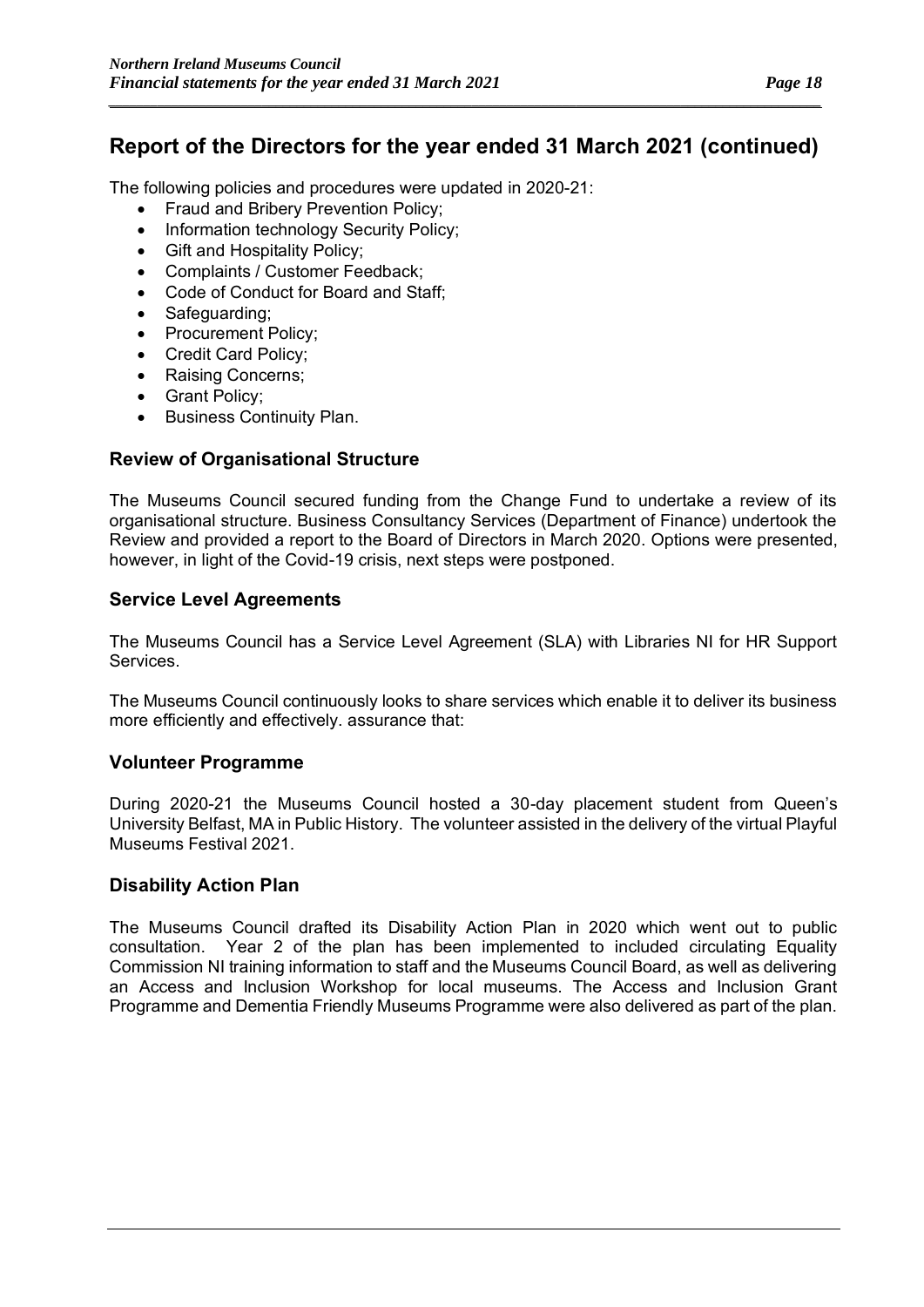*\_\_\_\_\_\_\_\_\_\_\_\_\_\_\_\_\_\_\_\_\_\_\_\_\_\_\_\_\_\_\_\_\_\_\_\_\_\_\_\_\_\_\_\_\_\_\_\_\_\_\_\_\_\_\_\_\_\_\_\_\_\_\_\_\_\_\_\_\_\_\_\_\_\_\_\_\_\_\_\_\_\_\_\_\_\_\_\_\_\_\_\_\_\_\_\_\_\_\_\_\_\_*

### **Governance and Accountability**

In line with the requirement and guidance provided, the Museums Council has reported in full on the governance of the company during 2020-21 through the Governance Statement which follows.

The Museums Council operates in a transparent manner, with the website carrying information on the company and the Board of Directors, including the minutes of the board meetings available at [www.nimc.co.uk/about-us/governance/](http://www.nimc.co.uk/about-us/governance/) .

As a membership organisation, the Museums Council is responsive to the sector, providing leadership and advocacy to advance its interests. It liaises with the membership during each year and the Board of Directors reported to the Council's membership at the Annual General Meeting held on 29 September 2020.

### **Statement of Directors' Responsibilities**

The Board of Directors has overall responsibility for ensuring that the Museums Council has appropriate system of controls, financial and otherwise. They are also responsible for keeping proper accounting records which disclose with reasonable accuracy at any time the financial position and enable them to ensure that the financial statements comply with the Companies Act 2006. They are also responsible for safeguarding the assets and hence for taking reasonable steps for the prevention and detection of fraud and other irregularities and to provide reasonable assurance that:

- The Museums Council is operating efficiently and effectively;
- It maintains a Fraud Prevention Policy and Response Plan;
- Its assets are safeguarded against unauthorised use or disposition;
- Proper records are maintained, and financial information used by the Council or used for publication is reliable; and
- That the Museums Council complies with relevant laws and regulations.

Company and charity law require the Board of Directors to prepare financial statements for each financial year which give a true and fair view of the state of affairs and of the surplus or deficit for that period. In preparing those statements, the Board of Directors has:

- Selected suitable accounting policies and then applied them consistently;
- Made judgments and estimates that are reasonable and prudent;
- Stated whether applicable accounting standards have been followed, subject to any material departures, disclosed and explained in the financial statements; and
- Prepared the financial statements on the going-concern basis.

In preparing the annual report and financial statements of the Museums Council, the Board of Directors has adopted the provisions of the Charities SORP Financial Reporting Standard 102.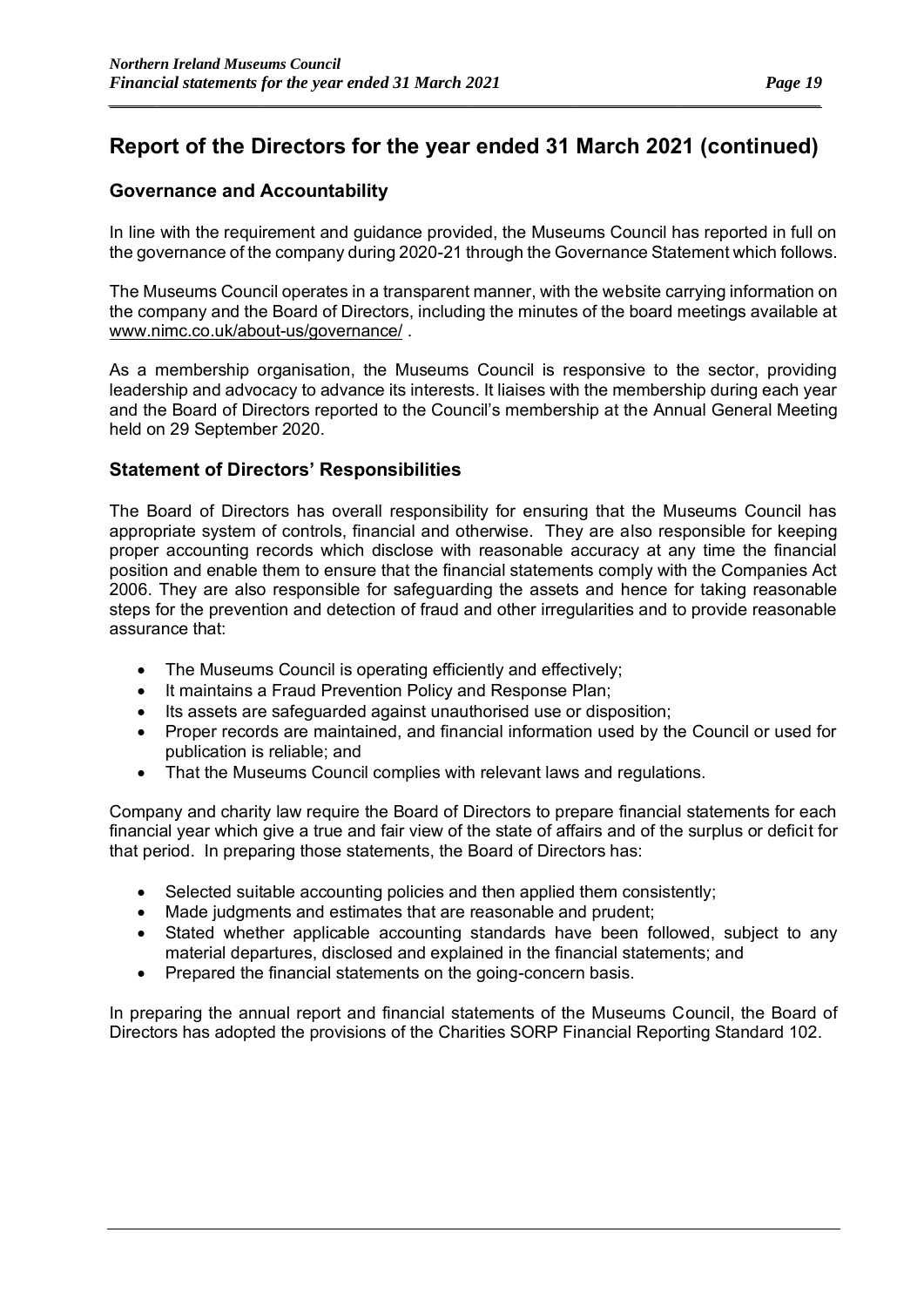*\_\_\_\_\_\_\_\_\_\_\_\_\_\_\_\_\_\_\_\_\_\_\_\_\_\_\_\_\_\_\_\_\_\_\_\_\_\_\_\_\_\_\_\_\_\_\_\_\_\_\_\_\_\_\_\_\_\_\_\_\_\_\_\_\_\_\_\_\_\_\_\_\_\_\_\_\_\_\_\_\_\_\_\_\_\_\_\_\_\_\_\_\_\_\_\_\_\_\_\_\_\_*

### **Financial Review**

It is the view of the Board of Directors that the Museums Council operated prudently and effectively within the parameters of the financial resources which were available to it. The Board of Directors formally monitors the financial position of the Museums Council at least on a quarterly basis, at its scheduled meetings, the minutes of which are published on the Museums Council's website.

The Museums Council operates without cash reserves and the DfC as the current major funder of the Museums Council, is aware of this position.

The Museums Council operates within the framework of Managing Public Money NI (MPMNI) and, mindful of its requirements, operates on the basis of not drawing down cash resources from its funders in advance of need.

The financial allocation to the Museums Council from the DfC for 2020-21 was £204,000 with a non-resource allocation of £12,000. Subsequently, the Museums Council was awarded further £1,000 to support IT remote working and a capital allocation of £3,000 Covid-19 Supporting Effective Homeworking. The total drawdown for 2020-21 was therefore £220,000.

#### **Plans for the Future**

The Board of Directors of the Museums Council has agreed the key components of its planned activity for 2020-21 which aim to address identified statutory obligations, deliver the draft Programme for Government, the Outcomes Delivery Plan, the strategic themes in the draft Corporate Plan for the Museums Council and advance the goals of the Northern Ireland Museums Policy. These activities include the delivery of:

- Guidance and support to local museums regarding the UK Museum Accreditation Scheme;
- Administering the UK Museums Accreditation Scheme in Northern Ireland;
- Supporting audience development including increasing the number and diversity of people accessing and engaging in cultural activities;
- Administer the *Collecting for the Future* grant programme;
- Support to local museums through grant programmes, where possible;
- Continuous professional development, skills development, building resilience and capacity for those working and volunteering in the sector;
- Assistance to local museums in developing learning programmes;
- Devising plans to address issues concerning collections storage, security, care and documentation, and audience development at local museums;
- Promoting and increasing awareness of museums and their positive social and economic impact on Northern Ireland 's society;
- Advancing the Review of Northern Ireland Museums Council's Organisational Structure;
- Explore opportunities for a new website;
- Deliver the Disability Action Plan;
- Progress improvements to the financial systems and processes;
- A comprehensive guide to the services and activities of local museums across Northern Ireland; and
- Advice and information to the heritage sector and the public generally.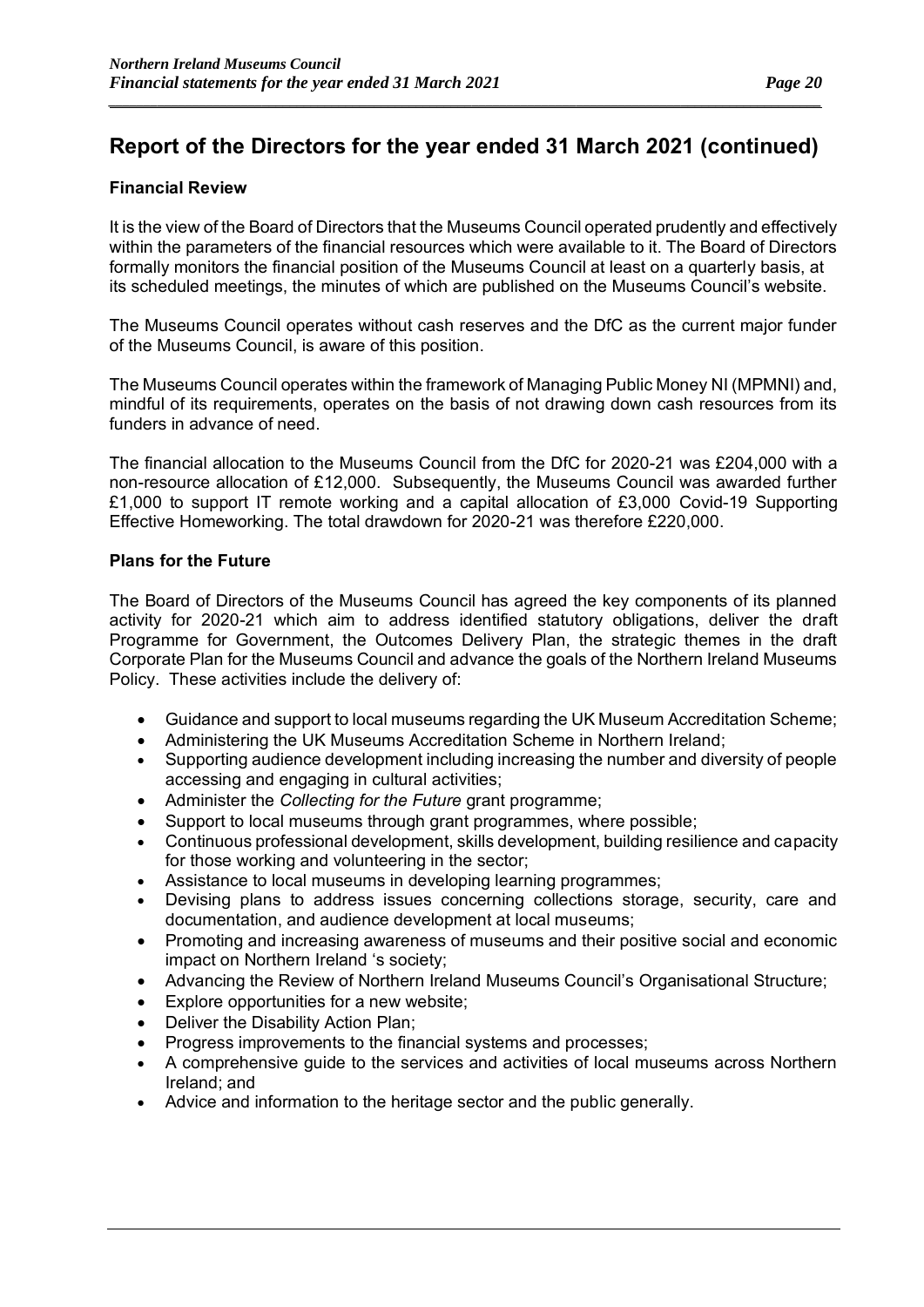#### **Personnel matters**

The Business Planning Committee oversees the personnel matters of the Museums Council. Employees have been consulted on matters of concern to them by means of regular staff meetings and have been kept informed on specific matters directly by management. The Museums Council has adopted procedures for the annual evaluation of staff performance and appraisal, as well as the upward feedback for senior management and the Board of Directors.

The Museums Council operates several detailed policies in relation to personnel matters including:

- Equal Opportunities;
- Health and Safety;
- Harassment in the Workplace;
- Grievance; and
- Raising Concerns.

The Museums Council's policies are in alignment with those areas covered in the Northern Ireland Civil Service Handbook:

<https://www.finance-ni.gov.uk/articles/northern-ireland-civil-service-handbook>

In accordance with the Equal Opportunities Policy, the Museums Council has long established fair employment practices in the areas of recruitment, selection, retention and training of staff.

### **Political and Charitable Donations**

The Museums Council made no political or charitable donations during the 2020-21 year (2019- 20: nil).

### **Auditors**

The statutory audit of the Museums Council was undertaken by the Northern Ireland Audit Office's (NIAO) Comptroller and Auditor General.

So far as the Directors are aware, there is no relevant audit information of which the Museums Council's auditors are unaware, and we have taken all the steps that we ought to have taken as Directors in order to make ourselves aware of any relevant audit information and to establish that the Museums Council's auditors are aware of that information.

By order of the Board of Directors

 $\mathbb{A} \nleftrightarrow \mathbb{C}$ 

**Siobhan Stevenson Nora Douds Accounting Officer** 

Nrshnds

**DATE:** 29 June 2021 **DATE:** 29 June 2021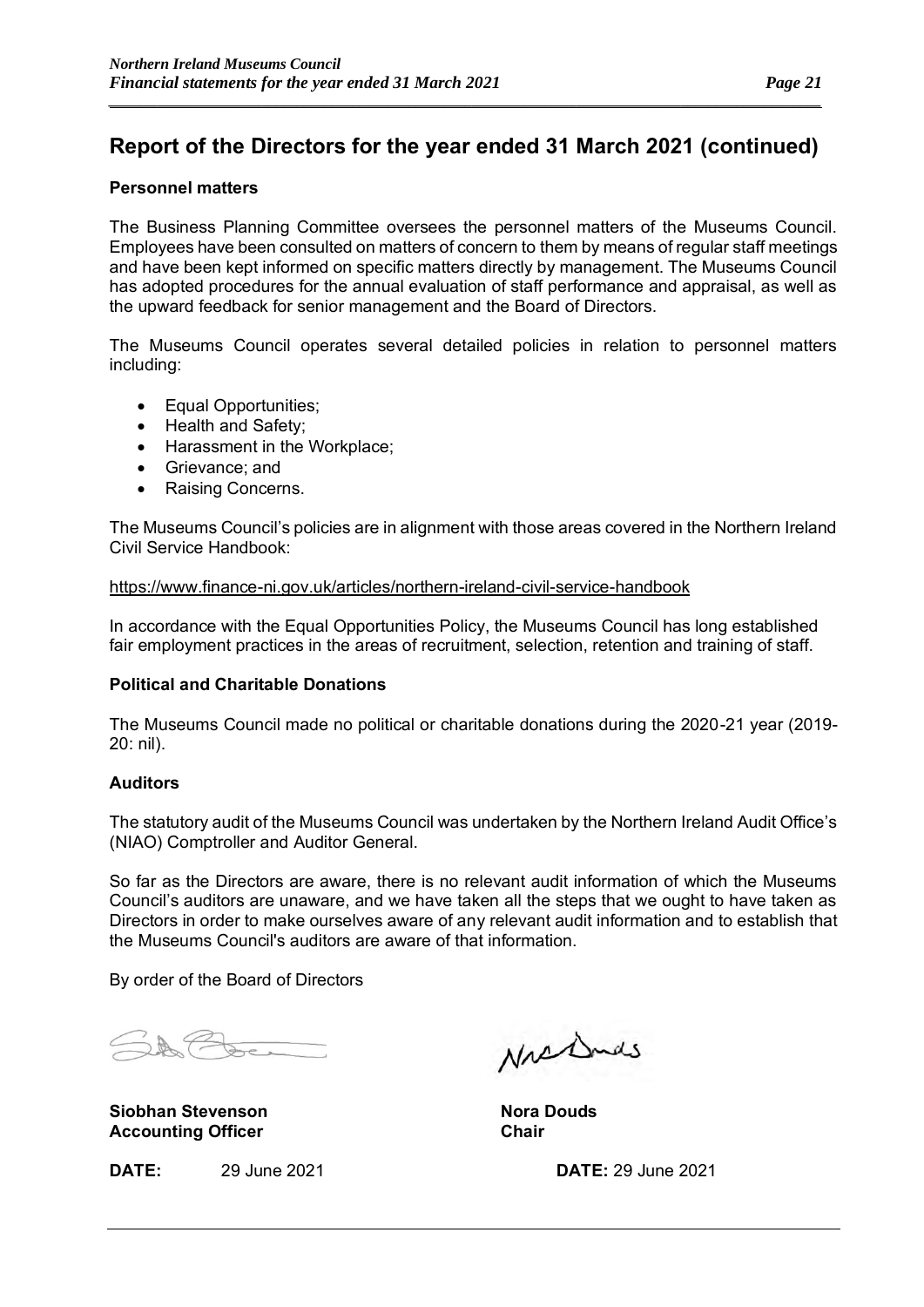### **Remuneration and Staffing Report**

#### **Remuneration Policy**

The pay remit for the Northern Ireland (NI) public sector, including senior civil servants (SCS), is approved by the Minister of Finance. The Minister has set the 2020-21 NI public sector pay policy (September 2020) in line with the overarching HMT parameters. Annual NICS pay awards are made in the context of the wider public sector pay policy. The pay award for NICS staff, including SCS, for 2020-21 has not yet been finalised.

*\_\_\_\_\_\_\_\_\_\_\_\_\_\_\_\_\_\_\_\_\_\_\_\_\_\_\_\_\_\_\_\_\_\_\_\_\_\_\_\_\_\_\_\_\_\_\_\_\_\_\_\_\_\_\_\_\_\_\_\_\_\_\_\_\_\_\_\_\_\_\_\_\_\_\_\_\_\_\_\_\_\_\_\_\_\_\_\_\_\_\_\_\_\_\_\_\_\_\_\_\_\_*

The pay of SCS is based on a system of pay scales for each SCS grade containing a number of pay points from minima to maxima, allowing progression towards the maxima based on performance.

#### **Service contracts**

Service appointments are made in accordance with the Civil Service Commissioners' Recruitment Code, which requires appointment to be on merit on the basis of fair and open competition but also includes the circumstances when appointments may otherwise be made.

Unless otherwise stated below, the officials covered by this report hold appointments which are open-ended. Early termination, other than for misconduct, would result in the individual receiving compensation as set out in the Civil Service Compensation Scheme.

Further information about the work of the Civil Service Commissioners can be found at [www.nicscommissioners.org.](http://www.nicscommissioners.org/)

#### **Staff Profile, Turn Over, Remuneration (audited) and Sickness Absence**

During 2020-21 the Museums Council had 5 staff, 4 on payroll and one seconded in, and as at 31 March 2021 this comprised 5 females (one on a fixed contract and contracted out). The profile of the Directors of the Company at that date was 10 female and 6 male.

Staff turnover for the year 2020-21 was 0% (2019/2020 was 20%).

The staff costs of the Museums Council during 2020-21 was as follows:

|                       | 2021    | 2020    |
|-----------------------|---------|---------|
|                       | £       |         |
| Wages and salaries    | 135,595 | 164,206 |
| Social security costs | 11,722  | 13,575  |
| Other pension costs   | 37,631  | 48,485  |
|                       | 184,948 | 226,266 |
|                       |         |         |

No remuneration was paid to the Board of Directors of the company. The total of Board of Directors' expenses reimbursed by the company during the year was £nil (2019-20: £262).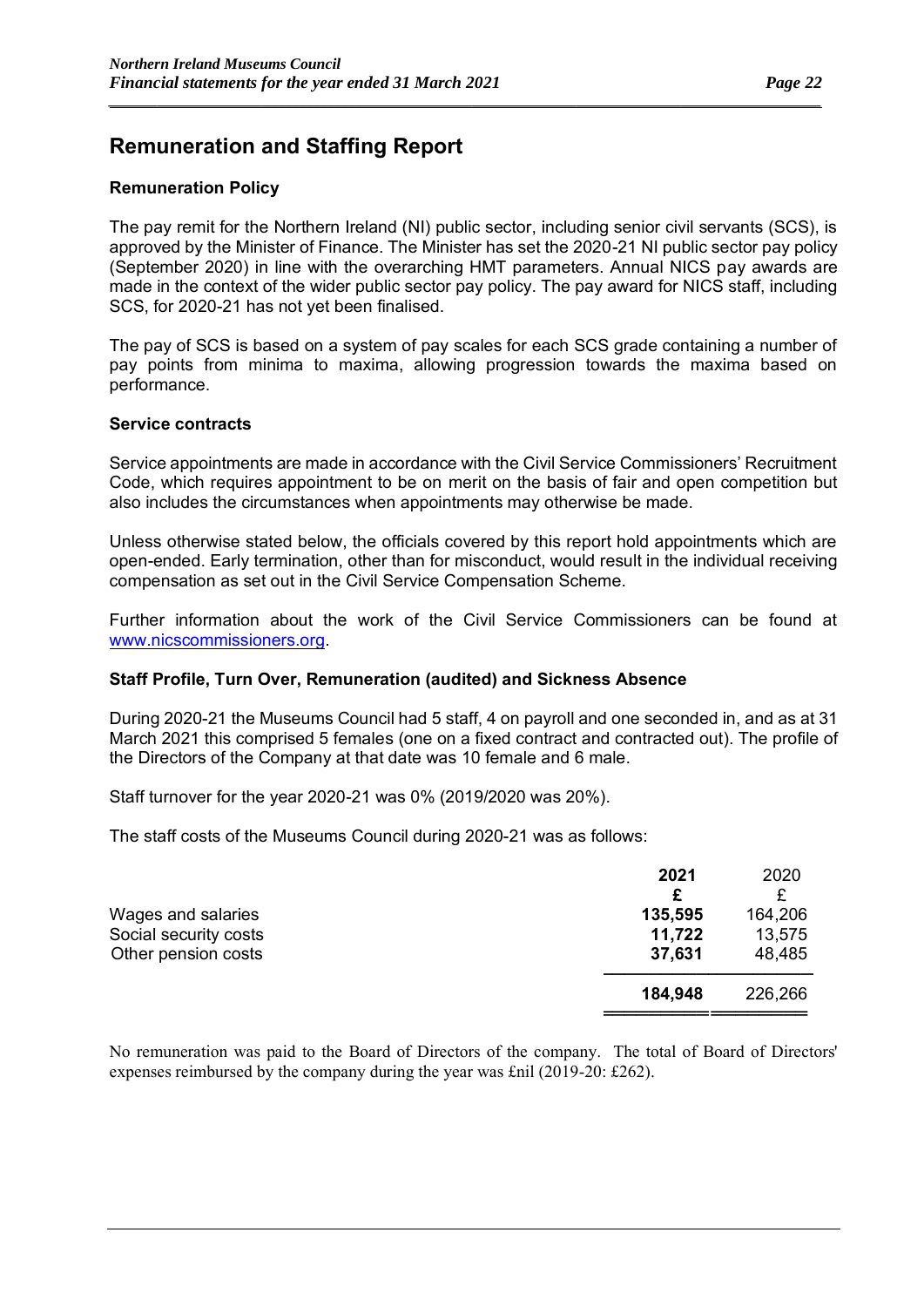### **Sickness Absence**

The number of sick days reported in 2020-21 was 81 days (2019-20: 10). The majority relates to a long-term sickness absence. Short-term sickness rates remain relatively low and below a target of 6.5 days per person.

*\_\_\_\_\_\_\_\_\_\_\_\_\_\_\_\_\_\_\_\_\_\_\_\_\_\_\_\_\_\_\_\_\_\_\_\_\_\_\_\_\_\_\_\_\_\_\_\_\_\_\_\_\_\_\_\_\_\_\_\_\_\_\_\_\_\_\_\_\_\_\_\_\_\_\_\_\_\_\_\_\_\_\_\_\_\_\_\_\_\_\_\_\_\_\_\_\_\_\_\_\_\_*

During 2020-21, the Museums Council had no expenditure on consultancy and had no off-payroll engagements requiring assessment in line with IR35 conditions.

#### **Staff Policies**

The Museums Council is committed to the development of its staff and to policies that enable them to contribute to the performance and long-term effectiveness of the organisation.

In particular, the Museums Council:

- follows the Northern Ireland Civil Service Policy that all eligible persons shall have equal opportunity for employment on the basis of their ability, qualification and aptitude for the work;
- gives equality of opportunity when considering applications from disabled persons, in compliance with all existing legislation with regard to disabled employees;
- recognises the benefit of keeping employees informed of the progress of the business and of involving them in the company's performance; and
- regularly provides employees, through meetings and notices, with information regarding the financial and economic factors affecting the performance of the company and on other matters of concern to them.

All of the Museums Council's policies are agreed by the Board of Directors and are accessible to all members of staff.

#### **Salary and pension entitlements**

The following sections provide details of the remuneration and pension interests of the senior management of the Museums Council.

Siobhan Stevenson joined the organisation 16 March 2021, however, did not assume Executive responsibilities until 1 April 2021 after Sinead McCartan's departure from the organisation on 31 March 2021.

|                                       | 2020-21                                  |                          |                            |                             |                                          |                          | 2019-20                  |                            |                           |                      |
|---------------------------------------|------------------------------------------|--------------------------|----------------------------|-----------------------------|------------------------------------------|--------------------------|--------------------------|----------------------------|---------------------------|----------------------|
|                                       | Salary<br>£'000                          | <b>Bonus</b><br>payments | <b>Benefits</b><br>in kind | <b>Pension</b><br>Benefits* | Total £000                               | <b>Salary</b><br>£'000   | <b>Bonus</b><br>payments | <b>Benefits</b><br>in kind | Pension<br>Benefits*      | <b>Total</b><br>£000 |
|                                       |                                          | £000                     | (to<br>nearest<br>£100     | (to<br>nearest<br>£1,000)   |                                          |                          | £000                     | (to<br>nearest<br>£100     | (to<br>nearest<br>£1,000) |                      |
| <b>S</b> McCartan<br>Chief Executive  | $50 - 55$                                |                          | $\overline{\phantom{0}}$   | 34                          | 85-90                                    | 50-55                    |                          |                            | 19                        | $70 - 75$            |
| <b>S</b> Stevenson<br>Chief Executive | $0-5(45-50)$<br>full time<br>equivalent) |                          | $\overline{\phantom{0}}$   |                             | $0-5(50-55)$<br>full time<br>equivalent) | $\overline{\phantom{a}}$ |                          | -                          |                           |                      |

### **Remuneration (including salary) and pension entitlements (audited)**

*\*The value of pension benefits accrued during the year is calculated as (the real increase in pension multiplied by 20) plus (the real increase in any lump sum) less (the contributions made by the individual). The real increases exclude increases due to inflation or any increase or decreases due to a transfer of pension rights.*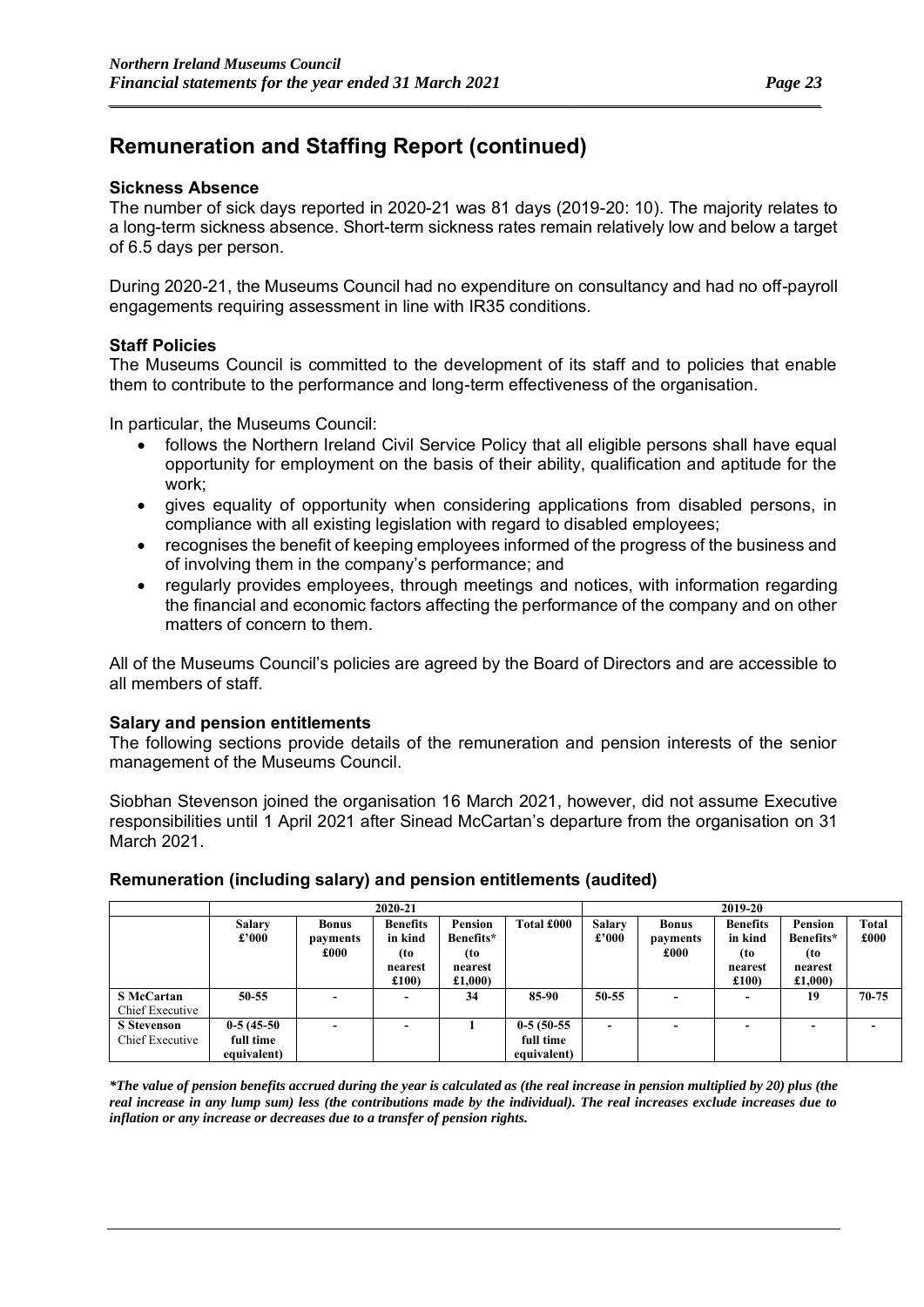### **Salary**

"Salary" includes gross salary, overtime and any other allowances to the extent that it is subject to UK taxation and any gratia payments.

*\_\_\_\_\_\_\_\_\_\_\_\_\_\_\_\_\_\_\_\_\_\_\_\_\_\_\_\_\_\_\_\_\_\_\_\_\_\_\_\_\_\_\_\_\_\_\_\_\_\_\_\_\_\_\_\_\_\_\_\_\_\_\_\_\_\_\_\_\_\_\_\_\_\_\_\_\_\_\_\_\_\_\_\_\_\_\_\_\_\_\_\_\_\_\_\_\_\_\_\_\_\_*

### **Bonuses**

Bonuses relate to the performance in the year which they become payable to the individual. No bonuses were paid in the year 2020-21 (2019-20 £500).

#### **Benefits in kind**

The monetary value of benefits in kind covers any benefits provided by the employer and treated by HM Revenue and Customs as a taxable emolument. There were no benefits in kind during the financial year.

| <b>Fair Pay Disclosures (Audited Information)</b>          |         |         |
|------------------------------------------------------------|---------|---------|
|                                                            | 2020-21 | 2019-20 |
| Band of Highest Paid Director's Total Remuneration* (£000) | 50-55   | 50-55   |
| Median Total Remuneration* (£)                             | 24.555  | 27.788  |
| Ratio                                                      | 2.14    | 1.88    |

*\* Total remuneration includes salary, non-consolidated performance-related pay, and benefits-in-kind. It does not include severance payments, employer pension contributions and the cash equivalent transfer value of pensions.*

Reporting bodies are required to disclose the relationship between the remuneration of the highest paid officer in their organisation and the median remuneration of the organisation's workforce.

The banded remuneration of the highest-paid officer in the Museums Council in the financial year 2020-21 was £50,000 – £55,000 (2019-20; £50,000 - £55,000). This was 2.14 times (2019-20; 1.88) the median remuneration of the workforce, which was £24,555 (2019-20; £27,788).

In 2020-21, no employees (2019-20; 0) received remuneration in excess of the highest-paid officer.

Remuneration ranged from £1,916 to £53,518 (2019-20; £23,504 to £54,290).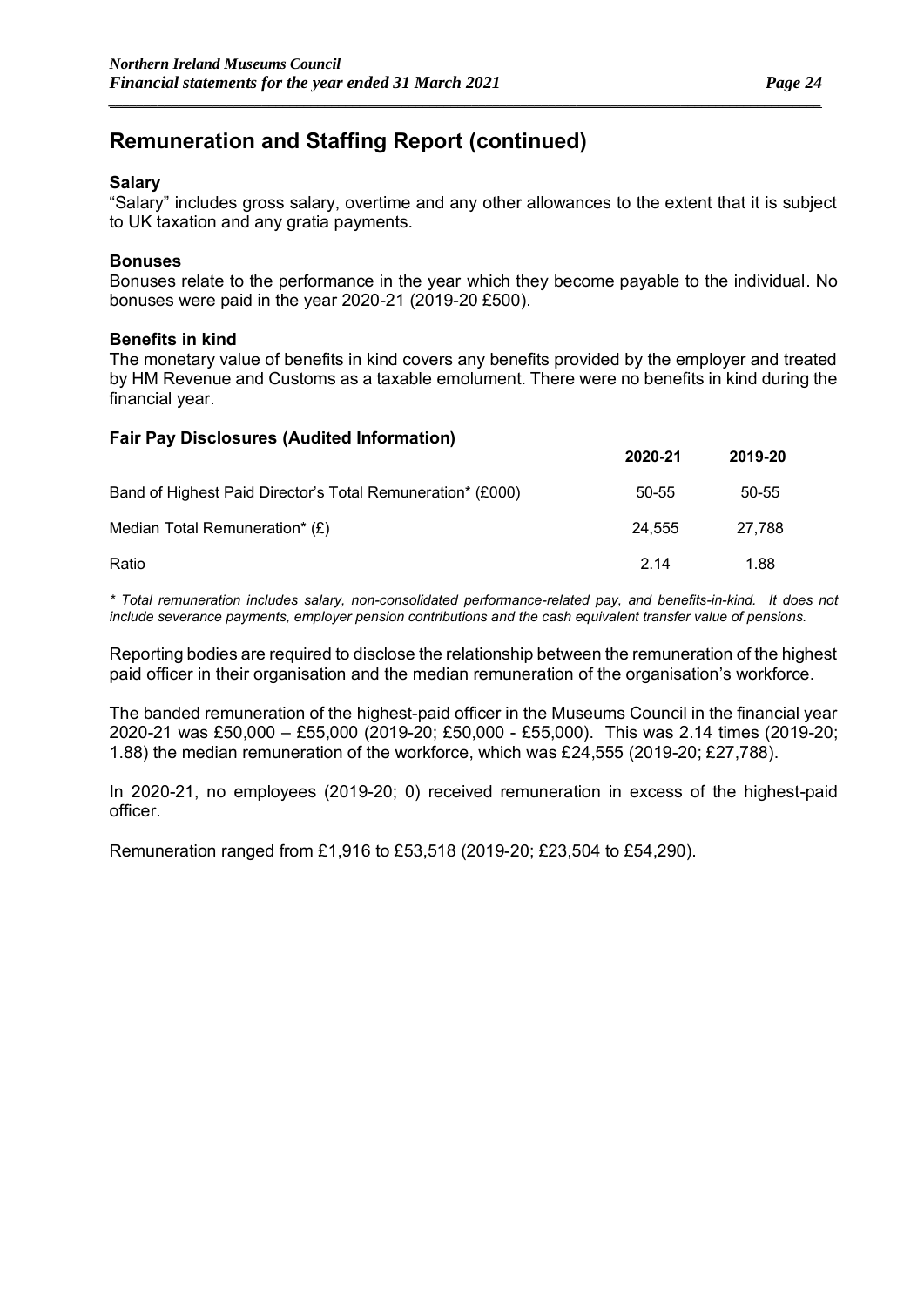| <b>Pension benefits (audited)</b> |  |
|-----------------------------------|--|
|                                   |  |

|                                             | Accrued<br>pension at age<br>60 as at<br>$31/3/21$ and<br>related lump<br>sum | <b>Real increase</b><br>in pension<br>sum at age 60<br>and related<br>lump sum | <b>CETV</b> at<br>31/3/21 | <b>CETV</b> at<br>31/3/20 | Real increase in<br><b>CETV</b> |
|---------------------------------------------|-------------------------------------------------------------------------------|--------------------------------------------------------------------------------|---------------------------|---------------------------|---------------------------------|
|                                             | $\pmb{\pounds}^{\pmb{\cdot}} 000$                                             | $\pounds$ '000                                                                 | $\pounds$ '000            | $\pounds$ '000            | £'000                           |
| <b>S</b> McCartan<br>(Chief)<br>Executive)  | $25-30$ plus a<br>lump sum of 65-<br>70                                       | $0-2.5$ plus a<br>lump sum of<br>$0-2.5$                                       | 564                       | 521                       | 23                              |
| <b>S</b> Stevenson<br>(Chief)<br>Executive) | $0-5$                                                                         | $0-2.5$                                                                        |                           | $\theta$                  |                                 |

*\_\_\_\_\_\_\_\_\_\_\_\_\_\_\_\_\_\_\_\_\_\_\_\_\_\_\_\_\_\_\_\_\_\_\_\_\_\_\_\_\_\_\_\_\_\_\_\_\_\_\_\_\_\_\_\_\_\_\_\_\_\_\_\_\_\_\_\_\_\_\_\_\_\_\_\_\_\_\_\_\_\_\_\_\_\_\_\_\_\_\_\_\_\_\_\_\_\_\_\_\_\_*

### **Staff pensions**

The Principal Civil Service Pension Scheme (NI) ("PCSPS (NI)") of which senior management are members, is an unfunded, multi-employer, defined benefit scheme, but the Museums Council is unable to identify its share of the underlying assets and liabilities. The most up to date actuarial valuation was carried out as at 31 March 2012. This valuation is then reviewed by the Scheme Actuary and updated to reflect current conditions and rolled forward to the reporting date of the DoF Superannuation and Other Allowances Resource Accounts as at 31 March 2021.

#### **Northern Ireland Civil Service (NICS) Pension arrangements**

Pension benefits are provided through the NICS pension schemes which are administered by Civil Service Pensions (CSP).

The alpha pension scheme was introduced for new entrants from 1 April 2015. The alpha scheme and all previous scheme arrangements are unfunded with the cost of benefits met by monies voted each year. The majority of existing members of the classic, premium, classic plus and nuvos pension arrangements also moved to alpha from that date. Members who on 1 April 2012 were within 10 years of their normal pension age did not move to alpha and those who were within 13.5 years and 10 years of their normal pension age were given a choice between moving to alpha on 1 April 2015 or at a later date determined by their age. Alpha is a 'Career Average Revalued Earnings' (CARE) arrangement in which members accrue pension benefits at a percentage rate of annual pensionable earnings throughout the period of scheme membership. The rate is 2.32%.

Discrimination identified by the courts in the way that the 2015 pension reforms were introduced must be removed by the Department of Finance. It is expected that, in due course, eligible members with relevant service between 1 April 2015 and 31 March 2022 may be entitled to different pension benefits in relation to that period. The different pension benefits relates to the different schemes eg classic, alpha etc and is not the monetary benefits received. This is known as the 'McCloud Remedy' and will impact many aspects of the Civil Service Pensions schemes including the scheme valuation outcomes. Further information on this will be included in the NICS pension scheme accounts which are available at [https://www.finance-ni.gov.uk/publications/dof](https://www.finance-ni.gov.uk/publications/dof-resource-accounts)[resource-accounts.](https://www.finance-ni.gov.uk/publications/dof-resource-accounts)

Currently new entrants joining can choose between membership of alpha or joining a good quality 'money purchase' stakeholder arrangement with a significant employer contribution (partnership pension account).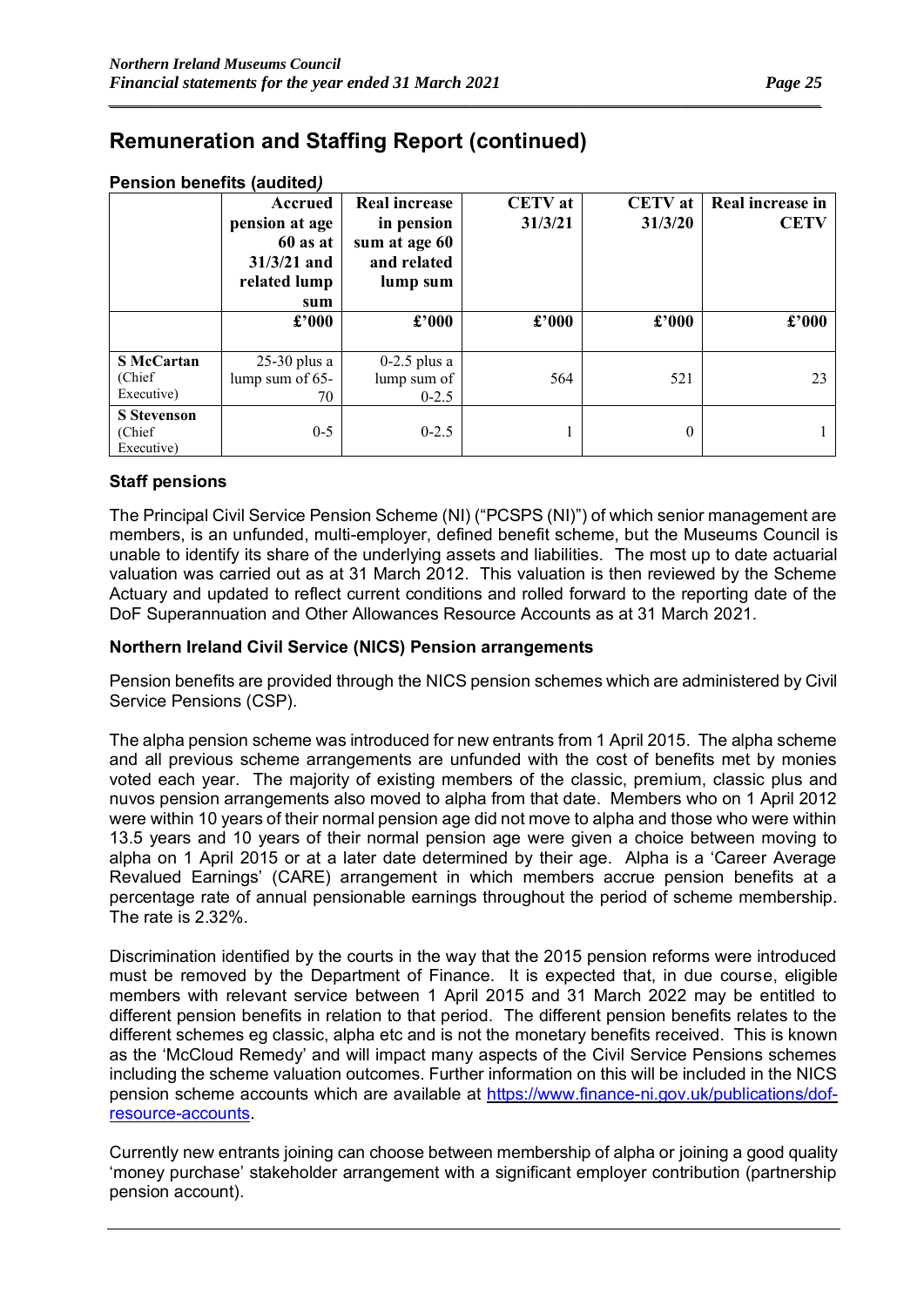New entrants joining on or after 30 July 2007 were eligible for membership of the nuvos arrangement or they could have opted for a partnership pension account. Nuvos is also a CARE arrangement in which members accrue pension benefits at a percentage rate of annual pensionable earnings throughout the period of scheme membership. The current rate is 2.3%.

*\_\_\_\_\_\_\_\_\_\_\_\_\_\_\_\_\_\_\_\_\_\_\_\_\_\_\_\_\_\_\_\_\_\_\_\_\_\_\_\_\_\_\_\_\_\_\_\_\_\_\_\_\_\_\_\_\_\_\_\_\_\_\_\_\_\_\_\_\_\_\_\_\_\_\_\_\_\_\_\_\_\_\_\_\_\_\_\_\_\_\_\_\_\_\_\_\_\_\_\_\_\_*

Staff in post prior to 30 July 2007 may be in one of three statutory based 'final salary' defined benefit arrangements (classic, premium and classic plus). From April 2011, pensions payable under classic, premium and classic plus are reviewed annually in line with changed in the cost of living. New entrants joining on or after 1 October 2002 and before 30 July 2007 could choose between membership of premium or joining the partnership pension account.

Benefits in Classic accrue at the rate of 1/80th of pensionable salary for each year of service. In addition, a lump sum equivalent to three years' pension is payable on retirement. For Premium, benefits accrue at the rate of 1/60th of final pensionable earnings for each year of service. Unlike Classic, there is no automatic lump sum (but members may give up (commute) some of their pension to provide a lump sum). Classic plus is essentially a variation of Premium, but with benefits in respect of service before 1 October 2002 calculated broadly as per Classic.

The partnership pension account is a stakeholder pension arrangement. The employer makes a basic contribution of between 8% and 14.75% (depending on the age of the member) into a stakeholder pension product chosen by the employee. The employee does not have to contribute but where they do make contributions, the employer will match these up to a limit of 3% of pensionable salary (in addition to the employer's basic contribution). Employers also contribute a further 0.5% of pensionable salary to cover the cost of centrally provided risk benefit cover (death in service and ill health retirement).

Active members of the pension scheme will receive an Annual Benefit Statement. The accrued pension quoted is the pension the member is entitled to receive when they reach their scheme pension age, or immediately on ceasing to be an active member of the scheme if they are at or over pension age. Scheme Pension age is 60 for members of **classic, premium, and classic plus** and 65 for members of **nuvos**. The normal scheme pension age in alpha is linked to the member's State Pension Age but cannot be before age 65. Further details about the NICS pension schemes can be found at the website [www.finance-ni.gov.uk/civilservicepensions-ni.](http://www.finance-ni.gov.uk/civilservicepensions-ni)

All pension benefits are reviewed annually in line with changes in the cost of living. Any applicable increases are applied from April and are determined by the Consumer Prices Index (CPI) figure for the preceding September. The CPI in September 2020 was 0.5% and HM Treasury has announced that public service pensions will be increased accordingly from April 2021.

Employee contribution rates for all members for the period covering 1 April 2021 – 31 March 2022 are as follows:

| Annualised Rate of Pensionable Earnings |             | Contribution rates – All members   |
|-----------------------------------------|-------------|------------------------------------|
| (Salary Bands)                          |             |                                    |
| From                                    | To          | From 1 April 2021 to 31 March 2022 |
| £0                                      | £24,199.99  | $4.6\%$                            |
| £24,200.00                              | £55,799.99  | 5.45%                              |
| £55,800.00                              | £153,299.99 | 7.35%                              |
| £153,300.00 and above                   |             | 8.05%                              |

### **Scheme Year 1 April 2021 to 31 March 2022**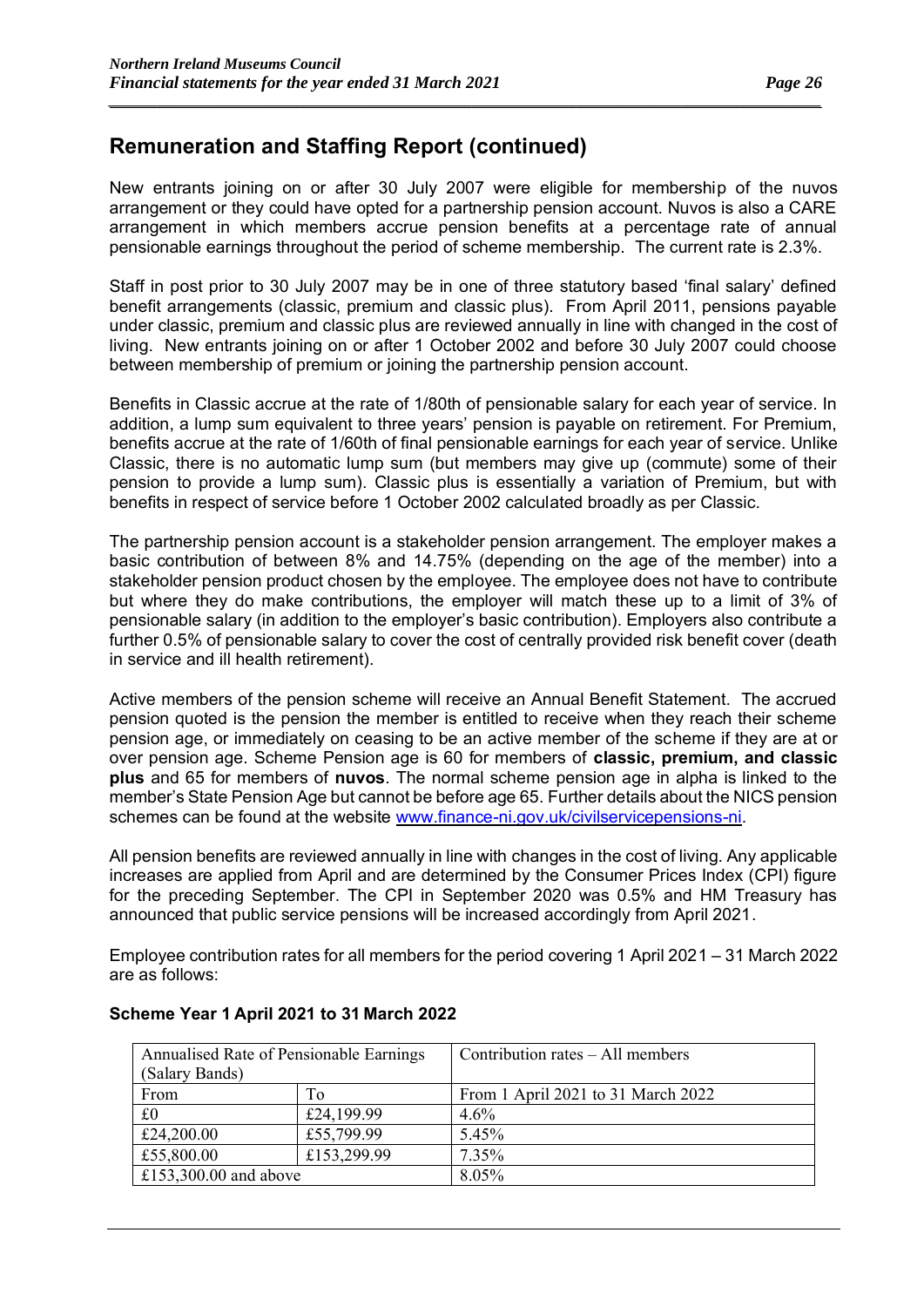### **Cash Equivalent Transfer Values**

A Cash Equivalent Transfer Value (CETV) is the actuarially assessed capitalised value of the pension scheme benefits accrued by a member at a particular point in time. The benefits valued are the member's accrued benefits and any contingent spouse's pension payable from the scheme. A CETV is a payment made by a pension scheme or arrangement to secure pension benefits in another pension scheme or arrangement when the member leaves a scheme and chooses to transfer the benefits accrued in their former scheme. The pension figures shown relate to the benefits that the individual has accrued as a consequence of their total membership of the pension scheme, not just their service in a senior capacity to which disclosure applies. The CETV figures, and from 2003-04 the other pension details, include the value of any pension benefit in another scheme or arrangement which the individual has transferred to the NICS pension arrangements. They also include any additional pension benefit accrued to the member as a result of their purchasing additional years of pension service in the scheme at their own cost. CETVs are calculated in accordance with The Occupational Pension Schemes (Transfer Values) (Amendment) Regulations 2015 and do not take account of any actual or potential benefits resulting from Lifetime Allowance Tax which may be due when pension benefits are taken.

*\_\_\_\_\_\_\_\_\_\_\_\_\_\_\_\_\_\_\_\_\_\_\_\_\_\_\_\_\_\_\_\_\_\_\_\_\_\_\_\_\_\_\_\_\_\_\_\_\_\_\_\_\_\_\_\_\_\_\_\_\_\_\_\_\_\_\_\_\_\_\_\_\_\_\_\_\_\_\_\_\_\_\_\_\_\_\_\_\_\_\_\_\_\_\_\_\_\_\_\_\_\_*

### **Real increase in CETV**

This reflects the increase in CETV effectively funded by the employer. It does not include the increase in accrued pension due to inflation, contributions paid by the employee (including the value of any benefits transferred from another pension scheme or arrangement) and uses common market valuation factors for the start and end of the period. However, the real increase calculation uses common actuarial factors at the start and end of the period so that it disregards the effect of any changes in factors and focuses only on the increase that is funded by the employer.

### **Compensation for Loss of Office**

There were no compensation payments paid for loss of office in year (2019-20 nil).

**Siobhan Stevenson Accounting Officer DATE: 29 June 2021**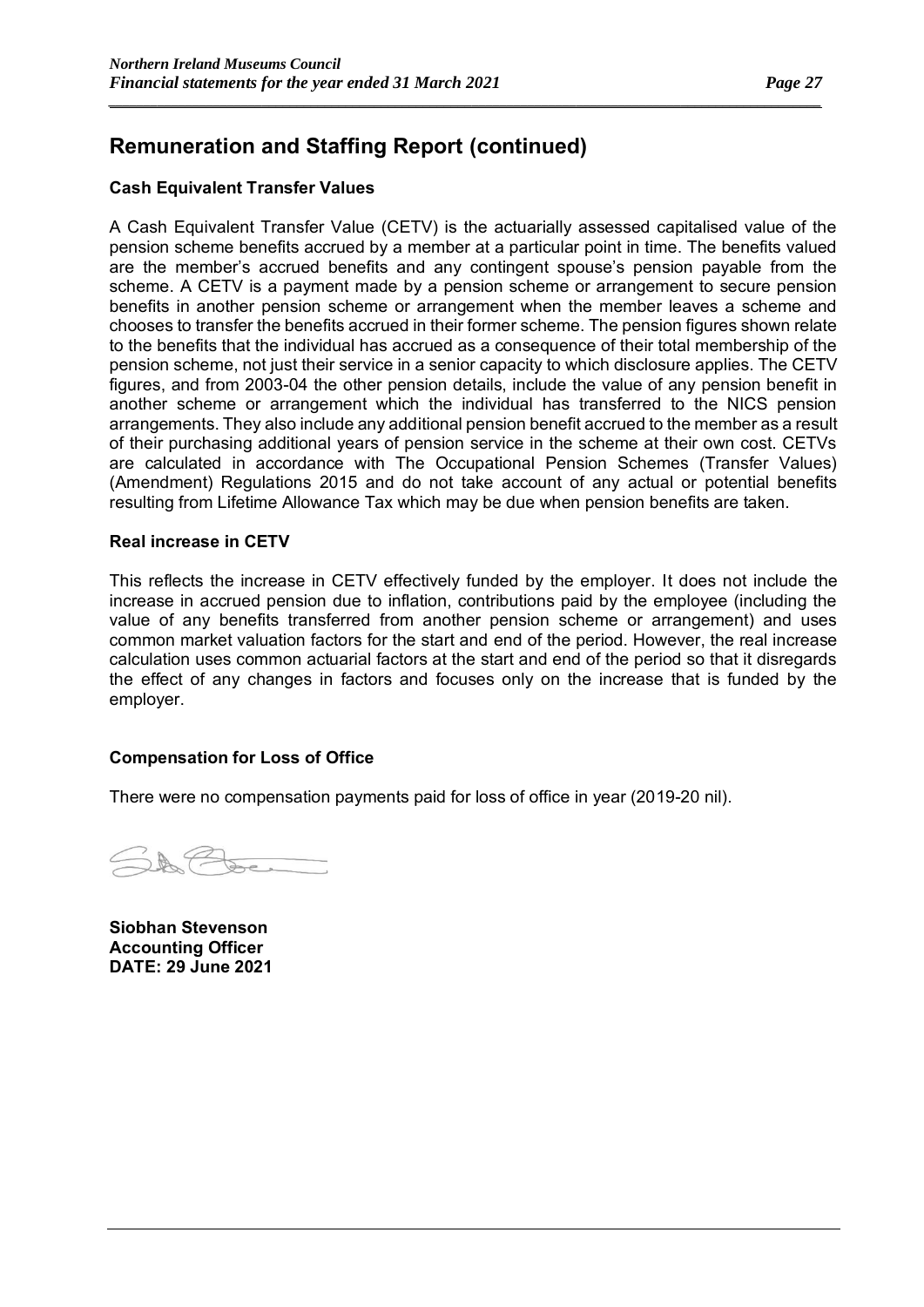### **Governance Statement for the year ended 31 March 2021**

### **Introduction**

As Accounting Officer for the Museums Council, it is my responsibility to ensure that a sound system of governance and internal control is maintained that supports the Museums Council in pursuing its overall aims and objectives, which are predicated upon the Northern Ireland Executive's draft Programme for Government, the Outcomes Delivery Plan, the Northern Ireland Museums Policy, and upon various priorities of the Department for Communities.

*\_\_\_\_\_\_\_\_\_\_\_\_\_\_\_\_\_\_\_\_\_\_\_\_\_\_\_\_\_\_\_\_\_\_\_\_\_\_\_\_\_\_\_\_\_\_\_\_\_\_\_\_\_\_\_\_\_\_\_\_\_\_\_\_\_\_\_\_\_\_\_\_\_\_\_\_\_\_\_\_\_\_\_\_\_\_\_\_\_\_\_\_\_\_\_\_\_\_\_\_\_\_*

### **Remit**

The Museums Council was established in 1993 by order of the Minister for Education and is constituted as a company limited by guarantee (without share capital) and has charitable status. As such it operates under the Companies Act 2006 and associated subsequent legislation. The Museums Council is not a Statutory Agency and does not carry out its functions on behalf of the Crown. However, for policy and administrative purposes, the Museums Council is classified as a Non-Departmental Public Body of the Department for Communities, through which it received most of its funding.

Government has approved the Museums Council's overall aim of supporting local museums in Northern Ireland in maintaining and improving their standards of collections care and services to the public and to promote a coherent framework of museum provision.

#### **Compliance with Corporate Governance Code**

The Museums Council, in so far as it is relevant for a NDPB, complies with the Corporate Governance Code.

### **Governance Framework**

The Museums Council is in compliance with the Code of Good Practice 2013, issued by the Department of Finance (DoF), concerning corporate governance in central government departments. While the Code does not apply to NDPBs, the Museums Council operated within its principles during the financial year 2020-21.

The Museums Council is governed by a Board of Directors comprising between seven and fifteen members. Board members serve on a voluntary basis and are normally appointed for a period of three years. Directors are drawn from various bodies and constituencies as follows:

- The Minister of the DfC has the right to nominate three Directors;
- Local Government Councils that operate an Accredited Museum have the right to nominate three Directors;
- The Northern Ireland Regional Museum Curators Group has the right to nominate three Directors;
- The Independent and service museums have the right to nominate two Directors;
- Queen's University, Belfast and Ulster University have the right to nominate one Director;
- National Museums Northern Ireland may nominate one Director; and
- Other Directors may be co-opted.

The Board of Directors report to the Museums Council membership at the Annual General Meeting, which is held in September each year.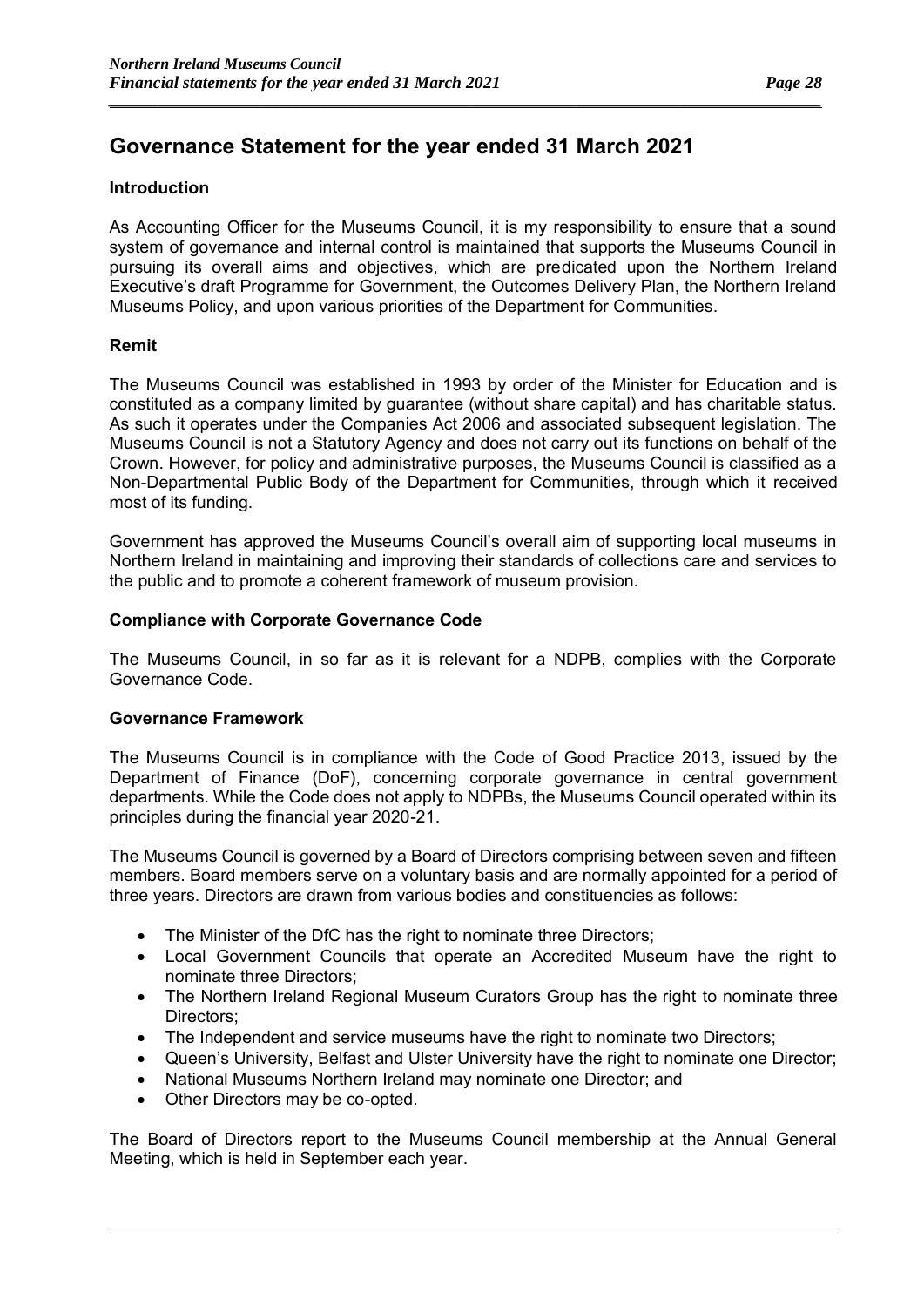*\_\_\_\_\_\_\_\_\_\_\_\_\_\_\_\_\_\_\_\_\_\_\_\_\_\_\_\_\_\_\_\_\_\_\_\_\_\_\_\_\_\_\_\_\_\_\_\_\_\_\_\_\_\_\_\_\_\_\_\_\_\_\_\_\_\_\_\_\_\_\_\_\_\_\_\_\_\_\_\_\_\_\_\_\_\_\_\_\_\_\_\_\_\_\_\_\_\_\_\_\_\_*

### **The Role of the Board of Directors and Governance Framework**

The Board of Directors has the corporate responsibility for ensuring that the Museums Council effectively and efficiently fulfils its aims and objectives while being mindful of its statutory authority and obligations. To this end, the Board of Directors:

- Establishes the overall strategic direction of the Museums Council within the determined policy and resources framework;
- Monitors the performance of the Museums Council as it pursues its aims and objectives;
- Observes the highest standards of propriety, particularly in relation to corporate governance and the stewardship of public funds;
- Operates within the limits of its statutory authority and any delegated authority agreed with the DfC, and in accordance with any other conditions relating to the use of public funds;
- Takes account of the views and opinions of the Northern Ireland Museums Council membership in devising the work of the Museums Council;
- Takes account of any quidance issued by the DfC when reaching its decisions:
- Establishes a committee structure, including an Audit and Risk Assurance Committee, to assist in carrying out the work of the Museums Council; and
- Appoints, and monitors, the performance of the Museums Council's Accounting Officer.

In carrying out these functions the Board of Directors usually meets four times a year, during March, June, September and December. During 2020-21 these meeting were held remotely due to the Covid-19 pandemic restrictions.

The Directors of the Board do not receive remuneration for their service to the Museums Council.

A system of internal control is maintained which includes the formulation of policies and procedures relating to: fraud prevention, raising concerns and the requirements of the Bribery Act 2010; financial planning, performance and procurement; the freedom of information and data management; and, risk management, business planning and performance. These, and other associated matters, are scrutinised by the Museums Council's Board of Directors at each of its meetings and are the focus of discussions at the bi-annual accountability meetings held with the DfC.

In addition, the Museums Council retains the services of the Internal Audit Service, Department for Communities to provide internal audit services, with external audit being undertaken by the NIAO.

The aim of the system of internal control is to manage the risks to a reasonable level, rather than seek to eliminate all the risks the Museums Council faces in undertaking its remit and duties.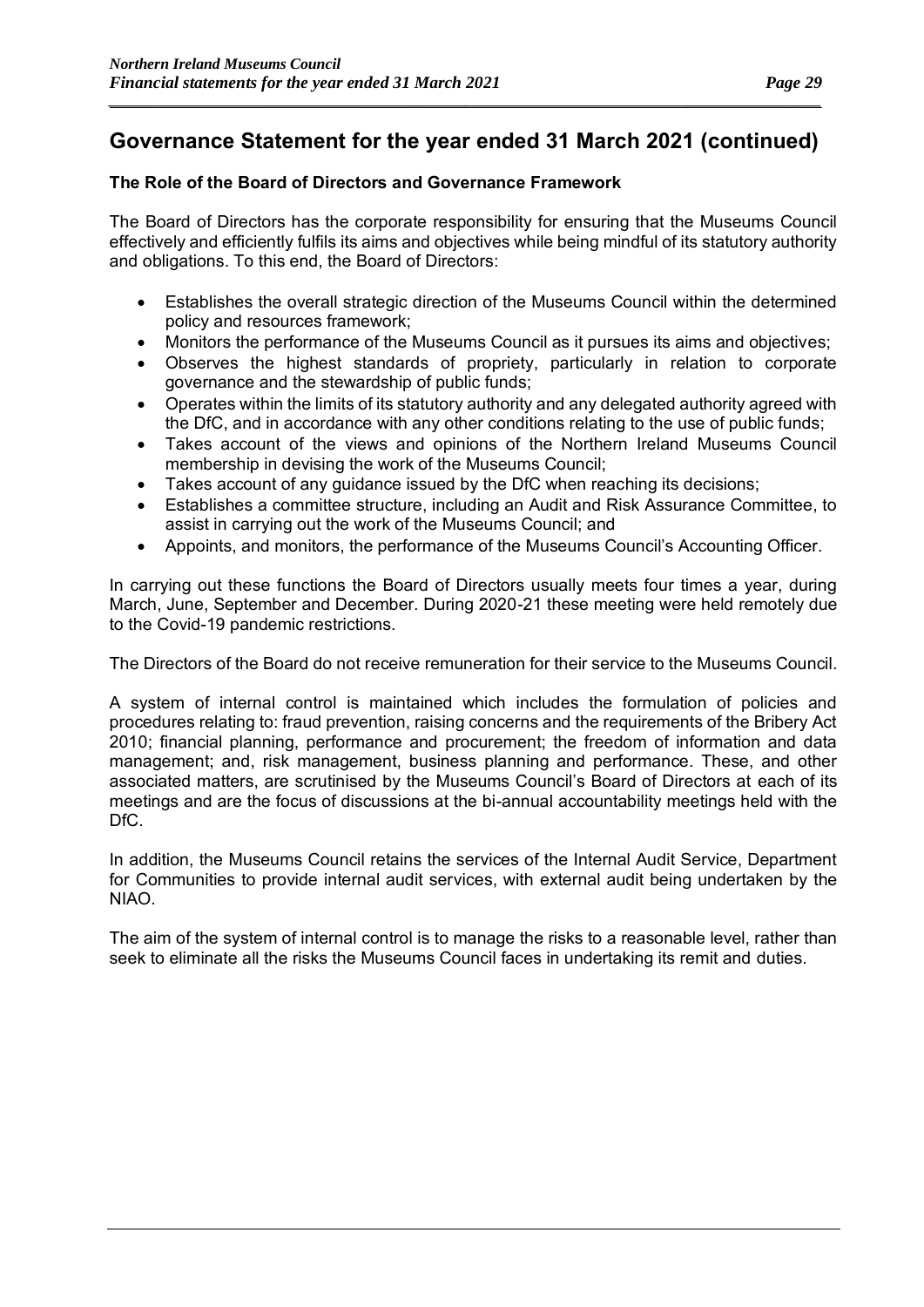*\_\_\_\_\_\_\_\_\_\_\_\_\_\_\_\_\_\_\_\_\_\_\_\_\_\_\_\_\_\_\_\_\_\_\_\_\_\_\_\_\_\_\_\_\_\_\_\_\_\_\_\_\_\_\_\_\_\_\_\_\_\_\_\_\_\_\_\_\_\_\_\_\_\_\_\_\_\_\_\_\_\_\_\_\_\_\_\_\_\_\_\_\_\_\_\_\_\_\_\_\_\_*

### **The Work of the Board of Directors and its Committees**

Mindful of its statutory obligations, the Board of Directors delegates the operation and monitoring of the governance framework to management, together with the day-to-day operation of the Museums Council. However, it reserves particular matters for decision by the Board of Directors, including issues of corporate strategy; key strategic objectives and targets; major decisions involving the use of financial and other resources; and personnel issues including key appointments and standards of conduct. At each of its meetings the Board of Directors receive a report on the management and operation of the Museums Council from the staff.

The Board of Directors may decide to delegate, where it has power to do so, responsibility for specified matters to its Committees or individual members. The decisions and recommendations of Committees are recorded and presented to a meeting of the full Board of Directors for ratification or note.

Currently the Museums Council's Board of Directors has three Committees, each having a Terms of Reference agreed by the Board:

- **Audit and Risk Assurance Committee** deals with the strategic processes of audit, risk, control and governance.
- **Business Planning Committee** focuses upon the corporate planning, business planning processes, monitors the staff appraisal process and deals with strategic human resource matters.
- **Grant Committee** assesses the requests for grant assistance. (Decisions on the allocation of the Council's Acquisition Fund is delegated to the Chair.)

Corporate governance training for the Board of Directors took place in March 2019. Training will be repeated in 2021.

In order to manage any conflicts or potential conflicts of interest the Chair of each Committee asks those present at the start of each meeting if they are conflicted with any of the agenda items. Using this process, reported conflicts are noted in the minutes.

#### The Board of Directors

The Board of Directors of the Museums Council normally serve a three-year term, which for several of the current Directors runs until the 2022 Annual General Meeting of the company.

During the year under review, the Board of Directors formally met on four occasions, with the Committees meeting at intervals between the Board meetings. The table below provides an overview of members' attendance at meetings of the Board of Directors during 2020-21, with the number of attendances being set against the total number of meetings which the member could have attended.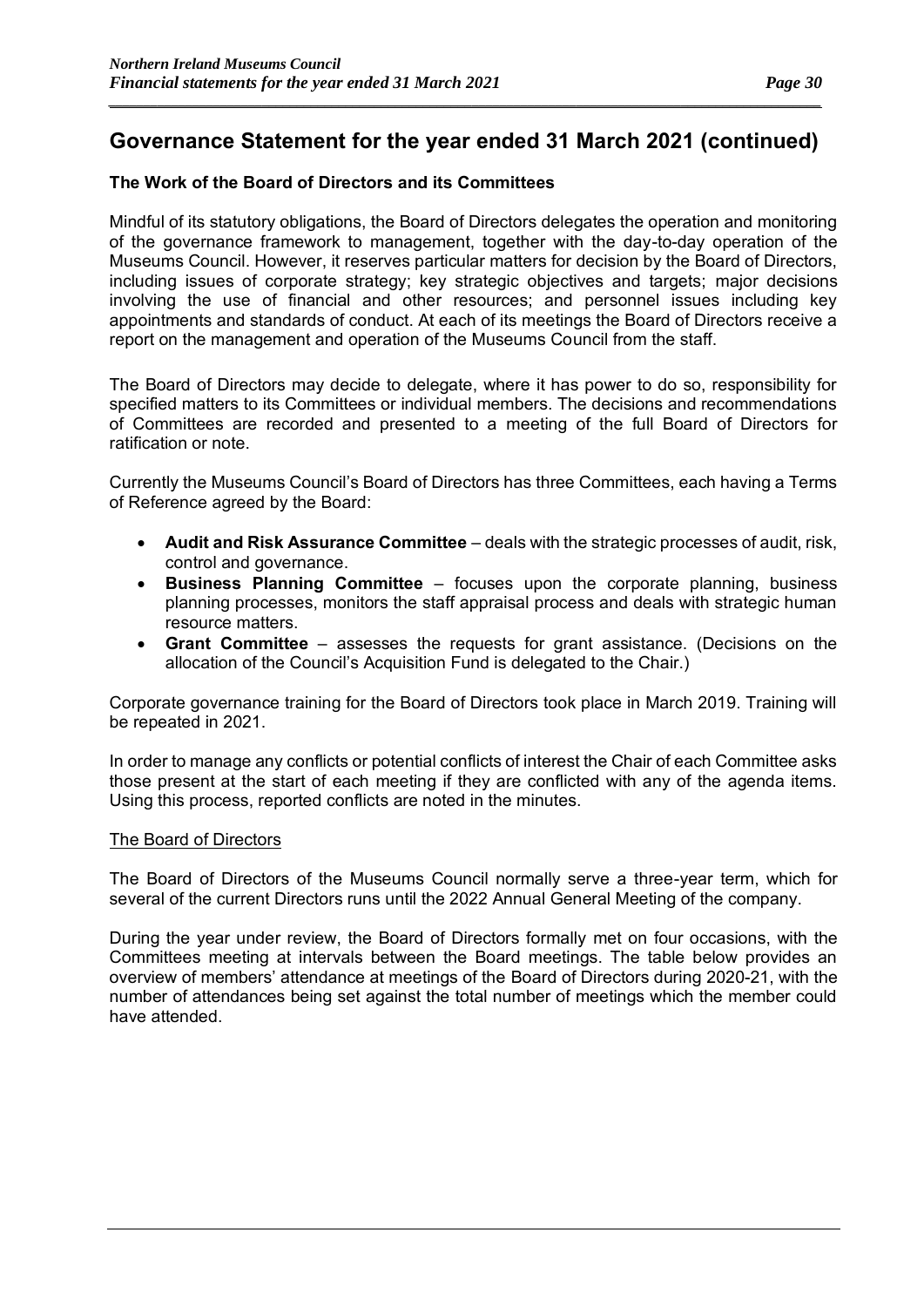*\_\_\_\_\_\_\_\_\_\_\_\_\_\_\_\_\_\_\_\_\_\_\_\_\_\_\_\_\_\_\_\_\_\_\_\_\_\_\_\_\_\_\_\_\_\_\_\_\_\_\_\_\_\_\_\_\_\_\_\_\_\_\_\_\_\_\_\_\_\_\_\_\_\_\_\_\_\_\_\_\_\_\_\_\_\_\_\_\_\_\_\_\_\_\_\_\_\_\_\_\_\_*

| <b>Directors</b>         | <b>Board of Directors</b> |          |  |
|--------------------------|---------------------------|----------|--|
|                          | Actual                    | Possible |  |
| <b>Julie Andrews</b>     | 3                         | 4        |  |
| Sean Barden              | 4                         | 4        |  |
| Alderman Yvonne Boyle    | 1                         | 4        |  |
| Jayne Clarke             | 4                         | 4        |  |
| <b>Elizabeth Crooke</b>  | 4                         | 4        |  |
| Nora Douds               | 1                         | 1        |  |
| <b>Anne Dorbie</b>       | $\overline{2}$            | 2        |  |
| <b>Cllr Rory Farrell</b> | 3                         | 4        |  |
| <b>Neil Hamilton</b>     | 4                         | 4        |  |
| Roddy Hegarty            | 1                         | 3        |  |
| <b>Brona Moffett</b>     |                           | 1        |  |
| Robin Morton             | 3                         | 3        |  |
| <b>Helen Perry</b>       | 4                         | 4        |  |
| Kelly Robinson           | 1                         | 1        |  |
| Nuala Toman              | 1                         | 1        |  |
| <b>Cllr Keith Turner</b> | 4                         | 4        |  |

Each year the Board of Directors agree a Business Plan which sets out the actions, targets and the allocation of resources to be delivered in support of the Museums Council's aims, the draft Programme for Government, Outcomes Delivery Plan and the Northern Ireland Museums Policy. The draft Business Plan is submitted to the DfC no later than the 31 January each year.

The Museums Council's Board of Directors did not receive any Ministerial Direction during 2020- 21.

Standing agenda items for the quarterly meetings of the Board of Directors include written reports from the Chief Executive on the performance against the Business Plan targets, the financial performance, and governance compliance. The minutes of the meetings of the Board of Directors are made public through the Museums Council's web site [https://www.nimc.co.uk/about](https://www.nimc.co.uk/about-us/governance/)[us/governance/](https://www.nimc.co.uk/about-us/governance/)

Notable aspects of the business conducted by the Board of Directors during 2020-21 included reviewing the Museums Council's governance documents, updating the organisation's policies, approving grant support for museums and consideration of the Review of Organisational Structure.

#### The Committees

The Museums Council's Audit and Risk Assurance Committee (ARAC) met on four occasions during the year. The ARAC meetings are also attended by representatives of the Museum Council's internal and external auditors. The ARAC activities included the review of various policies and procedures and the active management of corporate risks through the scrutiny of the Corporate Risk Register at each meeting. It also noted progress made in addressing the recommendations of auditors.

The Grant Committee met five times to assess the applications received from museums for support. This reflects the increasing funding pressure on a grant programme.

The Business Planning Committee met four times to consider business planning matters.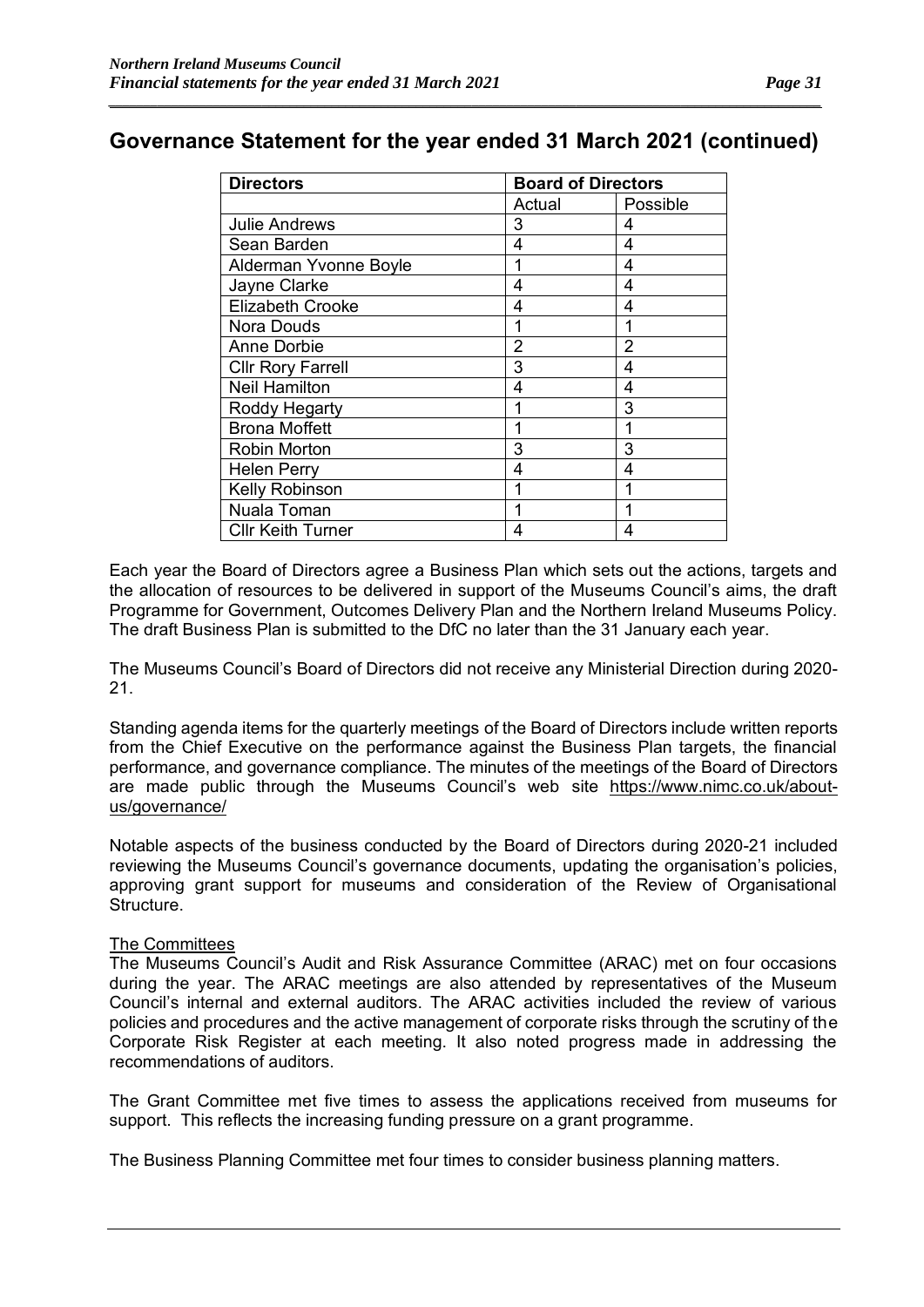*\_\_\_\_\_\_\_\_\_\_\_\_\_\_\_\_\_\_\_\_\_\_\_\_\_\_\_\_\_\_\_\_\_\_\_\_\_\_\_\_\_\_\_\_\_\_\_\_\_\_\_\_\_\_\_\_\_\_\_\_\_\_\_\_\_\_\_\_\_\_\_\_\_\_\_\_\_\_\_\_\_\_\_\_\_\_\_\_\_\_\_\_\_\_\_\_\_\_\_\_\_\_*

The table below provides an overview of members' attendance at Committee meetings during 2020-21, with the number of attendances being set against the total number of meetings which the member could have attended.

| <b>Audit and Risk Assurance Committee</b>                   |               |                 |  |
|-------------------------------------------------------------|---------------|-----------------|--|
|                                                             | <b>Actual</b> | <b>Possible</b> |  |
| Anne Dorbie (Chair) - resigned<br>17 <sup>th</sup> Oct 2020 | $\mathcal{P}$ | 2               |  |
| Julie Andrews (Chair) - appointed<br>18 Aug 2020            | 3             | 3               |  |
| Elizabeth Crooke (Observer)                                 | 3             | 4               |  |
| <b>Neil Hamilton</b>                                        | 4             | 4               |  |
| Robin Morton – resigned 31 <sup>st</sup> Jan<br>2021        | 3             | 3               |  |
| <b>Business Planning Committee</b>                          |               |                 |  |
|                                                             | <b>Actual</b> | <b>Possible</b> |  |
| Jayne Clarke                                                | 3             | 4               |  |
| Elizabeth Crooke (Chair)                                    | 4             | 4               |  |
| Robin Morton - resigned 31 <sup>st</sup> Jan<br>2021        | 4             | 4               |  |
| <b>Helen Perry</b>                                          | 4             | 4               |  |
| <b>Grant Committee</b>                                      |               |                 |  |
|                                                             | <b>Actual</b> | <b>Possible</b> |  |
| Sean Barden (Chair)                                         | 5             | 5               |  |
| <b>Neil Hamilton</b>                                        | 5             | 5               |  |
| Roddy Hegarty – resigned $31st$<br>Jan 2021                 | 1             | 4               |  |
| Cllr Keith Turner - appointed 18<br>Aug 2020                | 4             | 4               |  |

### **Independent Assurance**

In March 2021 the Northern Ireland Museums Council's Audit and Risk Assurance Committee (ARAC) considered the final *Internal Audit Annual Report 2020-21* received from the Department for Communities, Internal Audit Service who undertake NI Museums Council's Internal Audit.

The report provides an overall satisfactory opinion. Satisfactory opinions were provided for the areas of Grants; Financial Management and Budgetary Control; and Accreditations, however, a limited opinion was attributed to Business Continuity Planning and Disaster Recovery Arrangements. There was one Priority 1 recommendation; that *Management should conduct a full review of their Business Continuity Planning documentation with a view to making these more comprehensive, to ensure that the organisations Business Continuity Planning meets best practice standards*.

The Comptroller and Auditor General certifies the Museums Council's accounts and provides an opinion on the financial statements and whether they have been properly prepared in accordance with UK Generally Accepted Accounting Procedures. A *Report to Those Charged with Governance* was also issued by the Northern Ireland Audit Office.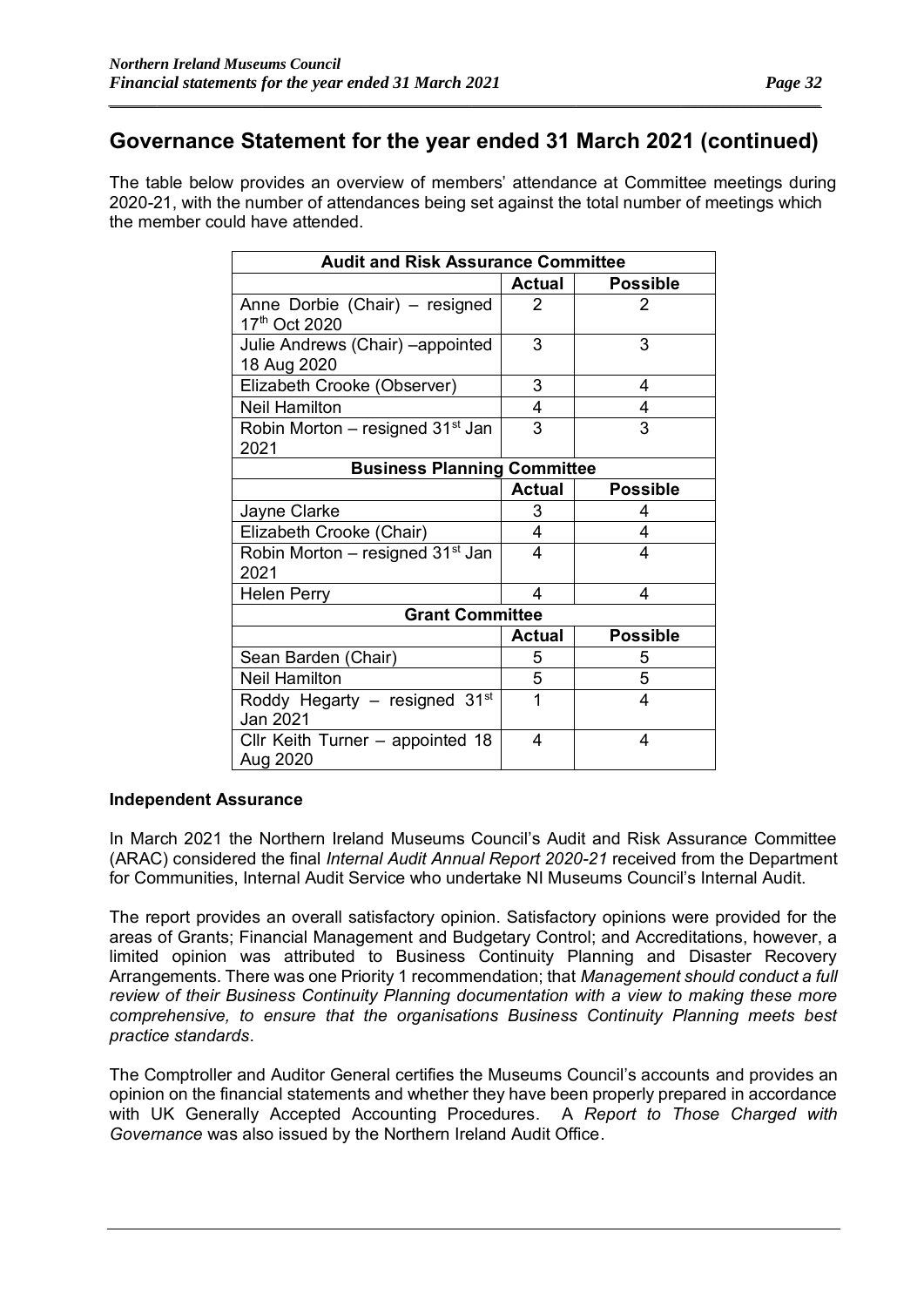*\_\_\_\_\_\_\_\_\_\_\_\_\_\_\_\_\_\_\_\_\_\_\_\_\_\_\_\_\_\_\_\_\_\_\_\_\_\_\_\_\_\_\_\_\_\_\_\_\_\_\_\_\_\_\_\_\_\_\_\_\_\_\_\_\_\_\_\_\_\_\_\_\_\_\_\_\_\_\_\_\_\_\_\_\_\_\_\_\_\_\_\_\_\_\_\_\_\_\_\_\_\_*

#### **Operation and Performance**

#### Business Planning

During 2020-21 the Museums Council delivered a Business Plan that was structured around the corporate strategic themes – LEAD, PROTECT, CONNECT, VALUE and DELIVER.

The Business Plan contained a range of Key Performance Indicators (KPIs) for the Museums Council. By the end of the year under review, six out of seven KPIs were considered to be completed.

The one KPI not fully completed was:

#### KPI 5 – **CONNECT** – Non-government income as % of total income

The target was 10%, and approximately 5% was achieved. Due to Covid-19, many funding organisations changed their criteria rendering the Museums Council ineligible. The Museums Council did acquire an additional £44,000 of additional funding through Department for Communities Access and Inclusion Fund most of which was administered in grant funding.

#### Risk Management

The Museums Council identifies and evaluates risks to its business through its ARAC. The ARAC received a quarterly risk assessment at each of its meetings, which identified the risk, how it was being manifest and managed, and an action plan for addressing the identified threat. Significant risks are escalated to the Board of Directors as and when it is deemed necessary.

The Corporate Risk Register identifies three corporate risks and throughout 2020-21 these risks were continually reviewed, and relevant dates and wording amended in response to mitigating actions. At the Board meeting on 30th March 2021, the corporate risks read as:

| Risk 1 | There is a risk that recurring reductions in grant-in-aid will mean that NIMC by<br>March 2021 will operate at a deficit and is unsustainable as an independent<br>organisation.                                   |
|--------|--------------------------------------------------------------------------------------------------------------------------------------------------------------------------------------------------------------------|
| Risk 2 | There is a risk that recurring reductions in grant-in-aid will severely reduce<br>services to NIMC members by March 2021, resulting in a lack of support from<br>members and the wider NI museum sector.           |
| Risk 3 | There is an <b>imminent</b> risk that the ageing NIMC website could collapse at any<br>time resulting in the loss of NIMC's communication link with the public, the local<br>museum sector and other stakeholders. |

The Corporate Risk Register is reviewed with the DfC at bi-annual accountability meetings.

#### Financial Planning

The financial allocation to the Museums Council from the DfC for 2020-21 was £204,000 with a non-resource allocation of £12,000. Subsequently, the Museums Council was awarded further £1,000 and a capital allocation of £3,000. The total drawdown for 2020-21 was therefore £220,000.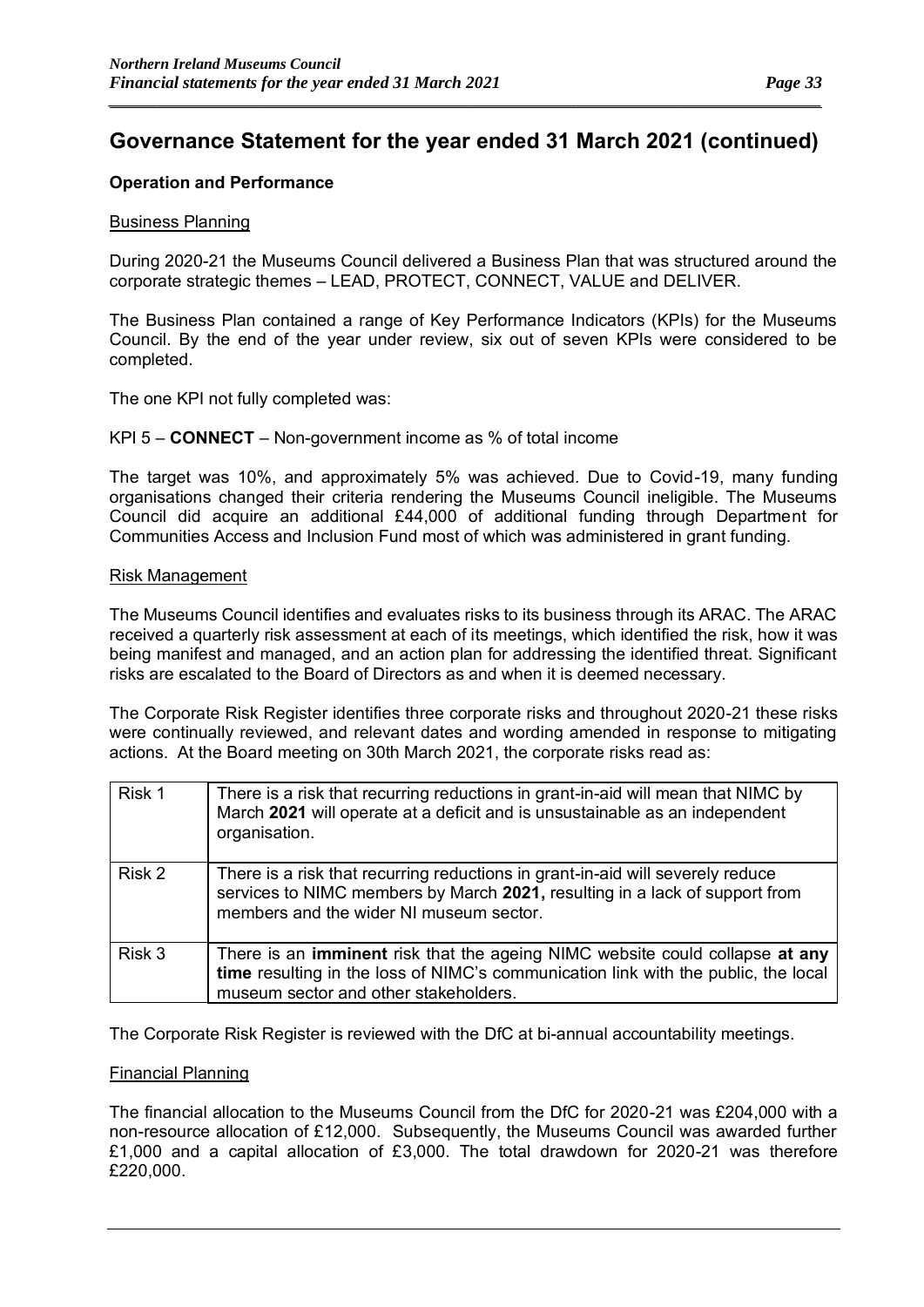*\_\_\_\_\_\_\_\_\_\_\_\_\_\_\_\_\_\_\_\_\_\_\_\_\_\_\_\_\_\_\_\_\_\_\_\_\_\_\_\_\_\_\_\_\_\_\_\_\_\_\_\_\_\_\_\_\_\_\_\_\_\_\_\_\_\_\_\_\_\_\_\_\_\_\_\_\_\_\_\_\_\_\_\_\_\_\_\_\_\_\_\_\_\_\_\_\_\_\_\_\_\_*

### Procurement

The Museums Council maintains procedures regarding procurement. It continues to ensure that services and goods are procured in line with Managing Public Money Northern Ireland and related guidance by the Department of Finance.

### Prompt Payments

The Museums Council is committed to the prompt payment of bills for goods and services. The target for payment of bills is ten days from receipt of an appropriate and valid invoice. Performance in this regard was monitored throughout the year, which found that, on average, over 91% of the bills were paid within the stipulated timeframe (2019-20; 90%). 96% of payments were paid within the 30 day timeframe (2020-21 99%).

#### Fraud

The Museums Council maintains policy and procedures relating to fraud prevention. In analysing fraud risk with the Museums Council, general payments, and those relating to grant assistance, were identified as the highest risk elements. One incident of suspected fraud in relation to a third party transaction, was identified during the period and mitigating actions taken (2019-20: nil).

#### Health and Safety

In line with the Museums Council's Health and Safety policy and procedures, various checks were undertaken during the year. No health and safety issues or concerns occurred during 2020-21. (2019-20: nil).

#### Conflicts of Interest

The Museums Council maintains a Register of Interests of its Board of Directors and Accounting Officer. Declarations of interest are made and recorded at each meeting of the Board of Directors and its Committees. No associated issues arose during the year.

#### Gifts and Hospitality

The Museums Council has a policy relating to gifts and hospitality. No gifts or hospitality were registered during the 2020-21 year (2019-20: nil).

#### Freedom of Information and Data Management

The Museums Council received one request under the Freedom of Information Act during 2020- 21 and returned a response immediately.

In compliance with the requirements of the Data Protection Act 2018, the Museums Council maintains an associated policy and procedures. The Museums Council is compliant with the GDPR. No issues concerning data loss or personal data related incidents occurred during the 2020-21 year.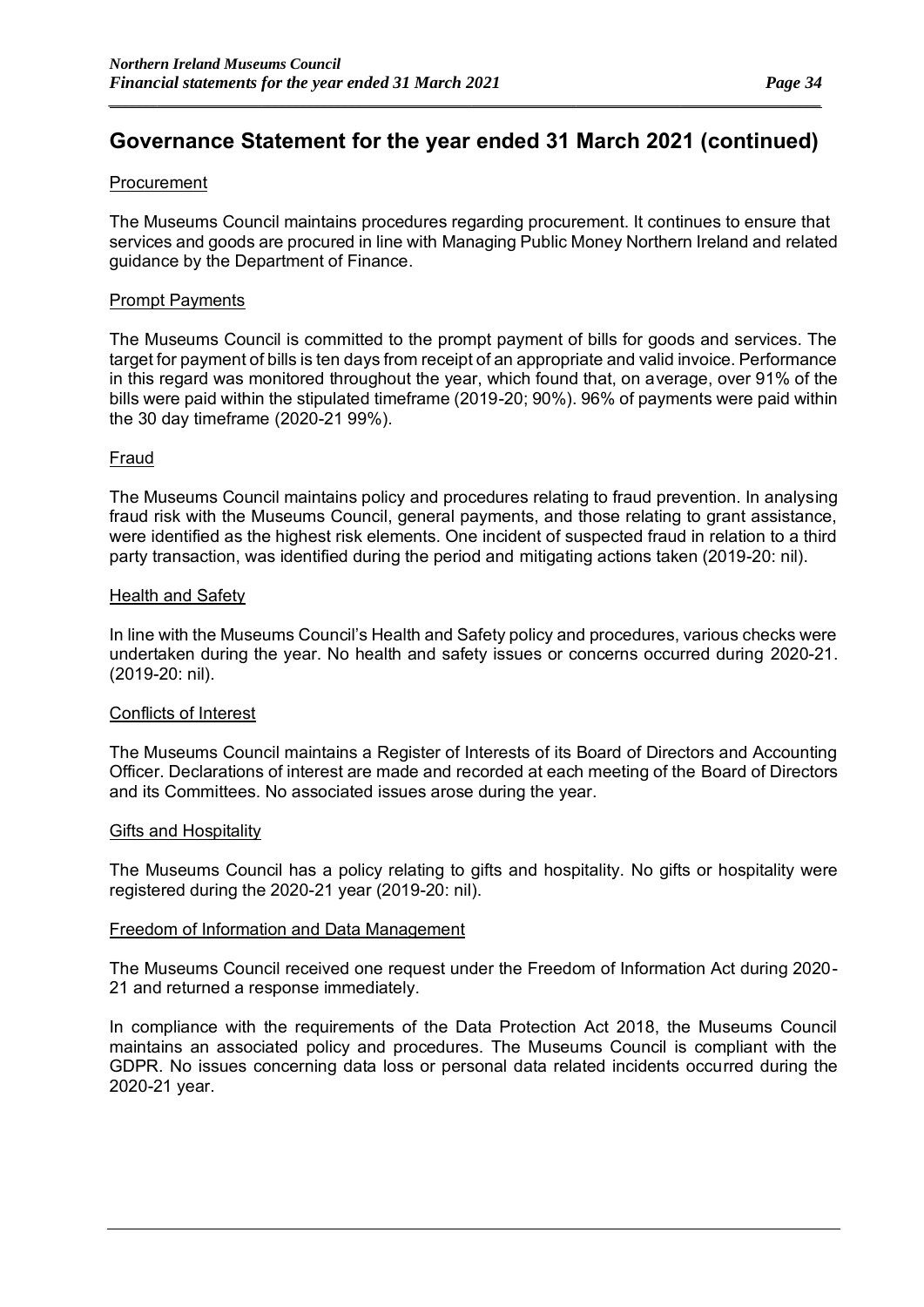### Safeguarding Children and Young People

The Museums Council has a Safeguarding Policy Statement. The Museums Council does not require its Board or staff members to undertake or participate in any 'regulated' or 'controlled' activity on its behalf. Consequently, staff members are not required to register with the

Independent Safeguarding Authority under the vetting and barring arrangements. An AccessNI check is performed by new staff members on appointment

#### **Review of Effectiveness**

The Museums Council has responsibility for conducting, at least annually, a review of the effectiveness of its governance framework including the system of internal control. The review of effectiveness is informed by the work of the staff that have responsibility for the development and maintenance of the governance environment, the reports and recommendations of Internal Audit, comments made by the external auditors and other review agencies. In March 2021, an assessment of the Board of Directors performance was undertaken, drawing upon the *Unlocking your Board's full potential – Board Evaluation Questionnaire*, issued by the National Audit Office (NAO). This examined the Board of Directors' understanding of its remit and role, performance management, relationships with key stakeholders, propriety and fraud, project management, risk management and audit. It concluded that performance and effectiveness were satisfactory, that it was compliant with the principles of good practice of Corporate Governance Code, and that the quality of information and data made available to it was accurate and of a distinct and consistently high calibre.

#### **Quality of Information**

Based on the control procedures noted and effective implementation of recommendations from internal and external reviews, the Board of Directors is content with the quality of the information and data which it receives.

### **Significant Control Weakness**

The Head of Internal Audit has provided a **Satisfactory** opinion in the 2020-21 Annual Assurance Report. A significant control weakness was identified in the Museums Council's current approach to Business Continuity Planning.

The Museums Council recognises that despite efforts to improve business continuity planning, the current framework does not align to best practice. The Museums Council will seek a range of options to progress this issue, including seeking appropriate advice.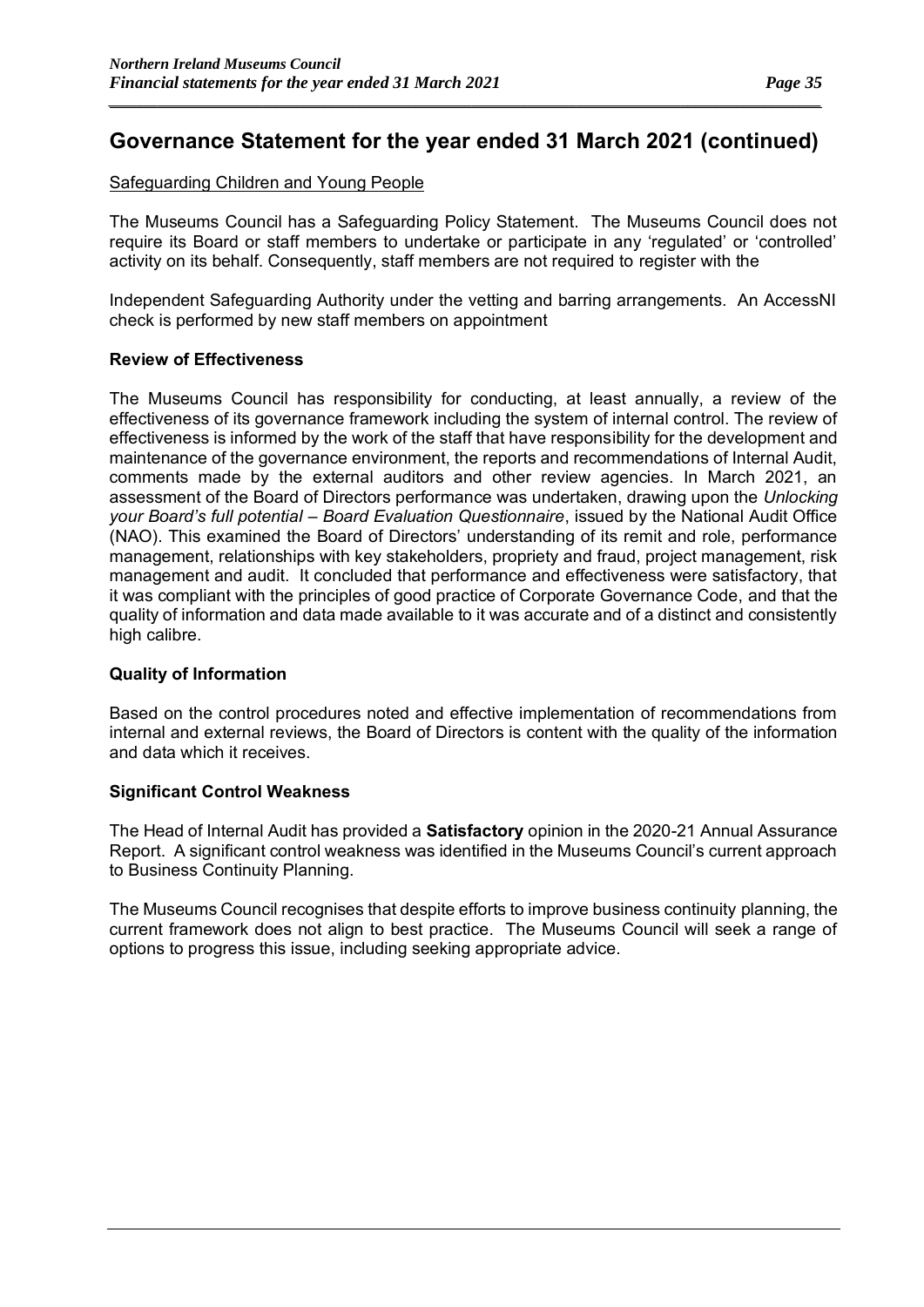*\_\_\_\_\_\_\_\_\_\_\_\_\_\_\_\_\_\_\_\_\_\_\_\_\_\_\_\_\_\_\_\_\_\_\_\_\_\_\_\_\_\_\_\_\_\_\_\_\_\_\_\_\_\_\_\_\_\_\_\_\_\_\_\_\_\_\_\_\_\_\_\_\_\_\_\_\_\_\_\_\_\_\_\_\_\_\_\_\_\_\_\_\_\_\_\_\_\_\_\_\_\_*

### **Conclusion**

The information provided above gives an understanding of the internal control structure and stewardship of our organisation, gives a sense of the risks and vulnerabilities encountered during the year and how these have been addressed, and from which I conclude that the systems of governance and internal control operated by the Museums Council are satisfactory.

SACte

**Siobhan Stevenson Accounting Officer DATE: 29 June 2021**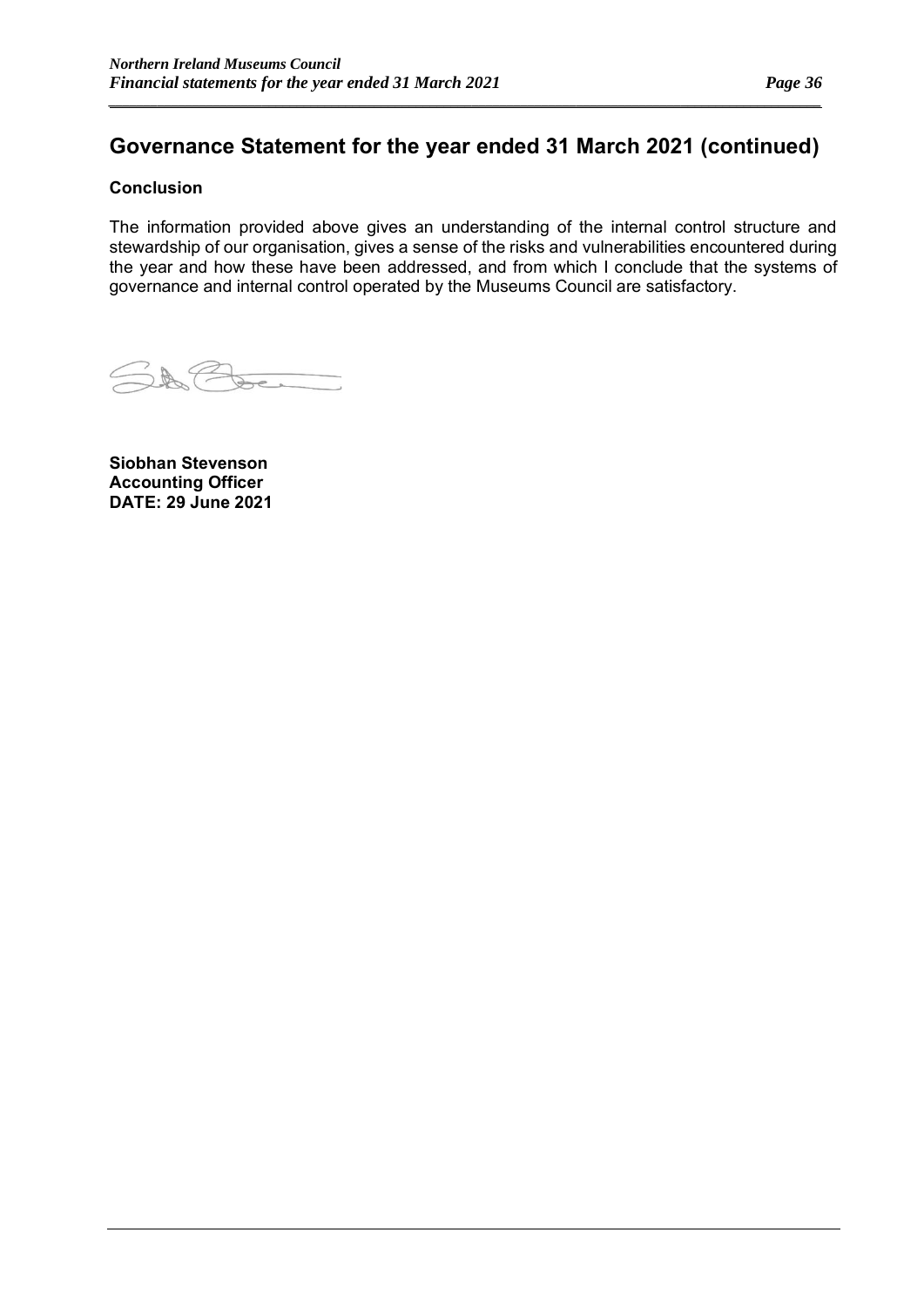### **Membership of the Northern Ireland Museums Council at 31 March 2021**

*\_\_\_\_\_\_\_\_\_\_\_\_\_\_\_\_\_\_\_\_\_\_\_\_\_\_\_\_\_\_\_\_\_\_\_\_\_\_\_\_\_\_\_\_\_\_\_\_\_\_\_\_\_\_\_\_\_\_\_\_\_\_\_\_\_\_\_\_\_\_\_\_\_\_\_\_\_\_\_\_\_\_\_\_\_\_\_\_\_\_\_\_\_\_\_\_\_\_\_\_\_\_*

The Museums Council is a membership organisation. There are three categories of member: Museum Member; Supporting Member; and Associate Member. At 31 March 2021, the Council had 92 members (2019-20; 99). Membership on behalf of many museums is held by their parent authority. The name of the museum is shown in brackets, where appropriate.

### **Museum Members**

This class of membership is open to museums in Northern Ireland, which are recognised under the Museum Accreditation Scheme. Museum Members are entitled to advice, information, training and grant-aid.

- Antrim and Newtownabbey District Council (Museum at the Mill and Sentry Hill);
- Ards and North Down District Council (North Down Museum);
- Armagh City, Banbridge and Craigavon Borough Council (Armagh County Museum, Barn Museum, Craigavon Museum Services and F. E. McWilliam Gallery and Studio);
- Armagh Robinson Library and No. 5 Vicar's Hill;
- Causeway Coast and Glens Borough Council (Ballycastle Museum, Ballymoney Museum, Coleraine Museum, Green Lane Museum, Limavady Museum);
- Derry City and Strabane District Council (Tower Museum);
- Downpatrick and County Down Railway;
- Fermanagh and Omagh District Council (Fermanagh County Museum);
- Flame: The Gasworks Museum;
- Garvagh Museum;
- Inniskillings Museum;
- Linen Hall Library;
- Lisburn and Castlereagh City Council (Irish Linen Centre & Lisburn Museum);
- Mid and East Antrim Borough Council (Andrew Jackson Cottage and US Rangers Museum, Carrickfergus Museum and Mid-Antrim Museum);
- Milford House Collection;
- Newry, Mourne and Down District Council (Down County Museum and Newry and Mourne Museum);
- Northern Ireland War Memorial Museum;
- Police Museum;
- Whitehead Railway Museum of Railway Preservation Society of Ireland;
- Royal Irish Fusiliers Museum;
- Royal Ulster Rifles Museum;
- The National Trust (Ardress House, The Argory, Castle Ward, Florence Court, Hezlett House, Mount Stewart, Springhill);
- The Somme Association (Somme Museum).

### **Supporting Members**

This type of membership is open to district councils in Northern Ireland that operate non-Accredited museums and to those that do not operate museum services. Membership of this category entitles councils to advice, information, training and assistance with feasibility and development studies.

There is currently one Supporting Member – Larne Museum (Mid and East Antrim District Council).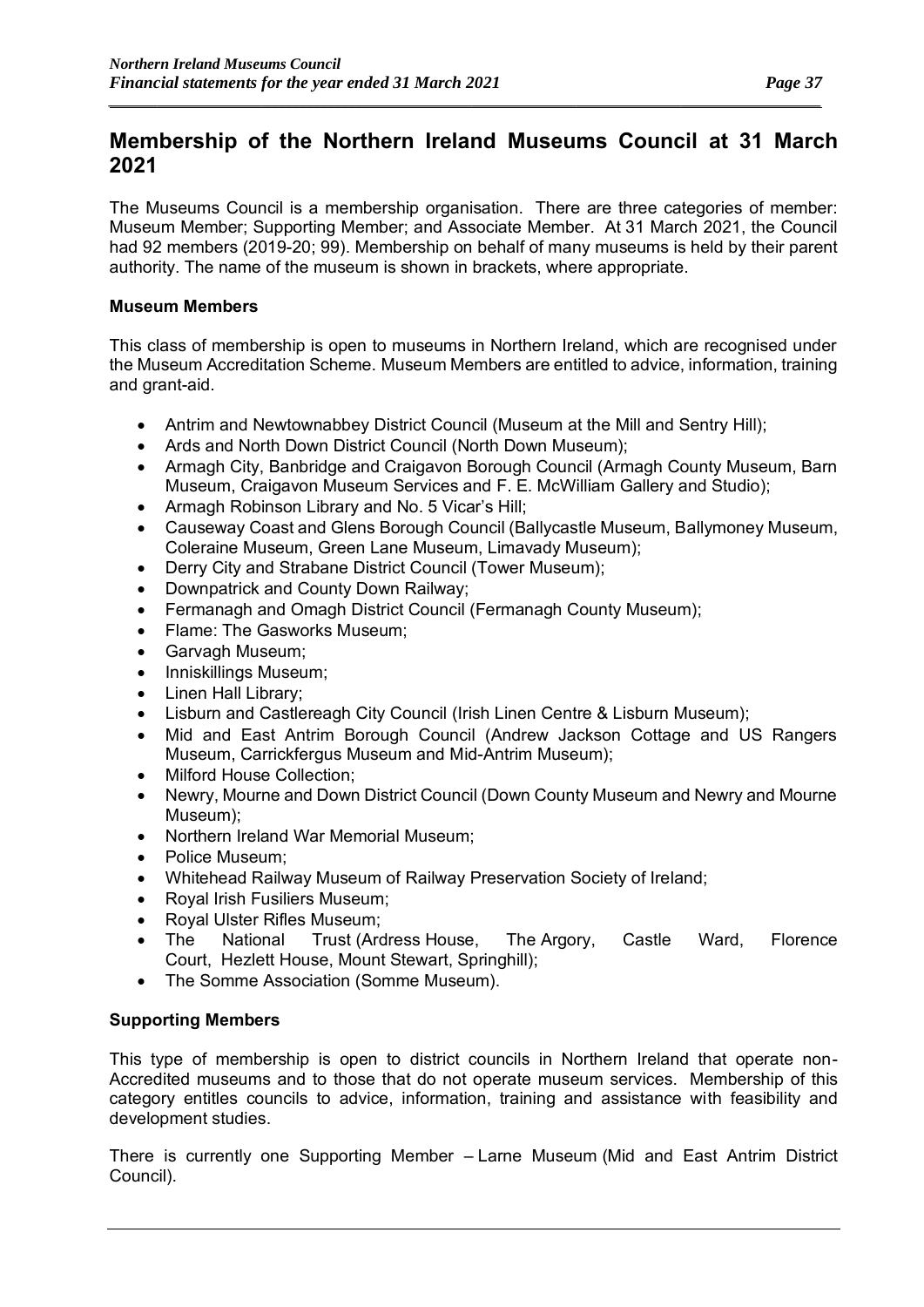### **Membership of the Northern Ireland Museums Council at 31 March 2021 (continued)**

*\_\_\_\_\_\_\_\_\_\_\_\_\_\_\_\_\_\_\_\_\_\_\_\_\_\_\_\_\_\_\_\_\_\_\_\_\_\_\_\_\_\_\_\_\_\_\_\_\_\_\_\_\_\_\_\_\_\_\_\_\_\_\_\_\_\_\_\_\_\_\_\_\_\_\_\_\_\_\_\_\_\_\_\_\_\_\_\_\_\_\_\_\_\_\_\_\_\_\_\_\_\_*

### **Associate Members**

Membership is open to the national and centrally funded Accredited museums of Northern Ireland, other museums and any agency, commercial company, individual or other body wishing to subscribe. Membership provides access to advice, information and training.

There are currently 51 Associate Members.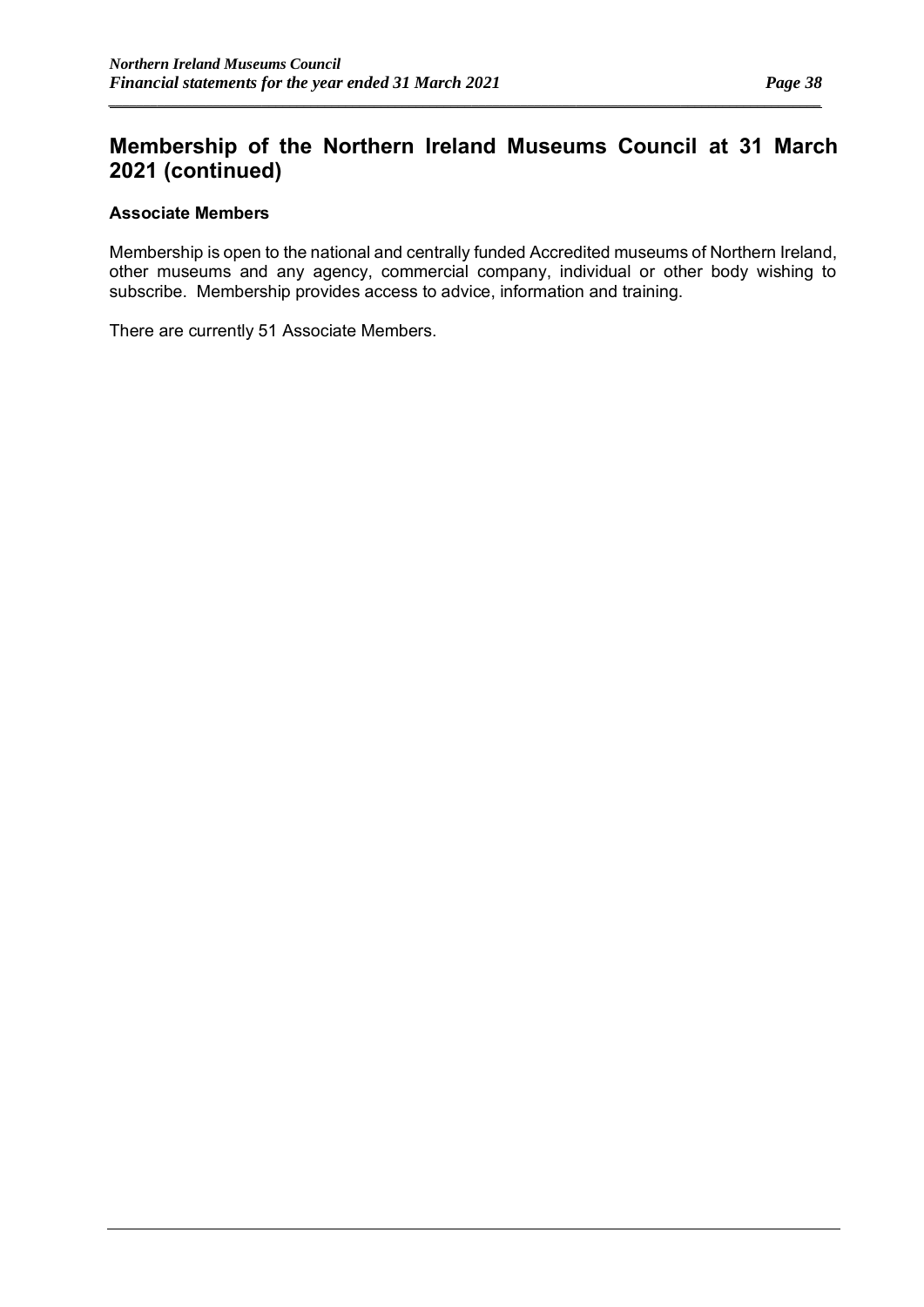*\_\_\_\_\_\_\_\_\_\_\_\_\_\_\_\_\_\_\_\_\_\_\_\_\_\_\_\_\_\_\_\_\_\_\_\_\_\_\_\_\_\_\_\_\_\_\_\_\_\_\_\_\_\_\_\_\_\_\_\_\_\_\_\_\_\_\_\_\_\_\_\_\_\_\_\_\_\_\_\_\_\_\_\_\_\_\_\_\_\_\_\_\_\_\_\_\_\_\_\_\_\_*

### **Opinion on financial statements**

I certify that I have audited the financial statements of the Northern Ireland Museums Council for the year ended 31 March 2021 under the Companies (Public Sector Audit) Order (Northern Ireland) 2013. The financial statements comprise the Statement of Financial Activities, the Balance Sheet, the Cash Flow Statement and the related notes, including significant accounting policies. The financial reporting framework that has been applied in their preparation is applicable law and United Kingdom Accounting Standards (United Kingdom Generally Accepted Accounting Practice).

I have also audited the information in the Report of the Directors' and Remuneration and Staffing Report that is described in that report as having been audited.

In my opinion the financial statements:

- give a true and fair view of the state of Northern Ireland Museum Council's affairs as at 31 March 2021 and of its incoming resources, resources expended and cash flows for the year then ended; and
- have been properly prepared in accordance with United Kingdom Generally Accepted Accounting Practice; and
- have been prepared in accordance with the Companies Act 2006.

#### **Opinion on regularity**

In my opinion, in all material respects the expenditure and income recorded in the financial statements have been applied to the purposes intended by the Assembly and the financial transactions recorded in the financial statements conform to the authorities which govern them.

#### **Basis for opinions**

I conducted my audit in accordance with International Standards on Auditing (UK) (ISAs) and Practice Note 10 'Audit of Financial Statements of Public Sector Entities in the United Kingdom'. My responsibilities under those standards are further described in the Auditor's responsibilities for the audit of the financial statements section of this certificate. My staff and I are independent of Northern Ireland Museums Council in accordance with the ethical requirements of the Financial Reporting Council's Revised Ethical Standard 2019, and have fulfilled our other ethical responsibilities in accordance with these requirements.

I believe that the audit evidence obtained is sufficient and appropriate to provide a basis for my opinions.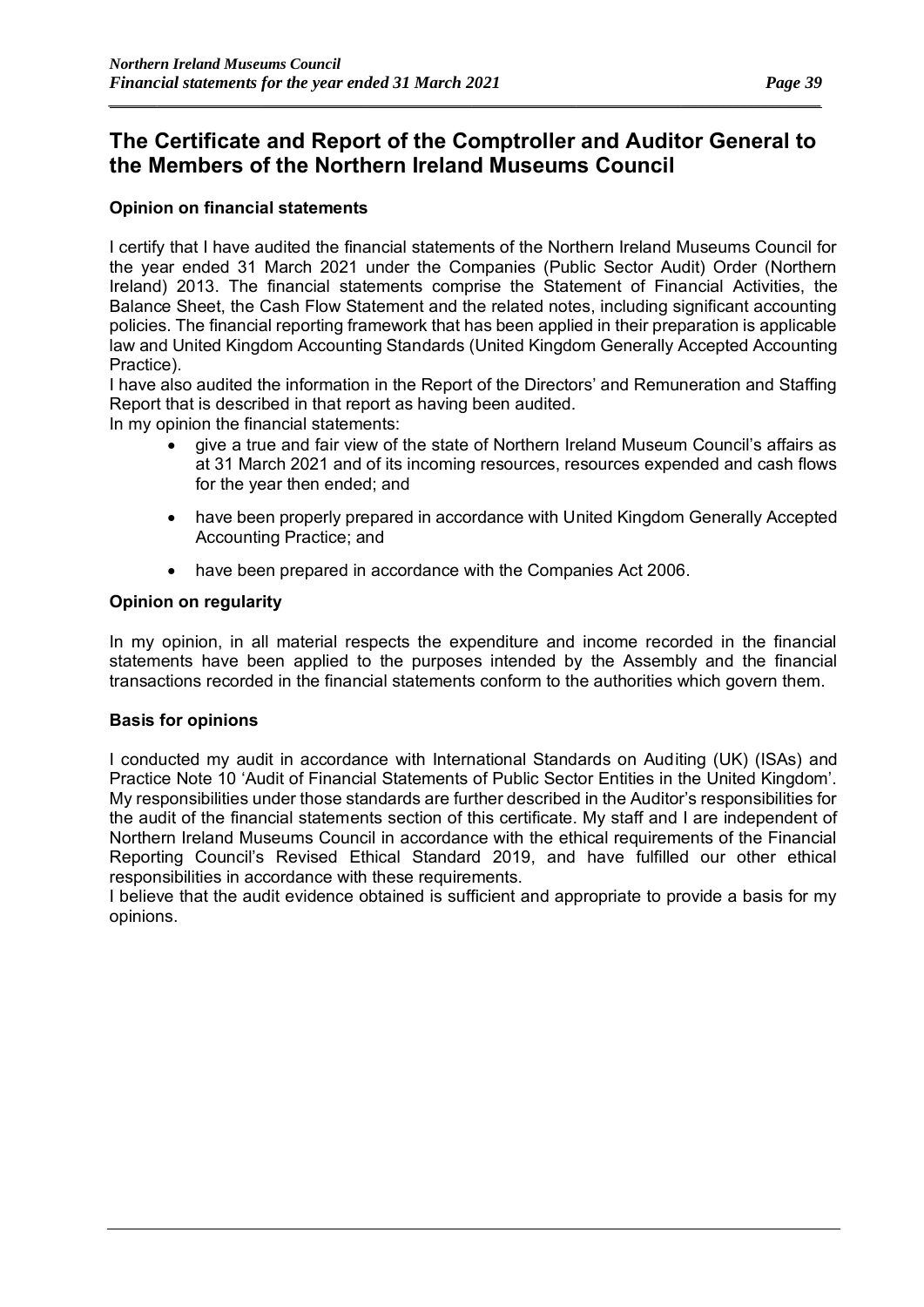*\_\_\_\_\_\_\_\_\_\_\_\_\_\_\_\_\_\_\_\_\_\_\_\_\_\_\_\_\_\_\_\_\_\_\_\_\_\_\_\_\_\_\_\_\_\_\_\_\_\_\_\_\_\_\_\_\_\_\_\_\_\_\_\_\_\_\_\_\_\_\_\_\_\_\_\_\_\_\_\_\_\_\_\_\_\_\_\_\_\_\_\_\_\_\_\_\_\_\_\_\_\_*

### **Conclusions relating to going concern**

In auditing the financial statements, I have concluded that Northern Ireland Museums Council's use of the going concern basis of accounting in the preparation of the financial statements is appropriate.

Based on the work I have performed, I have not disclosed in the financial statements any identified any material uncertainties that relating to events or conditions that, individually or collectively, may cast significant doubt about on the Northern Ireland Museums Council's ability to continue as a going concern for a period of at least twelve months from when the financial statements are authorised for issue.

The going concern basis of accounting for Northern Ireland Museums Council is adopted in consideration of the requirements set out in the Government Reporting Manual, which require entities to adopt the going concern basis of accounting in the preparation of the financial statements where it anticipated that the services which they provide will continue into the future.

My responsibilities and the responsibilities of the Directors and Accounting Officer with respect to going concern are described in the relevant sections of this report.

### **Other Information**

The other information comprises the information included in the annual report other than the financial statements, the parts of the Report of the Directors' and Remuneration and Staffing Report described in that report as having been audited and my audit certificate and report. The Directors and Accounting Officer are responsible for the other information included in the annual report. My opinion on the financial statements does not cover the other information and except to the extent otherwise explicitly stated in my report, I do not express any form of assurance conclusion thereon.

My responsibility is to read the other information and, in doing so, consider whether the other information is materially inconsistent with the financial statements or my knowledge obtained in the audit or otherwise appears to be materially misstated. If I identify such material inconsistencies or apparent material misstatements, I am required to determine whether this gives rise to a material misstatement in the financial statements themselves. If, based on the work I have performed, I conclude that there is a material misstatement of this other information, I am required to report that fact.

I have nothing to report in this regard.

### **Opinion on other matters**

In my opinion:

- the parts of the Remuneration and Staffing Report to be audited have been properly prepared in accordance with the Government Financial Reporting Manual; and
- the information given in the Report of the Directors for the financial year for which the financial statements are prepared is consistent with the financial statements
- the Report of the Directors has been prepared in accordance with applicable legal requirements.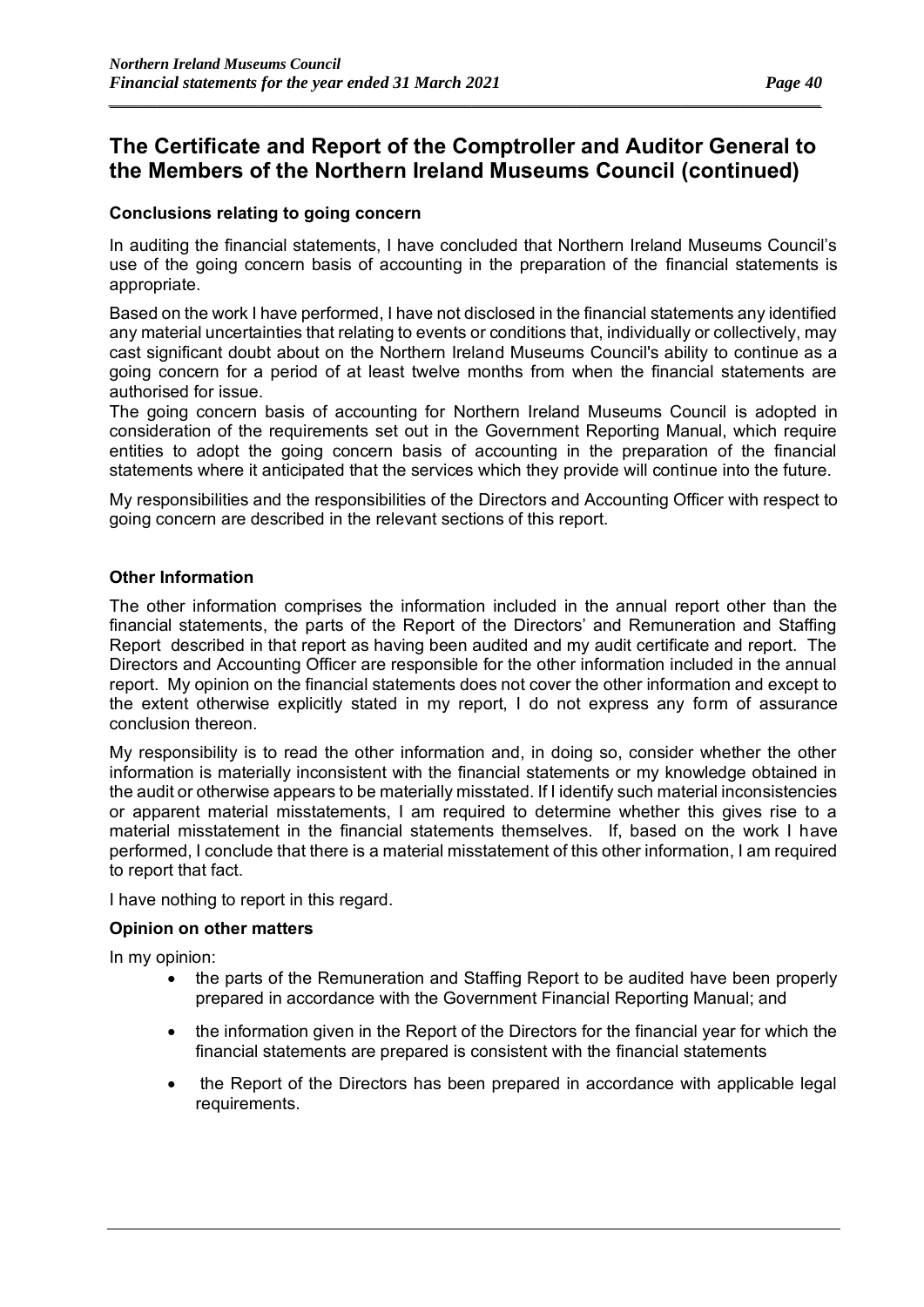*\_\_\_\_\_\_\_\_\_\_\_\_\_\_\_\_\_\_\_\_\_\_\_\_\_\_\_\_\_\_\_\_\_\_\_\_\_\_\_\_\_\_\_\_\_\_\_\_\_\_\_\_\_\_\_\_\_\_\_\_\_\_\_\_\_\_\_\_\_\_\_\_\_\_\_\_\_\_\_\_\_\_\_\_\_\_\_\_\_\_\_\_\_\_\_\_\_\_\_\_\_\_*

### **Matters on which I report by exception**

In the light of the knowledge and understanding of the Northern Ireland Museums Council and its environment obtained in the course of the audit, I have not identified material misstatements in the Report of the Directors. I have nothing to report in respect of the following matters which I report to you if, in my opinion:

- adequate accounting records have not been kept; or
- the financial statements and the parts of the Report of the Directors and the Remuneration and Staffing Report to be audited are not in agreement with the accounting records; or
- certain disclosures of remuneration specified by law are not made; or
- I have not received all of the information and explanations I require for my audit; or
- the Governance Statement does not reflect compliance with the Department of Finance's guidance.

### **Responsibilities of the Directors and Accounting Officer for the financial statements**

As explained more fully in the Statement of Directors' Responsibilities, the Directors and the Accounting Officer are responsible for:

- the preparation of the financial statements and for being satisfied that they give a true and fair view.
- such internal control as management determines is necessary to enable the preparation of financial statements that are free from material misstatement, whether due to fraud or error.
- assessing the Northern Ireland Museums Council's ability to continue as a going concern, disclosing, as applicable, matters related to going concern and using the going concern basis of accounting.

### **Auditor's responsibilities for the audit of the financial statements**

My responsibility is to examine, certify and report on the financial statements in accordance with the Companies (Public Sector Audit) Order (Northern Ireland) 2013.

My objectives are to obtain reasonable assurance about whether the financial statements as a whole are free from material misstatement, whether due to fraud or error and to issue a certificate that includes my opinion. Reasonable assurance is a high level of assurance, but is not a guarantee that an audit conducted in accordance with ISAs (UK) will always detect a material misstatement when it exists. Misstatements can arise from fraud or error and are considered material if, individually or in the aggregate, they could reasonably be expected to influence the economic decisions of users taken on the basis of these financial statements.

I design procedures in line with my responsibilities, outlined above, to detect material misstatements in respect of non-compliance with laws and regulation, including fraud.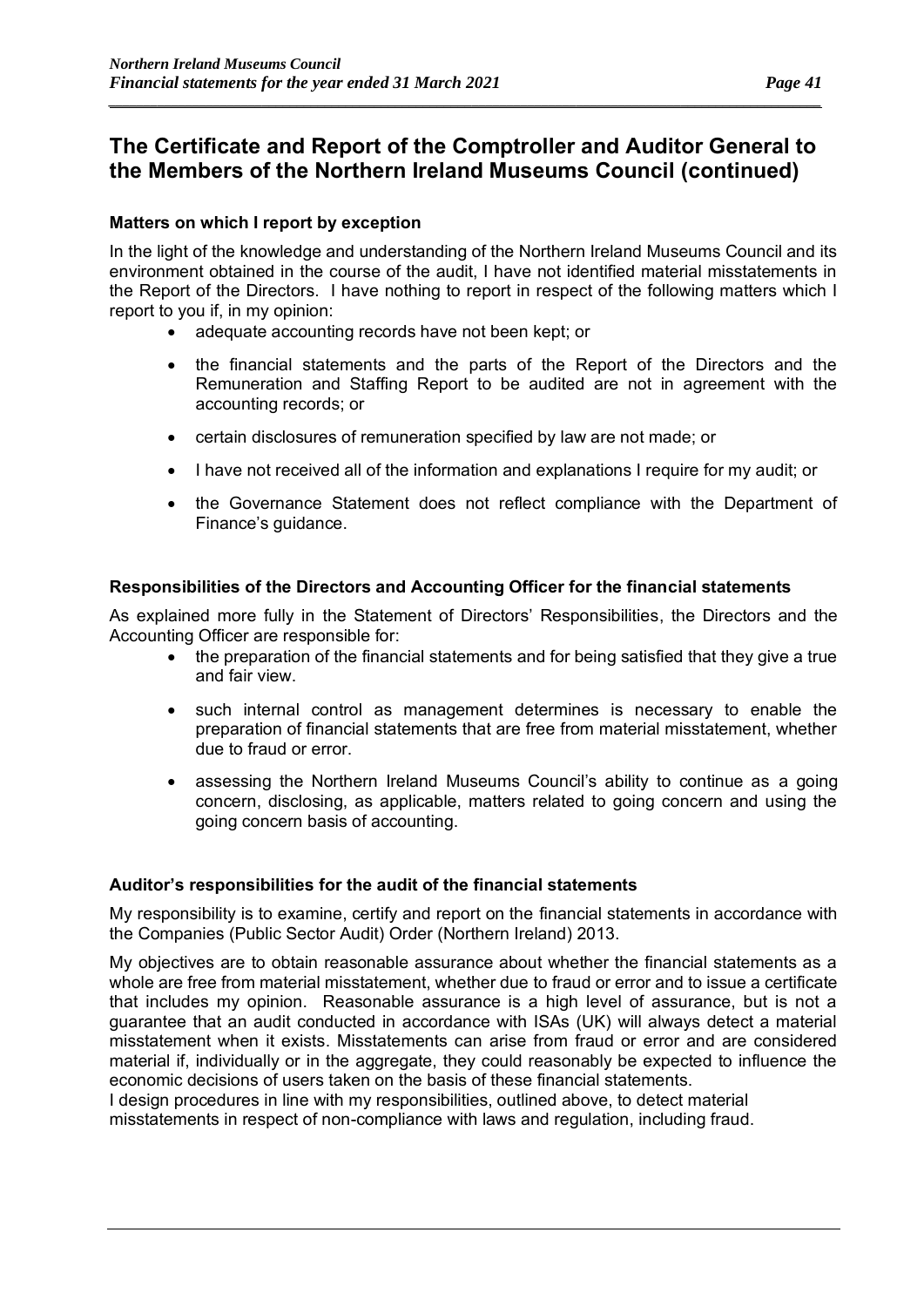*\_\_\_\_\_\_\_\_\_\_\_\_\_\_\_\_\_\_\_\_\_\_\_\_\_\_\_\_\_\_\_\_\_\_\_\_\_\_\_\_\_\_\_\_\_\_\_\_\_\_\_\_\_\_\_\_\_\_\_\_\_\_\_\_\_\_\_\_\_\_\_\_\_\_\_\_\_\_\_\_\_\_\_\_\_\_\_\_\_\_\_\_\_\_\_\_\_\_\_\_\_\_*

My procedures included:

- obtaining an understanding of the legal and regulatory framework applicable to the Northern Ireland Museums Council through discussion with management and application of extensive public sector accountability knowledge. The key laws and regulations I considered included governing legislation, Companies Act 2006 and any other relevant laws and regulations identified;
- making enquires of management and those charged with governance on Northern Ireland Museums Council's compliance with laws and regulations;
- making enquiries of internal audit, management and those charged with governance as to susceptibility to irregularity and fraud, their assessment of the risk of material misstatement due to fraud and irregularity, and their knowledge of actual, suspected and alleged fraud and irregularity;
- completing risk assessment procedures to assess the susceptibility of Northern Ireland Museums Council's financial statements to material misstatement, including how fraud might occur. This included, but was not limited to, an engagement director led engagement team discussion on fraud to identify particular areas, transaction streams and business practices that may be susceptible to material misstatement due to fraud. As part of this discussion, I identified potential for fraud in the following areas: revenue recognition and posting of unusual journals;
- engagement director oversight to ensure the engagement team collectively had the appropriate competence, capabilities and skills to identify or recognise noncompliance with the applicable legal and regulatory framework throughout the audit;
- documenting and evaluating the design and implementation of internal controls in place to mitigate risk of material misstatement due to fraud and non-compliance with laws and regulations;
- designing audit procedures to address specific laws and regulations which the engagement team considered to have a direct material effect on the financial statements in terms of misstatement and irregularity, including fraud. These audit procedures included, but were not limited to, reading board and committee minutes, and agreeing financial statement disclosures to underlying supporting documentation and approvals as appropriate;
- addressing the risk of fraud as a result of management override of controls by:
	- $\circ$  performing analytical procedures to identify unusual or unexpected relationships or movements;
	- o testing journal entries to identify potential anomalies, and inappropriate or unauthorised adjustments;
	- $\circ$  assessing whether judgements and other assumptions made in determining accounting estimates were indicative of potential bias; and
	- o investigating significant or unusual transactions made outside of the normal course of business; and

A further description of my responsibilities for the audit of the financial statements is located on the Financial Reporting Council's website [www.frc.org.uk/auditorsresponsibilities.](http://www.frc.org.uk/auditorsresponsibilities) This description forms part of my certificate.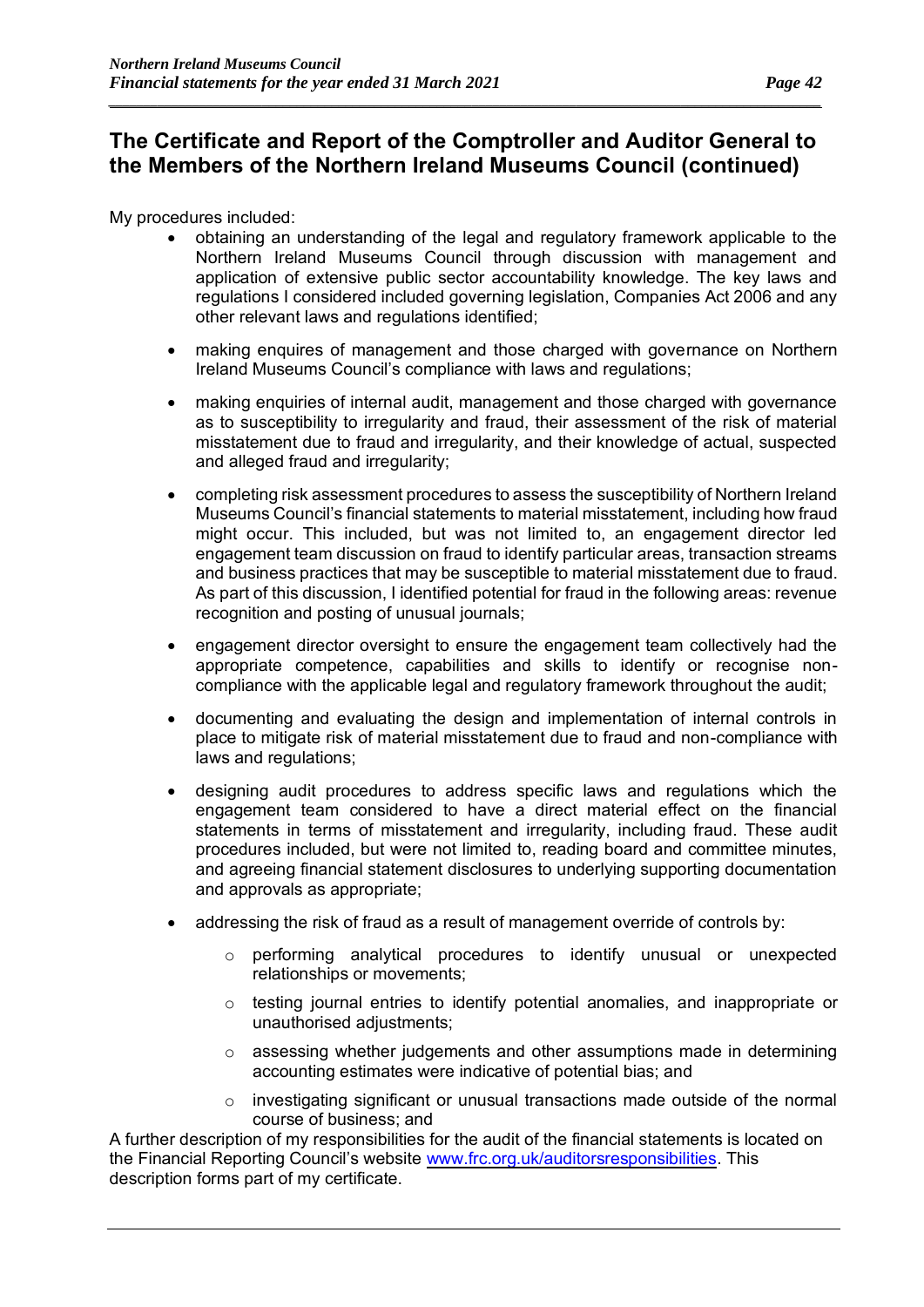*\_\_\_\_\_\_\_\_\_\_\_\_\_\_\_\_\_\_\_\_\_\_\_\_\_\_\_\_\_\_\_\_\_\_\_\_\_\_\_\_\_\_\_\_\_\_\_\_\_\_\_\_\_\_\_\_\_\_\_\_\_\_\_\_\_\_\_\_\_\_\_\_\_\_\_\_\_\_\_\_\_\_\_\_\_\_\_\_\_\_\_\_\_\_\_\_\_\_\_\_\_\_*

In addition, I am required to obtain evidence sufficient to give reasonable assurance that the expenditure and income recorded in the financial statements have been applied to the purposes intended by the Assembly and the financial transactions recorded in the financial statements conform to the authorities which govern them.

### **Report**

I have no observations to make on these financial statements.

K & Donelly

*KJ Donnelly Comptroller and Auditor General Northern Ireland Audit Office 1 Bradford Court Galwally BELFAST BT8 6RB*

*Date 5th July 2021*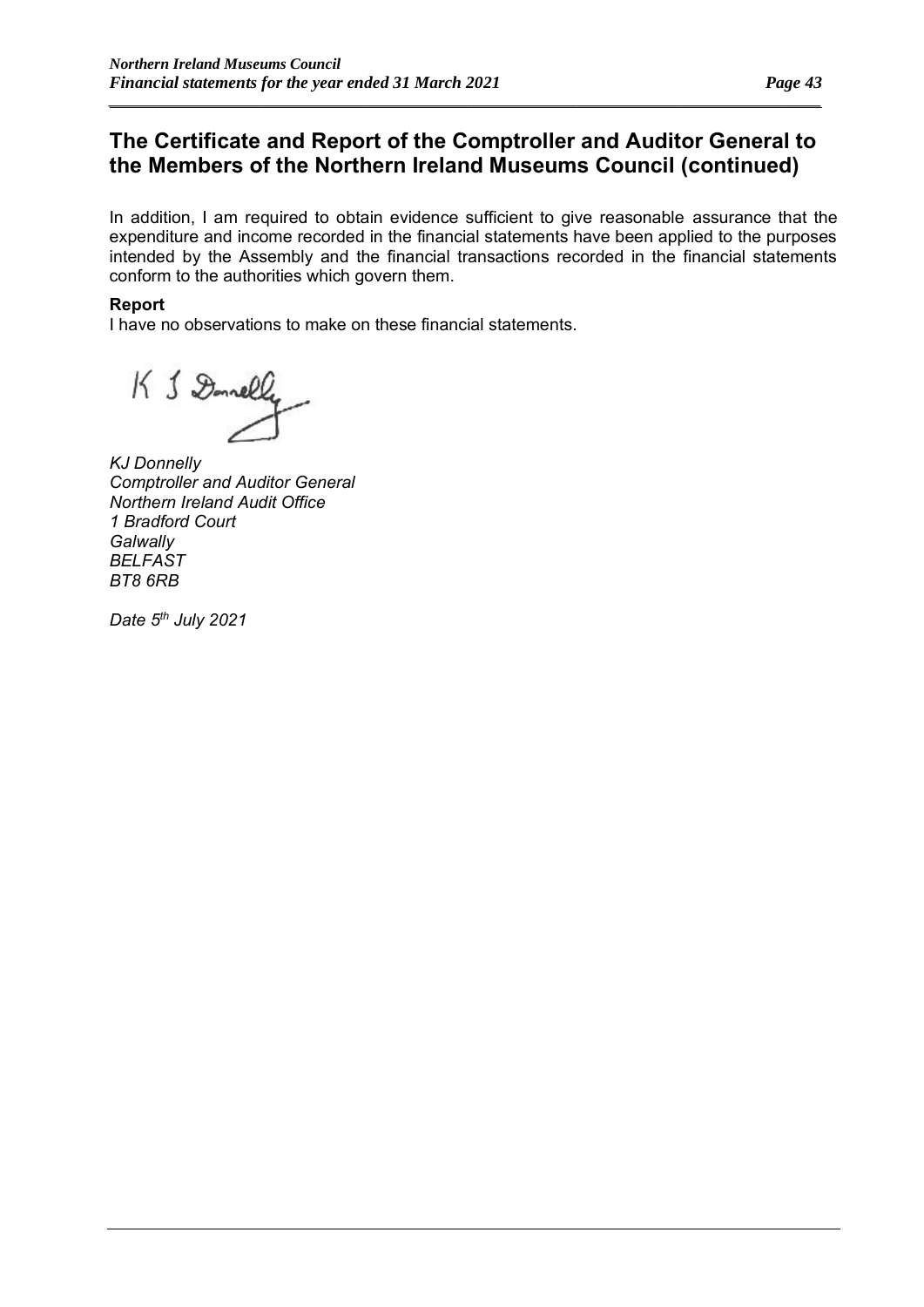### **Statement of Financial Activities**

|                                                           |                         | <b>Unrestricted</b><br><b>Funds</b> | <b>Restricted</b><br><b>Funds</b> | <b>Total</b><br><b>Funds</b><br>2021 | <b>Total Funds</b><br>2020 |
|-----------------------------------------------------------|-------------------------|-------------------------------------|-----------------------------------|--------------------------------------|----------------------------|
|                                                           | <b>Note</b>             | $\pmb{\mathfrak{L}}$                | £                                 | £                                    | $\mathbf f$                |
| <b>INCOME &amp;</b><br><b>ENDOWNMENTS</b><br><b>FROM:</b> |                         |                                     |                                   |                                      |                            |
| Donations & legacies                                      | 3                       | 217,000                             | 56,513                            | 273,513                              | 278,585                    |
| Charitable activities                                     | $\overline{\mathbf{4}}$ |                                     | 39,688                            | 39,688                               | 51,853                     |
| Other trading activities                                  | 5                       | 12,683                              |                                   | 12,683                               | 13,247                     |
| <b>TOTAL INCOME</b>                                       |                         | 229,683                             | 96,201                            | 325,884                              | 343,685                    |
| <b>EXPENDITURE ON:</b>                                    |                         |                                     |                                   |                                      |                            |
| Charitable activities                                     | 6                       | (215,210)                           | (96, 401)                         | (311, 611)                           | (349,777)                  |
| <b>Total Expenditure</b>                                  |                         | (215,210)                           | (96, 401)                         | (311,611)                            | (349,777)                  |
| <b>NET INCOME/</b><br>(EXPENDITURE)                       | 9                       | 14,473                              | (200)                             | 14,273                               | (6,092)                    |
| <b>TRANSFERS BETWEEN</b><br><b>FUNDS</b>                  |                         |                                     |                                   |                                      |                            |
| <b>RECONCILIATION OF</b><br><b>FUNDS</b>                  |                         |                                     |                                   |                                      |                            |
| Total funds brought forward                               |                         | (3,365)                             | 16,781                            | 13,416                               | 19,508                     |
| <b>TOTAL FUNDS CARRIED</b><br><b>FORWARD</b>              |                         | 11,108                              | <u>16,581</u>                     | <u>27,689</u>                        | 13,416                     |

*\_\_\_\_\_\_\_\_\_\_\_\_\_\_\_\_\_\_\_\_\_\_\_\_\_\_\_\_\_\_\_\_\_\_\_\_\_\_\_\_\_\_\_\_\_\_\_\_\_\_\_\_\_\_\_\_\_\_\_\_\_\_\_\_\_\_\_\_\_\_\_\_\_\_\_\_\_\_\_\_\_\_\_\_\_\_\_\_\_\_\_\_\_\_\_\_\_\_\_\_\_\_*

The Statement of Financial Activities includes all gains and losses in the year and therefore a statement of total recognised gains and losses has not been prepared.

All of the above amounts relate to continuing activities.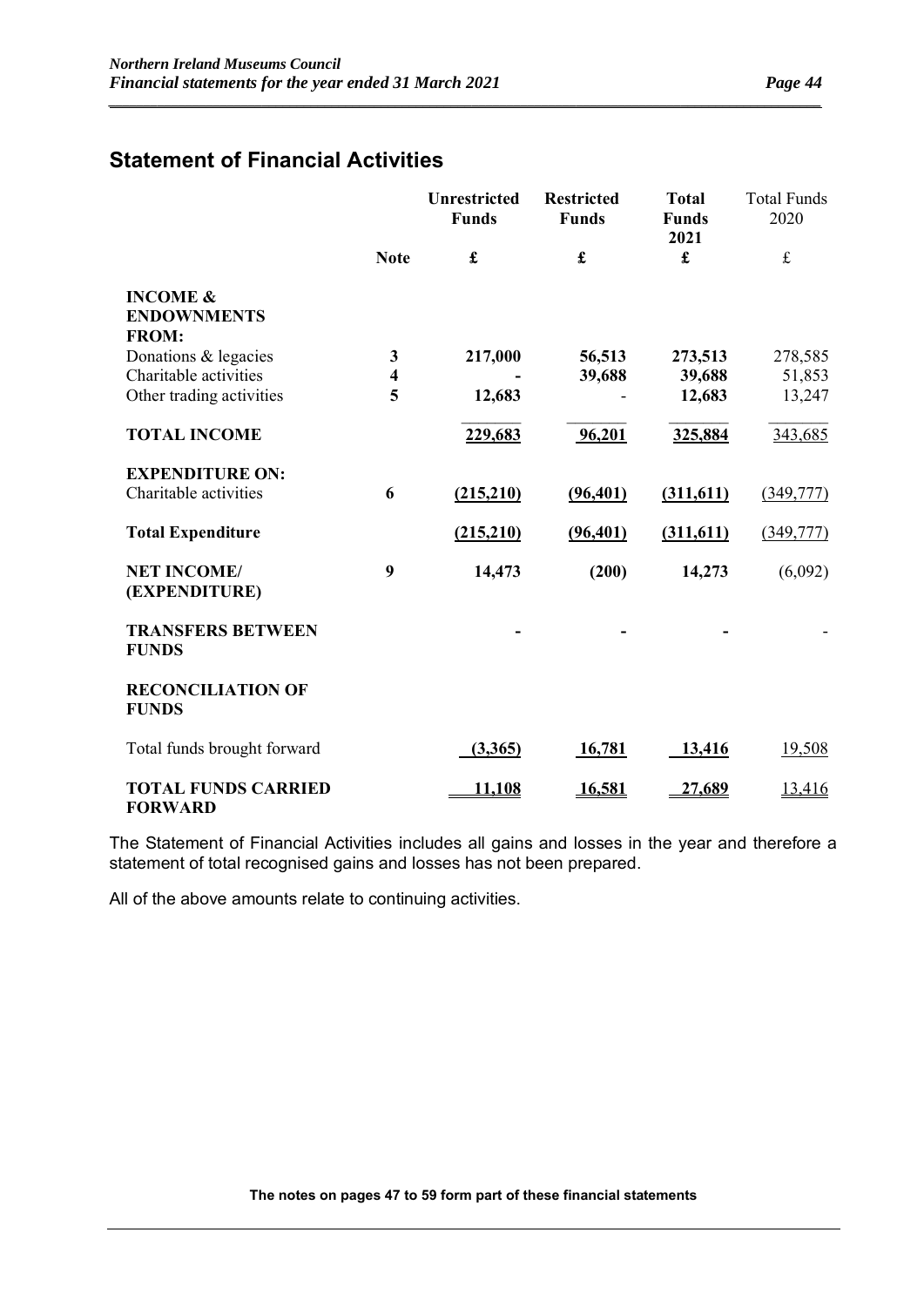### **Balance sheet**

|                                                |             |           | 2021                 | 2020        |
|------------------------------------------------|-------------|-----------|----------------------|-------------|
|                                                | <b>Note</b> |           | $\pmb{\mathfrak{L}}$ | $\mathbf f$ |
| <b>Fixed assets:</b>                           |             |           |                      |             |
| Tangible assets                                | 12          |           | 9,458                | 9,362       |
| <b>Current assets</b>                          |             |           |                      |             |
| Debtors                                        | 13          | 49,557    |                      | 4,938       |
| Cash at bank                                   |             | 64,942    |                      | 70,138      |
| Total current assets                           |             | 114,499   |                      | 75,076      |
| <b>Liabilities</b>                             |             |           |                      |             |
| Creditors: Amounts falling due within one year | 14          | (96, 268) |                      | (71, 022)   |
| Net current assets                             |             |           | 18,231               | 4,054       |
| Total assets less current liabilities          |             |           | 27,689               | 13,416      |
| <b>Total net assets</b>                        |             |           | 27,689               | 13,416      |
|                                                |             |           |                      |             |
| The funds of the charity                       |             |           |                      |             |
| Restricted income funds                        | 15          |           | 16,581               | 16,781      |
| Unrestricted funds                             | 16          |           | 11,108               | (3,365)     |
| <b>Total charity funds</b>                     |             |           | 27,689               | 13,416      |
|                                                |             |           |                      |             |

*\_\_\_\_\_\_\_\_\_\_\_\_\_\_\_\_\_\_\_\_\_\_\_\_\_\_\_\_\_\_\_\_\_\_\_\_\_\_\_\_\_\_\_\_\_\_\_\_\_\_\_\_\_\_\_\_\_\_\_\_\_\_\_\_\_\_\_\_\_\_\_\_\_\_\_\_\_\_\_\_\_\_\_\_\_\_\_\_\_\_\_\_\_\_\_\_\_\_\_\_\_\_*

It is the view of the Board that an exemption from the audit requirements of Part 16 of the Companies Act 2006 is available under section 482 of that Act, since the company meets the DoF's definition of a non-profit making company and is subject to a public sector audit under the Companies (Public Sector Audit) (Northern Ireland) Order 2013, being an order issued under Article 5(3) of the Audit and Accountability (Northern Ireland) Order 2003. The Board therefore claims this exemption.

The Board of Directors acknowledge their responsibilities for complying with the requirements of the Companies Act 2006 with respect to accounting records and preparation of accounts.

These financial statements have been approved by the Board of Directors on 29 June 2021 and signed on its behalf by:

Nrs Donds

**Nora Douds Chair**

**Company registration: NI027735**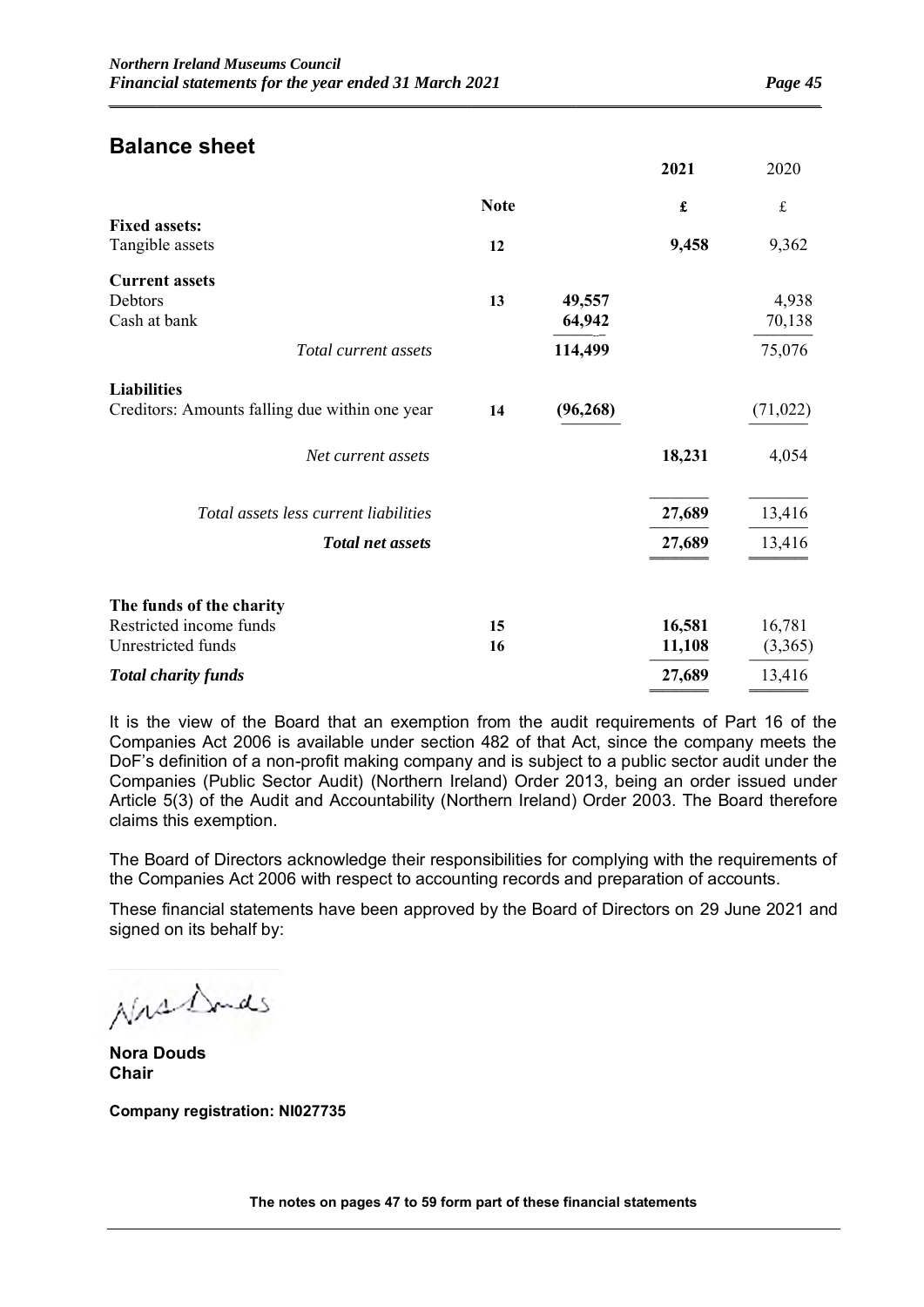### **Statement of Cash Flows**

|                                                                         | <b>Note</b> | 2021<br>£ | 2020<br>£ |
|-------------------------------------------------------------------------|-------------|-----------|-----------|
| <b>NET CASH INFLOW/ (OUTFLOW) FROM</b><br><b>OPERATING ACTIVITIES</b>   | 22          | 7,411     | 28,946    |
| <b>CAPITAL EXPENDITURE</b><br>Payments to acquire tangible fixed assets |             | (12,607)  |           |
| Net cash outflow from capital expenditure                               |             |           |           |
| <b>INCREASE / (DECREASE) IN CASH</b>                                    | 23          | (5,196)   | 28,946    |

*\_\_\_\_\_\_\_\_\_\_\_\_\_\_\_\_\_\_\_\_\_\_\_\_\_\_\_\_\_\_\_\_\_\_\_\_\_\_\_\_\_\_\_\_\_\_\_\_\_\_\_\_\_\_\_\_\_\_\_\_\_\_\_\_\_\_\_\_\_\_\_\_\_\_\_\_\_\_\_\_\_\_\_\_\_\_\_\_\_\_\_\_\_\_\_\_\_\_\_\_\_\_*

**The notes on pages 47 to 59 form part of these financial statements**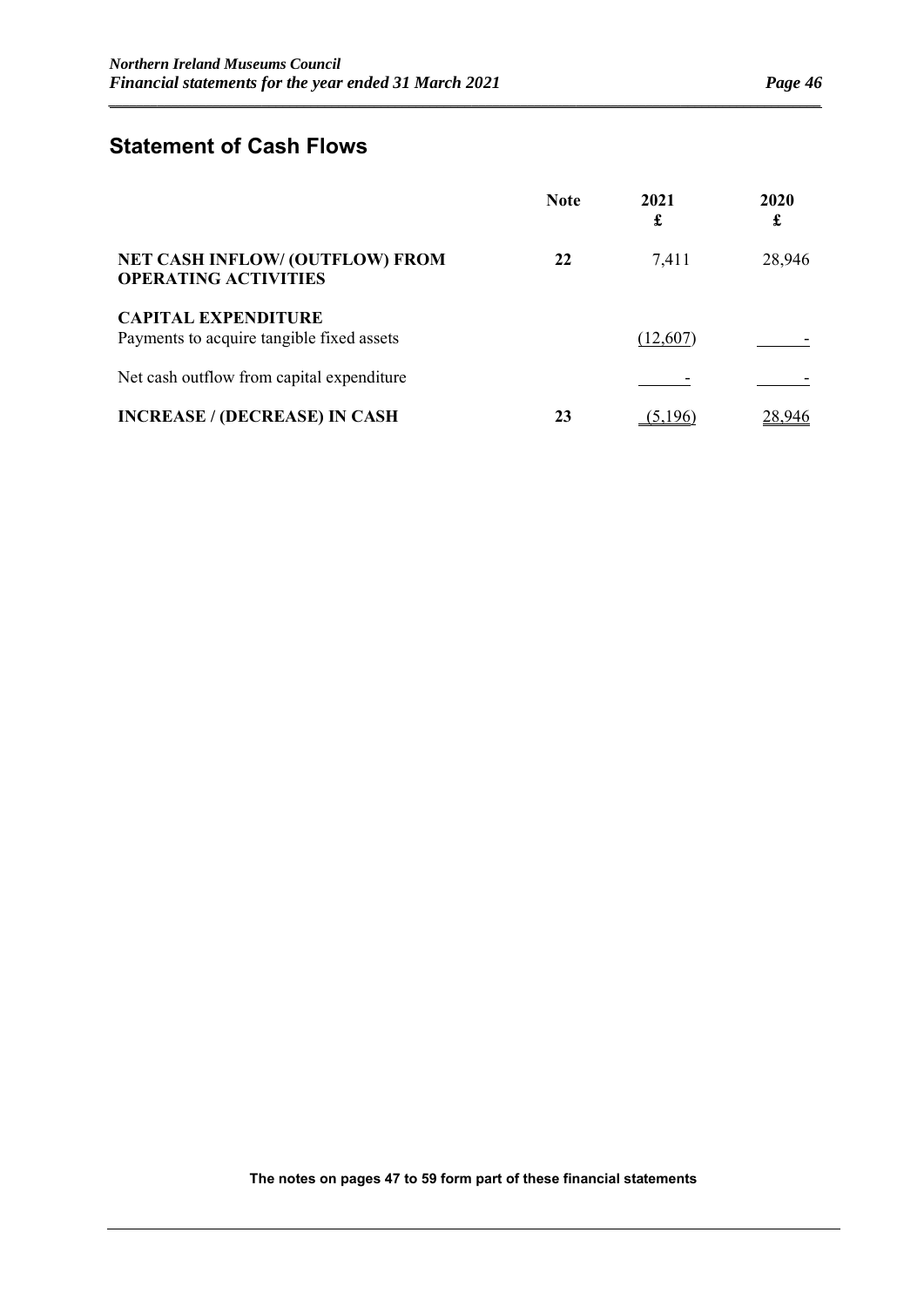### **Notes to the financial statements**

### **1. NATURE OF ORGANISATION**

The principal activity of the Museums Council is to support local museums in Northern Ireland. The Museums Council is a company limited by guarantee incorporated in Northern Ireland. The Museums Council's place of business is its registered office at 153 Bangor Road, Holywood, Co Down, BT18 0EU.

*\_\_\_\_\_\_\_\_\_\_\_\_\_\_\_\_\_\_\_\_\_\_\_\_\_\_\_\_\_\_\_\_\_\_\_\_\_\_\_\_\_\_\_\_\_\_\_\_\_\_\_\_\_\_\_\_\_\_\_\_\_\_\_\_\_\_\_\_\_\_\_\_\_\_\_\_\_\_\_\_\_\_\_\_\_\_\_\_\_\_\_\_\_\_\_\_\_\_\_\_\_\_*

#### **2. ACCOUNTING POLICIES**

#### **Basis of preparation**

The financial statements have been prepared in accordance with Accounting and Reporting by Charities: Statement of Recommended Practice applicable to charities preparing their accounts in accordance with the Financial Reporting Standard applicable in the UK and Republic of Ireland (FRS 102) and the Companies Act 2006. Assets and liabilities are initially recognised at historical cost or transaction value unless otherwise stated in the relevant accounting policy notes.

The financial statements also meet the disclosure requirements of the Government Financial Reporting Manual (FReM) and those issued by the DoF in so far as those requirements are appropriate.

#### **Incoming resources**

Income is recognised when the charity is legally entitled to, the income after any performance conditions have been met, the amounts can be measured reliably and it is probable that income will be received.

Income from government and other grants, whether 'capital' grants or 'resource' grants, is recognised when the charity has entitlement to the funds, any performance conditions attached to the grants have been met, it is probable that the income will be received and the amount can be measured reliably and is not deferred.

Income received in advance of the provision of a specific service is deferred until the criteria for income recognition are met.

#### **Resources expended**

All expenditure is accounted for on an accruals basis and has been classified under headings that aggregate all costs related to the category. Expenditure is recognised where there is a legal or constructive obligation to make payments to third parties, it is probable that the settlement will be required and the amount of the obligation can be measured reliably.

Expenditure on charitable activities includes costs undertaken to further the purposes of the charity. Support costs are those functions that assist the work of the charity but do not directly undertake charitable activities. Support costs include back office costs and travel expenses which support the charity's activities. These costs have been allocated to expenditure on charitable activities. The basis on which support costs have been allocated are set out in the notes to the accounts.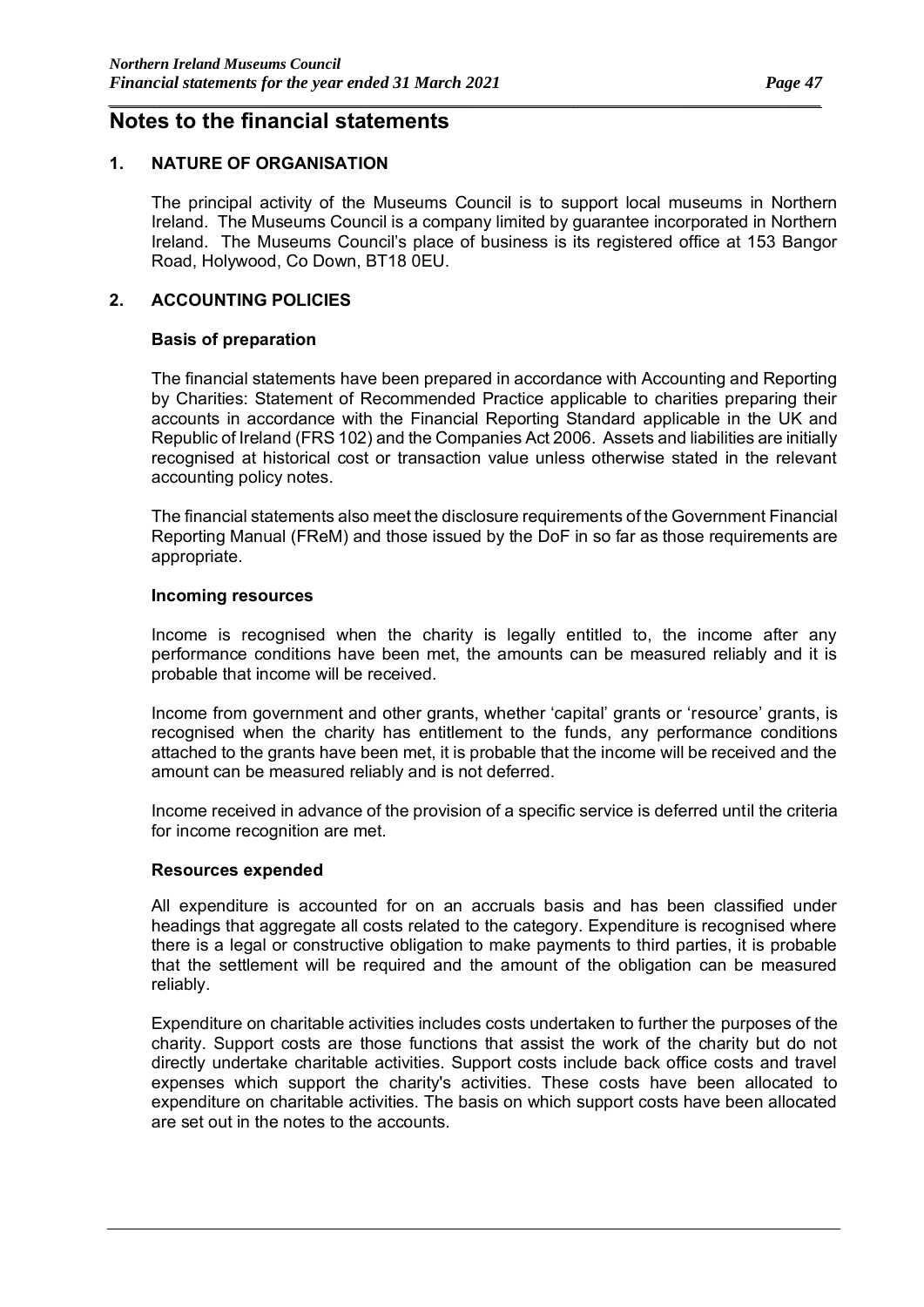### **2. ACCOUNTING POLICIES** *(continued)*

Governance costs include those incurred in the governance of the Museums Council and are primarily associated with constitutional, statutory requirements and strategic matters such as audit and accountancy, board expenses and printing financial statements. The salary and related overhead costs pertaining to the Accounting Officer and finance staff are apportioned between charitable activities and governance costs at a rate of 95% and 5% respectively.

*\_\_\_\_\_\_\_\_\_\_\_\_\_\_\_\_\_\_\_\_\_\_\_\_\_\_\_\_\_\_\_\_\_\_\_\_\_\_\_\_\_\_\_\_\_\_\_\_\_\_\_\_\_\_\_\_\_\_\_\_\_\_\_\_\_\_\_\_\_\_\_\_\_\_\_\_\_\_\_\_\_\_\_\_\_\_\_\_\_\_\_\_\_\_\_\_\_\_\_\_\_\_*

### **Fund accounting**

The Museums Council receives various types of funding which require separate disclosure. These are as follows:

a) unrestricted funds: funds which may be expended at the discretion of management in furtherance of the objects of the Museums Council; and

b) restricted funds: funds which are earmarked by the donor for specific purposes.

#### **Designated funds**

Within unrestricted funds the Museums Council may designate a part of its reserves for particular purposes. Designated funds relate to incoming resources in the current and previous years, which are allocated to fund specific activities in future accounting periods.

#### **Fixed assets**

Tangible fixed assets are stated at valuation.

The costs of all fixed assets of the Museums Council are restated annually to reflect their current value using the relevant price indices at the year end (where material). Any revaluation surplus or loss, net of the corresponding adjustment to accumulated depreciation, is credited to the revaluation reserve. However, due to the immaterial nature of the amounts involved no revaluation has been recognised.

The Museums Council has a minimum level for capitalising tangible fixed assets of £1,000, although lower valued items may be pooled and capitalised where they constitute a unit or group.

Depreciation is calculated so as to write off the cost of an asset, less its estimated residual value, over the useful economic life of that asset as follows:

| Computer equipment | - 33% Straight line |
|--------------------|---------------------|
| Office equipment   | - 15% Straight line |
| Furniture          | - 10% Straight line |

#### **Operating lease agreements**

Costs in respect of operating leases are charged on a straight line basis over the lease term.

#### **Pension scheme arrangements**

Past and present staff of the Museums Council are members of the PCSPS (NI), as set out in Note 10. The scheme is an unfunded, multi-employer, defined benefit scheme. All contributions are charged to the Statement of Financial Activities ("SoFA") as incurred.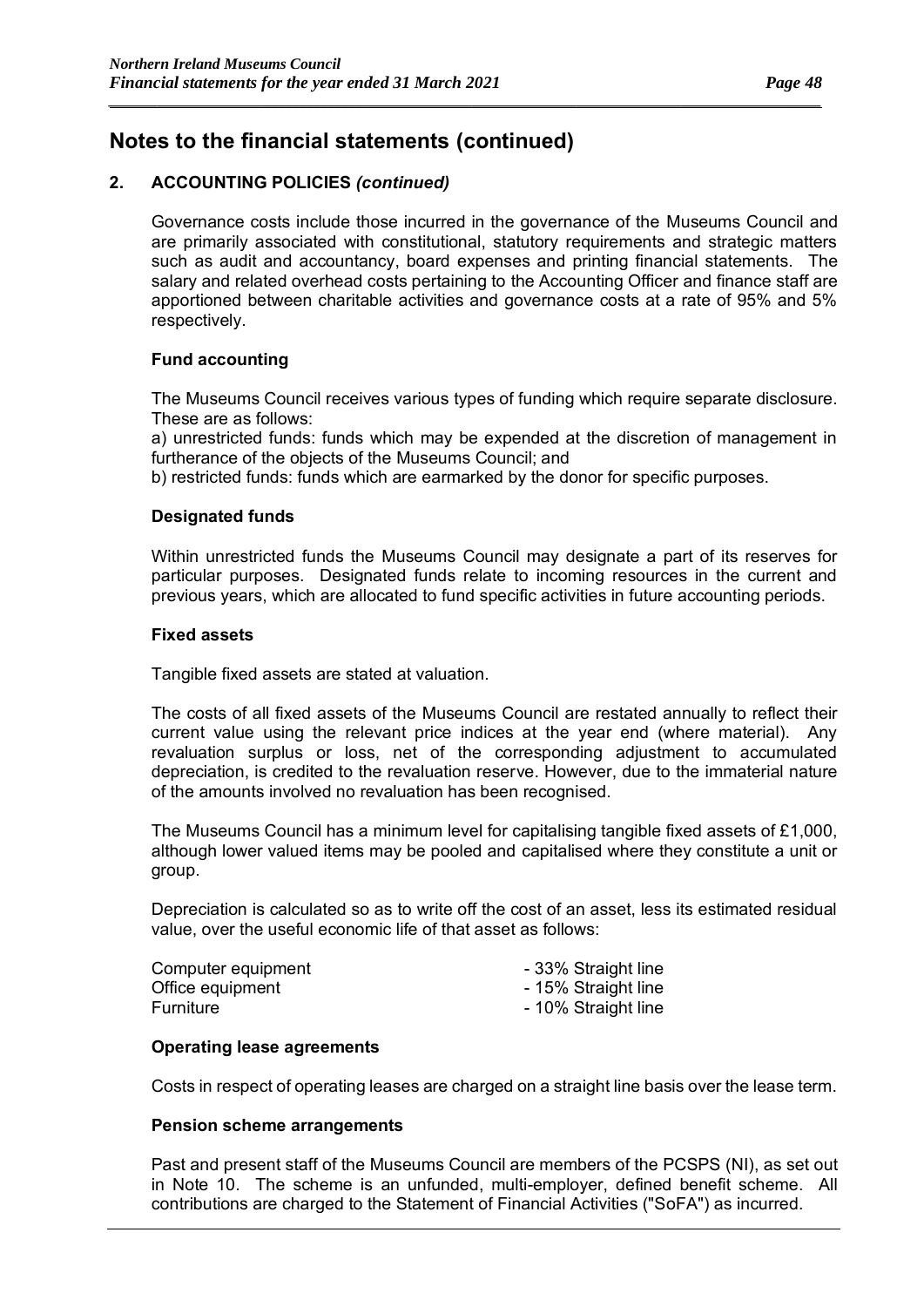#### **2. ACCOUNTING POLICIES** *(continued)*

#### **Reserves**

The Museums Council receives various types of funding which require separate disclosure. These are differentiated between restricted and unrestricted reserves. Unrestricted reserves represent retained amounts available for discretionary spend on the Council's objectives. Restricted reserves represent retained amounts available for specific projects.

*\_\_\_\_\_\_\_\_\_\_\_\_\_\_\_\_\_\_\_\_\_\_\_\_\_\_\_\_\_\_\_\_\_\_\_\_\_\_\_\_\_\_\_\_\_\_\_\_\_\_\_\_\_\_\_\_\_\_\_\_\_\_\_\_\_\_\_\_\_\_\_\_\_\_\_\_\_\_\_\_\_\_\_\_\_\_\_\_\_\_\_\_\_\_\_\_\_\_\_\_\_\_*

#### **Holiday Pay**

A liability is recognised to the extent of any unused holiday pay entitlement which is accrued at the Balance Sheet date carried forward to future periods. This is measured at the undiscounted salary cost of future holiday entitlement so accrued as of the Balance Sheet date.

| 3. DONATIONS & LEGACIES          | <b>Unrestricted</b><br><b>Funds</b> | <b>Restricted</b><br><b>Funds</b> | <b>Total Funds</b><br>2021 | Total<br>Funds<br>2020 |
|----------------------------------|-------------------------------------|-----------------------------------|----------------------------|------------------------|
|                                  | £                                   | £                                 | £                          | $\pounds$              |
| <b>Grants receivable</b>         |                                     |                                   |                            |                        |
| DFC grant-in-aid                 | 217,000                             | 3,000                             | 220,000                    | 256,000                |
| DFC Access & Inclusion           |                                     | 42,633                            | 42,633                     |                        |
| National Lottery Heritage Fund   |                                     |                                   |                            | 8,000                  |
| <b>Esme Mitchell Trust Grant</b> |                                     | 5,000                             | 5,000                      | 5,000                  |
| National Lottery Community Fund  |                                     |                                   |                            | 9,585                  |
| Museum Development UK            |                                     | $-5,880$                          | 5,880                      |                        |
|                                  | 217,000                             | 56,513                            | 273,513                    | 278,585                |
| Total 2020                       | 248,000                             | 30,585                            | 278,585                    |                        |
| <b>4. CHARITABLE ACTIVITIES</b>  | <b>Unrestricted</b>                 | <b>Restricted</b>                 | <b>Total Funds</b>         | Total                  |
|                                  | <b>Funds</b>                        | <b>Funds</b>                      | 2021                       | Funds                  |
|                                  |                                     |                                   |                            | 2020                   |
|                                  | £                                   | £                                 | £                          | £                      |
| The Late Shift Ticket income     |                                     |                                   |                            | 6,698                  |

| Training income<br>Nerve Centre income       |                                     | 39,688<br>39,688                  | 39,688<br>39,688           | 6,748<br>38,407<br>51,853            |
|----------------------------------------------|-------------------------------------|-----------------------------------|----------------------------|--------------------------------------|
| <b>Total 2020</b>                            | 6,748                               | 45,105                            | 51,853                     |                                      |
| <b>5. OTHER TRADING</b><br><b>ACTIVITIES</b> | <b>Unrestricted</b><br><b>Funds</b> | <b>Restricted</b><br><b>Funds</b> | <b>Total Funds</b><br>2021 | Total<br>Funds<br>2020               |
| Memberships<br>Other income                  | £<br>12,683<br>12,683               | £                                 | £<br>12,683<br>12,683      | $\pounds$<br>12,947<br>300<br>13,247 |
| Total 2020                                   | 13,247                              |                                   | 13,247                     |                                      |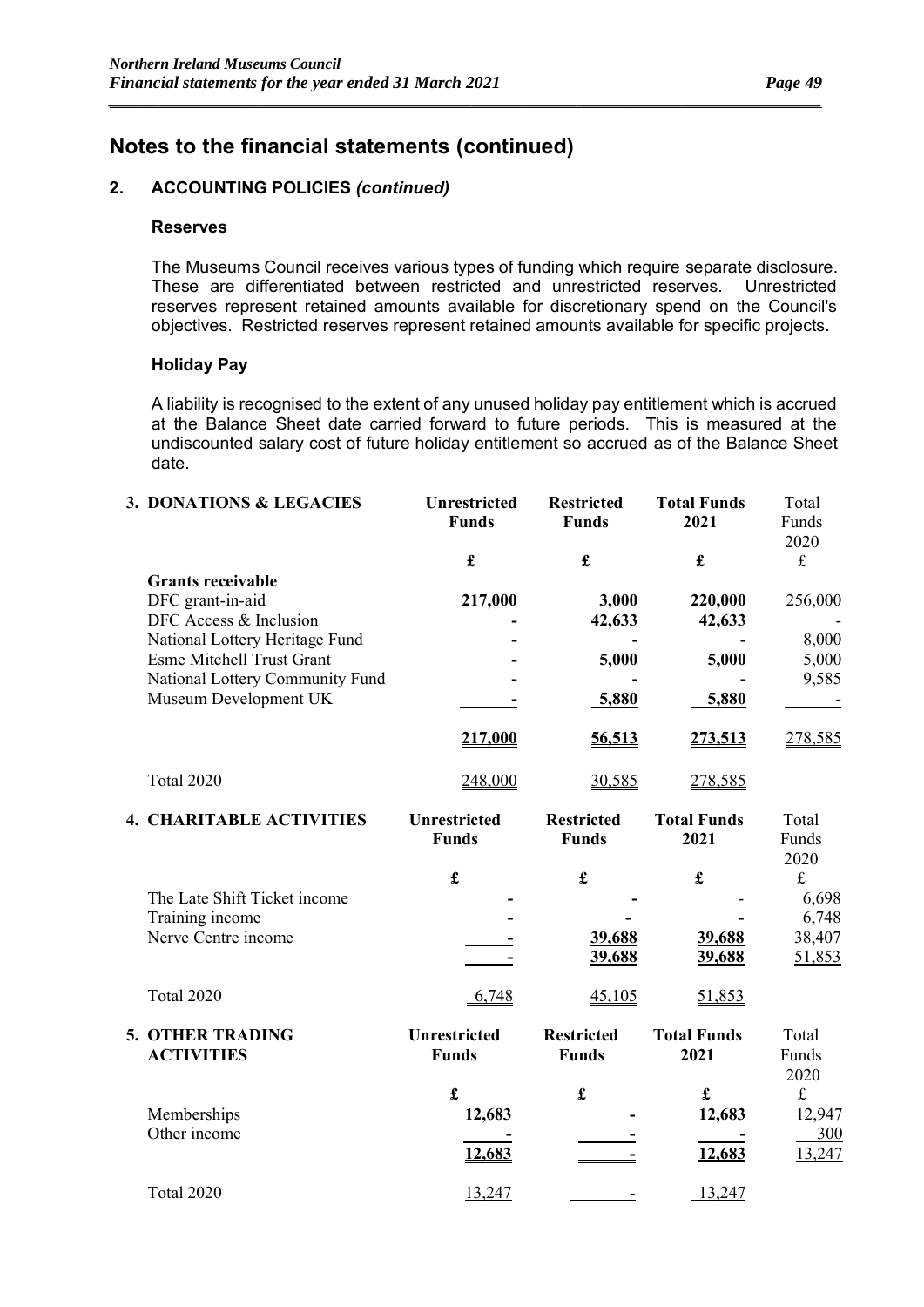### **6. COSTS OF CHARITABLE ACTIVITIES BY FUND TYPE**

|                                   | <b>Unrestricted</b><br><b>Funds</b><br>£ | <b>Funds</b><br>£ | <b>Restricted Total Funds</b><br>2021<br>£ | <b>Total Funds</b><br>2020<br>£ |
|-----------------------------------|------------------------------------------|-------------------|--------------------------------------------|---------------------------------|
| Grants awarded                    | 7,389                                    | 38,563            | 45,952                                     | 13,670                          |
| Acquisition fund                  |                                          |                   |                                            |                                 |
| Project costs                     | 15,143                                   | 14,950            | 30,093                                     | 22,697                          |
| Programme costs                   |                                          |                   |                                            | 5,974                           |
| <b>Evaluation costs</b>           |                                          |                   |                                            | 1,200                           |
| Equipment and materials           |                                          |                   |                                            | 270                             |
| Training costs                    | 4,740                                    |                   | 4,740                                      | 5,021                           |
| The Late Shift ticket fees        |                                          |                   |                                            | 2,314                           |
| Travel and subsistence            |                                          |                   |                                            | 46                              |
| Promotion and brand development   |                                          |                   |                                            | 4,870                           |
| Membership fees                   | 1,169                                    |                   | 1,169                                      | 809                             |
| Staff training                    | 2,131                                    |                   | 2,131                                      | 4,879                           |
| Professional fees                 |                                          |                   |                                            | 21,191                          |
| Wages and salaries                | 102,973                                  | 28,702            | 131,675                                    | 162,295                         |
| Employer's N.I. Contributions     | 8,547                                    | 2,748             | 11,295                                     | 10,750                          |
| Staff pension costs               | 28,174                                   | 8,238             | 36,412                                     | 47,788                          |
| Temporary staff recruitment costs | 222                                      |                   | 222                                        |                                 |
| Support costs (Note 7)            | 13,270                                   | 3,200             | 16,470                                     | 16,994                          |
| Governance costs (Note 8)         | 31,452                                   |                   | 31,452                                     | 29,009                          |
|                                   | 215,210                                  | 96,401            | 311,611                                    | 349,777                         |
| Total 2020                        | 273,482                                  | 76,295            | 349,777                                    |                                 |

*\_\_\_\_\_\_\_\_\_\_\_\_\_\_\_\_\_\_\_\_\_\_\_\_\_\_\_\_\_\_\_\_\_\_\_\_\_\_\_\_\_\_\_\_\_\_\_\_\_\_\_\_\_\_\_\_\_\_\_\_\_\_\_\_\_\_\_\_\_\_\_\_\_\_\_\_\_\_\_\_\_\_\_\_\_\_\_\_\_\_\_\_\_\_\_\_\_\_\_\_\_\_*

### **7. SUPPORT COSTS**

|                              | <b>Unrestricted</b> |              | <b>Restricted Total Funds</b> | <b>Total Funds</b> |
|------------------------------|---------------------|--------------|-------------------------------|--------------------|
|                              | Funds               | <b>Funds</b> | 2021                          | 2020               |
|                              | £                   | £            | £                             | ${\bf f}$          |
| Insurance                    | 471                 |              | 471                           | 529                |
| Telephone and communications | 639                 |              | 639                           | 880                |
| Computer and software        | 4,841               |              | 4,841                         | 6,538              |
| Administration costs         |                     |              |                               |                    |
| Repairs and maintenance      |                     |              |                               | 26                 |
| Printing and stationery      | 1,990               |              | 1,990                         | 736                |
| Postage                      |                     |              |                               | 33                 |
| Travel and subsistence       |                     |              |                               | 3,153              |
| Bank charges                 | 20                  |              | <b>20</b>                     | 20                 |
| Sundry expenses              | 234                 |              | 234                           | 1,204              |
| Depreciation                 | 311                 | 3,200        | 3,511                         | 1,402              |
| Bad debts                    | 72                  |              | 72                            |                    |
| Professional fees            | 4,692               |              | 4,692                         | 2,473              |
|                              | 13,270              | 3,200        | 16,470                        | 16,994             |
| Total 2020                   | 16,744              | 250          | 16,994                        |                    |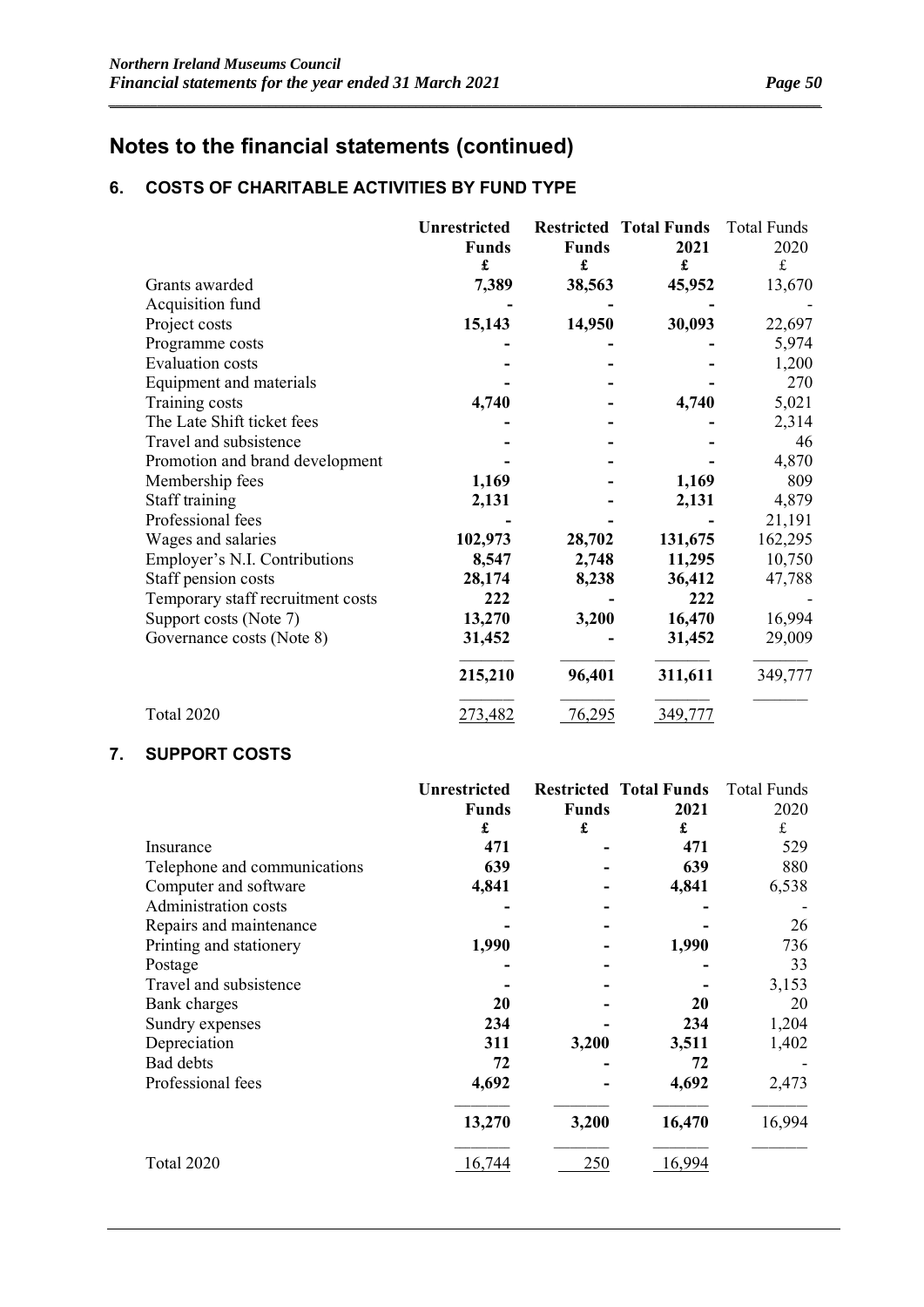═════════════════════════════

### **Notes to the financial statements (continued)**

### **8. GOVERNANCE COSTS**

|    |                                                     |              | <b>Unrestricted Total Funds</b> | <b>Total Funds</b> |
|----|-----------------------------------------------------|--------------|---------------------------------|--------------------|
|    |                                                     | <b>Funds</b> | 2021                            | 2020               |
|    |                                                     | £            | £                               | $\mathbf f$        |
|    | Staff costs                                         | 5,567        | 5,567                           | 5,433              |
|    | Accountancy fees and internal audit                 | 15,190       | 15,190                          | 12,950             |
|    | Audit fees                                          | 9,000        | 9,000                           | 9,000              |
|    | Board member expenses                               |              |                                 | 1,018              |
|    | Company governance costs                            | 1,445        | 1,445                           |                    |
|    | Printing of annual report                           | 250          | 250                             | 608                |
|    |                                                     | 31,452       | 31,452                          | 29,009             |
|    | Total 2020                                          | 29,009       | 29,009                          |                    |
| 9. | <b>NET INCOME</b><br>This is stated after charging: |              |                                 |                    |
|    |                                                     |              | 2021                            | 2020               |
|    |                                                     |              | £                               | $\mathbf f$        |
|    | Staff pension contributions                         |              | 37,631                          | 48,485             |
|    | Depreciation                                        |              | 3,511                           | 1,402              |
|    | Auditors' remuneration:                             |              |                                 |                    |
|    | audit of the financial statements                   |              | 9,000                           | 9,000              |
|    | <b>10. STAFF COSTS</b>                              |              |                                 |                    |
|    | Total staff costs were as follows:                  |              | 2021                            | 2020               |
|    |                                                     |              | £                               | $\mathbf f$        |
|    | Wages and salaries                                  |              | 135,595                         | 164,206            |
|    | Social security costs                               |              | 11,722                          | 13,575             |
|    | Other pension costs                                 |              | 37,631                          | 48,485             |
|    |                                                     |              | 184,948                         | 226,266            |
|    |                                                     |              |                                 |                    |

*\_\_\_\_\_\_\_\_\_\_\_\_\_\_\_\_\_\_\_\_\_\_\_\_\_\_\_\_\_\_\_\_\_\_\_\_\_\_\_\_\_\_\_\_\_\_\_\_\_\_\_\_\_\_\_\_\_\_\_\_\_\_\_\_\_\_\_\_\_\_\_\_\_\_\_\_\_\_\_\_\_\_\_\_\_\_\_\_\_\_\_\_\_\_\_\_\_\_\_\_\_\_*

No remuneration was paid to the Directors of the company. The total of Directors' expenses reimbursed by the company during the year was £nil (2020 – £262).

The PCSPS (NI) of which all of the Museums Council's employees are members, is an unfunded, multi-employer, defined benefit scheme, but the Museums Council is unable to identify its share of the underlying assets and liabilities. The most up to date actuarial valuation was carried out at 31 March 2012 and details of this valuation are available in the PCSPS (NI) resource accounts.

For 2020-21 employers' contributions of £37,631 were payable to the PCSPS (NI) (2019-20: £48,485) at one of three rates in the range 28.7% to 30.7% of pensionable pay, based on salary bands.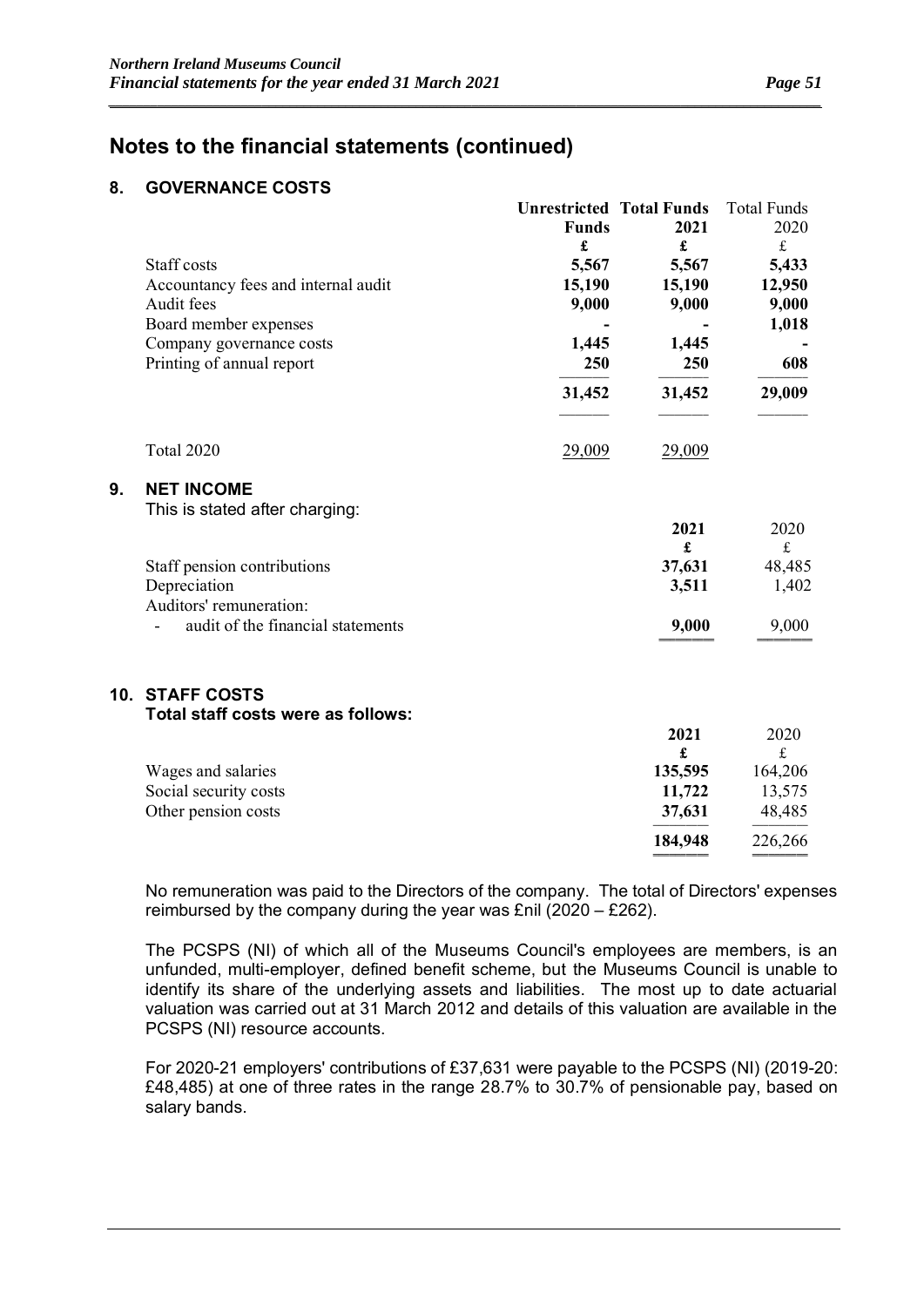### **10. STAFF COSTS** *(continued)*

Work was completed on the 2016 valuation, based on the position as at 31 March 2016. The outcome of this scheme valuation informed employer contribution rates for 2020-21. Employer contribution rates payable will range from 28.7% to 34.2% of pensionable pay, based on salary bands. This change is primarily due to the reduction in the SCAPE discount rate (as announced at Budget 2018) to 2.4% pa above CPI. The contribution rates are set to meet the cost of the benefits accruing during 2020-21 to be paid when the member retires, and not the benefits paid during this period to existing pensioners.

*\_\_\_\_\_\_\_\_\_\_\_\_\_\_\_\_\_\_\_\_\_\_\_\_\_\_\_\_\_\_\_\_\_\_\_\_\_\_\_\_\_\_\_\_\_\_\_\_\_\_\_\_\_\_\_\_\_\_\_\_\_\_\_\_\_\_\_\_\_\_\_\_\_\_\_\_\_\_\_\_\_\_\_\_\_\_\_\_\_\_\_\_\_\_\_\_\_\_\_\_\_\_*

Employees can opt to open a partnership pension account which is a stakeholder pension with an employer contribution. Employer's contributions of £nil (2019 -20; £nil) were paid to one or more of a panel of two appointed stakeholder pension providers. Employer contributions are age related and range from 8% to 14.75% (2019-20; 8% to 14.75%) of pensionable pay.

The partnership pension account offers the member the opportunity of having a 'free' pension. The employer will pay the age-related contribution and if the member does contribute, the employer will pay an additional amount to match member contributions up to 3% of pensionable earnings.

Employer contributions paid to the schemes to cover the cost of the future provision of lump sum benefits on death in service and ill health retirement of these employees were £nil (2019-20 £nil). Contributions due to the partnership pension providers at the reporting period date were £nil. Contributions prepaid at that date were £nil. Employers also contribute a further 0.5% of pensionable salary to cover the cost of centrally-provided risk benefit cover (death in service and ill health retirement). The contribution for 2020-21 was £nil (2019-20 £nil).

There were no early retirements on ill health grounds (2019-20 nil).

#### **Particulars of employees:**

The average number of employees during the year was as follows:

|                 | 2021 | 2020 |
|-----------------|------|------|
|                 | No   | No   |
| Number of staff |      |      |

No employees received remuneration of more than £60,000 during the year (2019-20 – nil).

#### **11. TAXATION**

The Museums Council is exempt from tax on income and gains falling within section 505 of the Taxes Act 1988 or section 252 of the Taxation Chargeable Gains Act 1992 to the extent that these are applied to its charitable objects.

The Museums Council is not registered for VAT.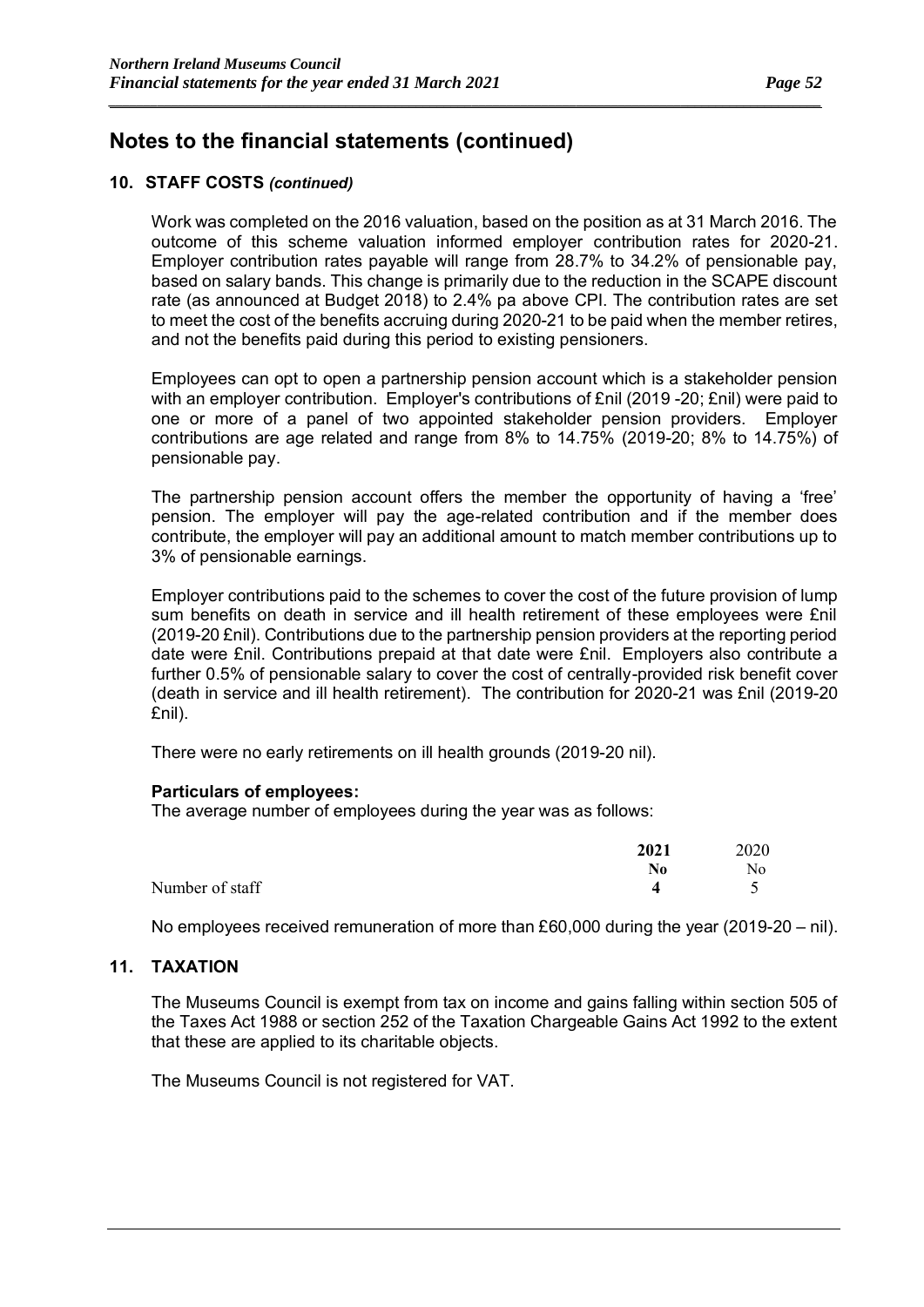### **12. TANGIBLE FIXED ASSETS**

|                                                    | Computer | <b>Office</b><br><b>Equipment</b> Equipment | <b>Furniture</b> | <b>Total</b> |
|----------------------------------------------------|----------|---------------------------------------------|------------------|--------------|
| <b>VALUATION</b>                                   | £        | £                                           | £                | £            |
| At 1 April 2020                                    | 16,449   | 40                                          | 6,484            | 22,973       |
| Additions                                          | 3,607    |                                             |                  | 3,607        |
| Disposals                                          |          |                                             |                  |              |
| At 31 March 2021                                   | 20,056   | 40                                          | 6,484            | 26,580       |
| <b>DEPRECIATION</b>                                |          |                                             |                  |              |
| At 1 April 2020                                    | 7,087    | 40                                          | 6,484            | 13,611       |
| Charge for the year                                | 3,511    |                                             |                  | 3,511        |
| Eliminated on disposal                             |          |                                             |                  |              |
| <b>At 31 March 2021</b>                            | 10,598   | 40                                          | 6,484            | 17,122       |
| <b>NET BOOK VALUE</b>                              |          |                                             |                  |              |
| <b>At 31 March 2021</b>                            | 9,458    |                                             |                  | 9,458        |
| At 31 March 2020                                   | $-9,362$ |                                             |                  | 9,362        |
| 13. DEBTORS                                        |          |                                             |                  |              |
|                                                    |          | 2021                                        |                  | 2020         |
|                                                    |          | $\mathbf f$                                 |                  | $\mathbf f$  |
| Trade debtors                                      |          | 3,219                                       |                  | 3,861        |
| Other debtors                                      |          | 92                                          |                  | 92           |
| Accrued income                                     |          | 42,633                                      |                  |              |
| Prepayments                                        |          | 3,613                                       |                  | 985          |
|                                                    |          | 49,557                                      |                  | 4,938        |
| 14. CREDITORS: Amounts falling due within one year |          |                                             |                  |              |
|                                                    |          | 2021                                        |                  | 2020         |
|                                                    |          | £                                           |                  | $\mathbf f$  |
| Trade creditors                                    |          | 64,525                                      |                  | 25,585       |
| Short-term compensated absences (holiday pay)      |          | 2,603                                       |                  | 1,431        |
| Taxation and social security                       |          | 1,285                                       |                  | 3,851        |
| Other creditors                                    |          | 258                                         |                  | 467          |
| Accruals                                           |          | 27,597                                      |                  | 39,688       |
|                                                    |          | 96,268                                      |                  | 71,022       |

*\_\_\_\_\_\_\_\_\_\_\_\_\_\_\_\_\_\_\_\_\_\_\_\_\_\_\_\_\_\_\_\_\_\_\_\_\_\_\_\_\_\_\_\_\_\_\_\_\_\_\_\_\_\_\_\_\_\_\_\_\_\_\_\_\_\_\_\_\_\_\_\_\_\_\_\_\_\_\_\_\_\_\_\_\_\_\_\_\_\_\_\_\_\_\_\_\_\_\_\_\_\_*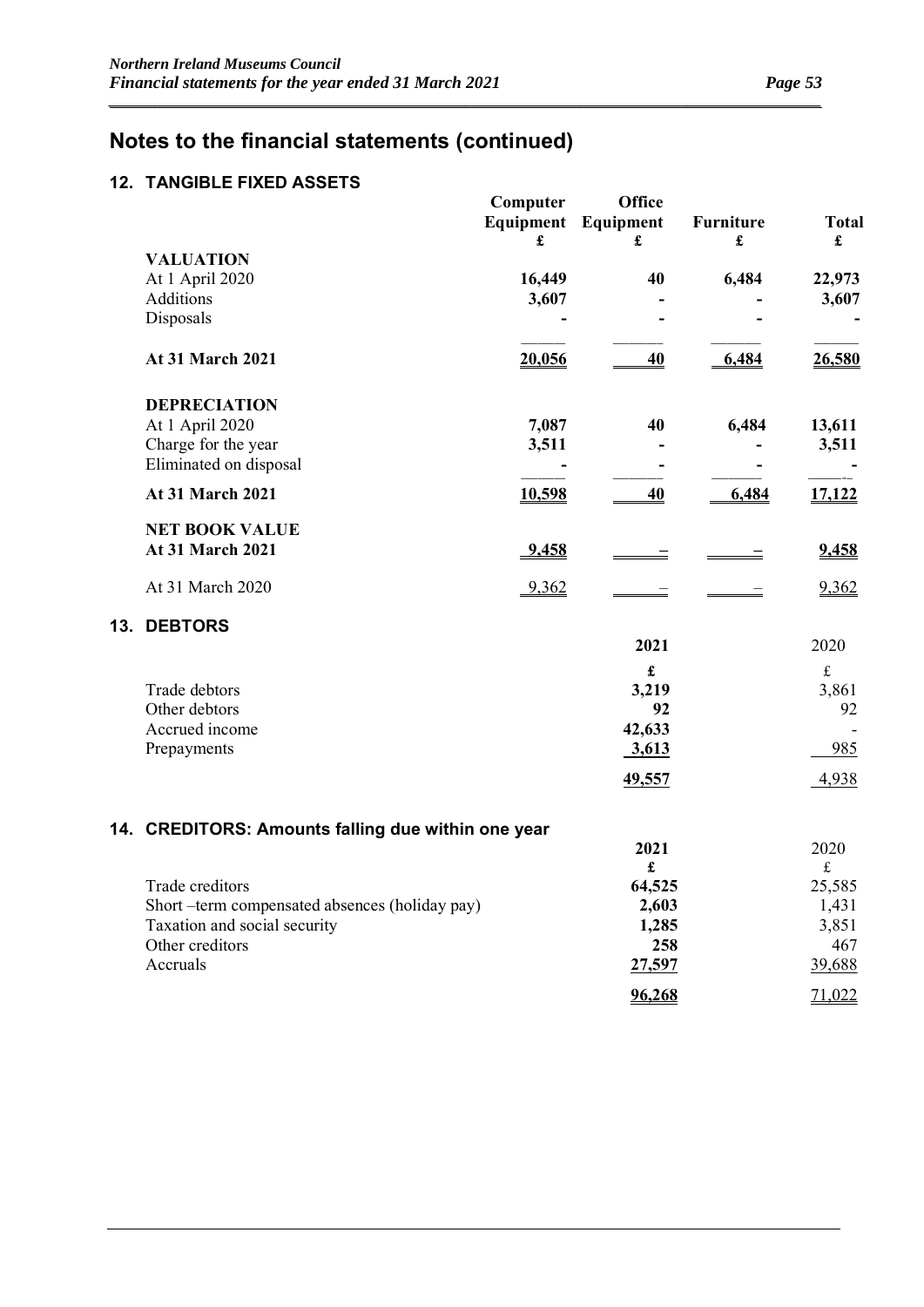### **15. RESTRICTED INCOME FUNDS**

|                            |                                      |                            |                            | <b>Transfer</b>       |                                       |
|----------------------------|--------------------------------------|----------------------------|----------------------------|-----------------------|---------------------------------------|
|                            | <b>Balance at</b>                    | Incoming                   | Outgoing                   | between               | <b>Balance at</b>                     |
|                            | 1 Apr 2020                           | resources                  | resources                  | funds                 | 31 Mar 2021                           |
|                            | £                                    | $\pmb{\mathfrak{L}}$       | £                          | £                     | £                                     |
| The Late Shift             | 2,801                                |                            |                            | 3,923                 | 6,724                                 |
| A Brush with Nature        | 3,923                                |                            |                            | (3, 923)              |                                       |
| Nerve Centre               |                                      | 39,688                     | (39, 688)                  |                       |                                       |
| <b>Esme Mitchell Trust</b> | 2,307                                | 5,000                      | (5,000)                    |                       | 2,307                                 |
| Museum Development UK      |                                      | 5,880                      | (5,880)                    |                       |                                       |
| Capital Fund               | 7,750                                | 3,000                      | (3,200)                    |                       | 7,550                                 |
| DFC Access & Inclusion     |                                      | 42,633                     | (42, 633)                  |                       |                                       |
|                            | 16,781                               | <u>96,201</u>              | (96, 401)                  |                       | 16,581                                |
|                            |                                      |                            |                            | <b>Transfer</b>       |                                       |
|                            | <b>Balance</b> at<br>1 Apr 2019<br>£ | Incoming<br>resources<br>£ | Outgoing<br>resources<br>£ | between<br>funds<br>£ | <b>Balance at</b><br>31 Mar 2020<br>£ |
| The Late Shift             | 11,066                               | 14,698                     | (22, 963)                  |                       | 2,801                                 |
| A Brush with Nature        | 6,320                                |                            | (2,397)                    |                       | 3,923                                 |
| Nerve Centre               |                                      | 38,407                     | (38, 407)                  |                       |                                       |
| Esme Mitchell Trust        |                                      | 5,000                      | (2,693)                    |                       | 2,307                                 |
| National Lottery Community |                                      | 9,585                      | (9,585)                    |                       |                                       |
| Fund                       |                                      |                            |                            |                       |                                       |
| Capital Fund               |                                      | 8,000                      | (250)                      |                       | 7,750                                 |
|                            | 17,386                               | <u>75,690</u>              | (76, 295)                  |                       | <u>16,781</u>                         |

*\_\_\_\_\_\_\_\_\_\_\_\_\_\_\_\_\_\_\_\_\_\_\_\_\_\_\_\_\_\_\_\_\_\_\_\_\_\_\_\_\_\_\_\_\_\_\_\_\_\_\_\_\_\_\_\_\_\_\_\_\_\_\_\_\_\_\_\_\_\_\_\_\_\_\_\_\_\_\_\_\_\_\_\_\_\_\_\_\_\_\_\_\_\_\_\_\_\_\_\_\_\_*

The transfer of £3,923 during the year from 'A Brush With Nature' to 'The Late Shift' represents expenditure that was allocated to the incorrect fund in the prior year.

### **16. UNRESTRICTED INCOME FUNDS**

| Unrestricted income funds | <b>Balance at</b><br>1 Apr 2020<br>(3,365) | Incoming<br>resources<br>229,683 | Outgoing<br>resources<br>(215,210) | <b>Transfer</b><br>between<br>funds<br>£ | <b>Balance at</b><br>31 Mar 2021<br>11,108  |
|---------------------------|--------------------------------------------|----------------------------------|------------------------------------|------------------------------------------|---------------------------------------------|
| Unrestricted income funds | <b>Balance at</b><br>1 Apr 2019            | Incoming<br>resources<br>267,995 | Outgoing<br>resources<br>(273,482) | <b>Transfer</b><br>between<br>funds<br>£ | <b>Balance at</b><br>31 Mar 2020<br>(3.365) |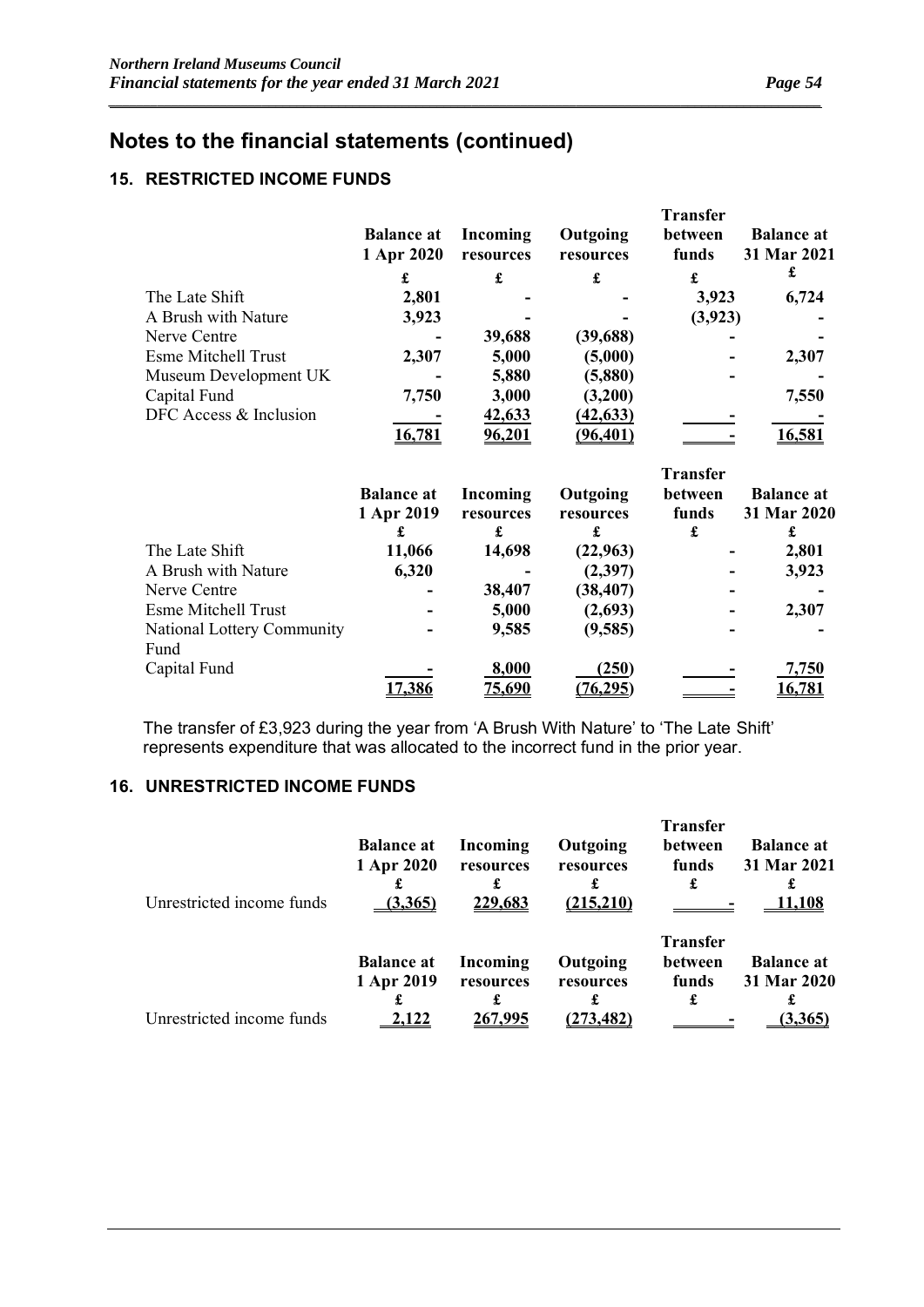### **17. ANALYSIS OF NET ASSETS BETWEEN FUNDS**

|                                  | <b>Unrestricted</b><br><b>Funds</b> | <b>Restricted</b><br><b>Funds</b><br>£ | <b>Total</b><br>2021<br>£ | <b>Total</b><br>2020<br>£ |
|----------------------------------|-------------------------------------|----------------------------------------|---------------------------|---------------------------|
| Tangible assets                  | 1,708                               | 7,750                                  | 9,458                     | 9,362                     |
| Net current assets/(liabilities) | 9,400                               | 8,831                                  | 18,231<br><u>.689</u>     | 4,054<br>.416             |

*\_\_\_\_\_\_\_\_\_\_\_\_\_\_\_\_\_\_\_\_\_\_\_\_\_\_\_\_\_\_\_\_\_\_\_\_\_\_\_\_\_\_\_\_\_\_\_\_\_\_\_\_\_\_\_\_\_\_\_\_\_\_\_\_\_\_\_\_\_\_\_\_\_\_\_\_\_\_\_\_\_\_\_\_\_\_\_\_\_\_\_\_\_\_\_\_\_\_\_\_\_\_*

### **18. FINANCIAL INSTRUMENTS**

The Museums Council's resources are met through grant-in-aid funding received from the DfC and through grant funding from other sources and from income generated through membership fees and training. The Museums Council does not hold any complex financial instruments. The organisation has no borrowings and relies primarily on DfC grants for its cash requirements. Other than the financial assets and liabilities which are generated by day to day operational activities, the Museums Council holds no financial instruments.

#### **Liquidity Risk**

The Museums Council secures funding for all activities in advance of expenditure being committed and it is not therefore exposed to material liquidity risks.

### **Credit Risk**

The Museums Council is not exposed to any material credit risk.

### **19. GUARANTOR**

The Museums Council is a company limited by guarantee and it does not have share capital. The liability of the member is limited to £1 in the event of the company being wound up.

### **20. ULTIMATE CONTROLLING PARTY**

The Board of Directors of the Museums Council Limited is the ultimate controlling party of the company.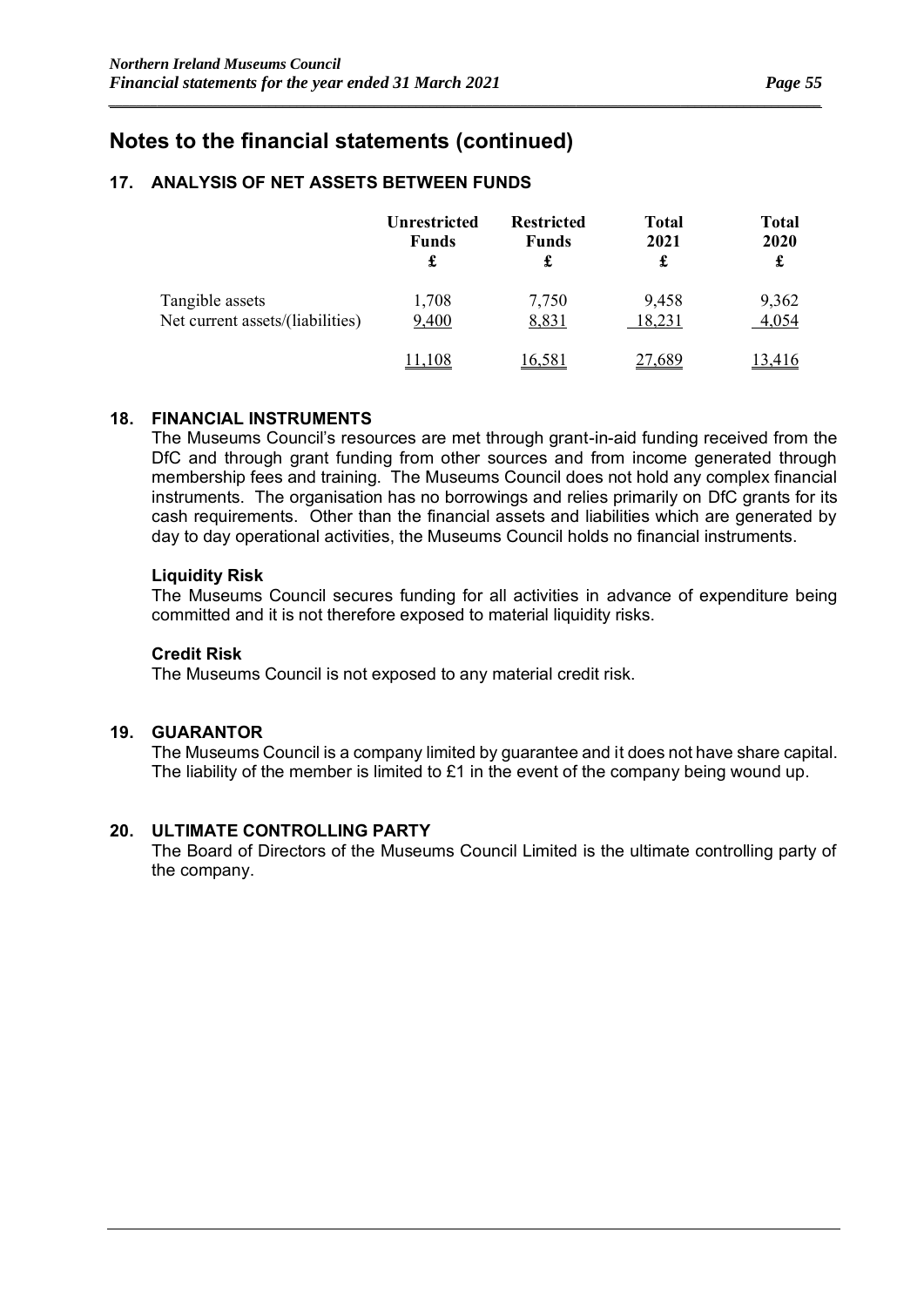### **21. RELATED PARTY TRANSACTIONS**

The Museums Council is a NDPB of the DfC from whom it received funding. The DfC is regarded as a related party. During the year, the Museums Council received grant in aid. There were also additional transactions with DfC in relation to Access and Inclusion Funding. £42,633 was received.

*\_\_\_\_\_\_\_\_\_\_\_\_\_\_\_\_\_\_\_\_\_\_\_\_\_\_\_\_\_\_\_\_\_\_\_\_\_\_\_\_\_\_\_\_\_\_\_\_\_\_\_\_\_\_\_\_\_\_\_\_\_\_\_\_\_\_\_\_\_\_\_\_\_\_\_\_\_\_\_\_\_\_\_\_\_\_\_\_\_\_\_\_\_\_\_\_\_\_\_\_\_\_*

The Director of the Museums Council is on secondment from NMNI who invoices the Museums Council on a monthly basis for salary costs.

Grants were awarded to a range of bodies that are represented on the Museums Council's Board of Directors. These can be summarised as follows:

|                                  | Collecting for the Future (supported by the Esmé Mitchell Trust)      |                                 |                                                                 |                                   |  |
|----------------------------------|-----------------------------------------------------------------------|---------------------------------|-----------------------------------------------------------------|-----------------------------------|--|
| <b>Grant</b><br><b>Applicant</b> | <b>Project</b>                                                        | <b>Amount</b><br><b>Awarded</b> | <b>Declared</b><br>Interest of<br><b>Board</b><br><b>Member</b> | <b>Associated</b><br>Organisation |  |
| Linen Hall<br>Library            | Mairead<br>Corrigan<br>Maguire,<br>painting by<br>Amanda<br>Dunsmore. | £1,000                          | <b>Julie Andrews</b>                                            | Linen Hall Library                |  |

|                                  | Recovery Grant (supported by NIMC and the Art Fund)             |                                 |                                                                 |                                                               |  |  |
|----------------------------------|-----------------------------------------------------------------|---------------------------------|-----------------------------------------------------------------|---------------------------------------------------------------|--|--|
| <b>Grant</b><br><b>Applicant</b> | <b>Project</b>                                                  | <b>Amount</b><br><b>Awarded</b> | <b>Declared</b><br>Interest of<br><b>Board</b><br><b>Member</b> | <b>Associated</b><br>Organisation                             |  |  |
| Whitehead<br>Railway<br>Museum   | Home<br>working<br>equipment<br>and barriers                    | £1,500                          | Robin<br>Morton                                                 | <b>Whitehead Railway</b><br>Museum                            |  |  |
| Mid-Antrim<br>Museum             | Develop<br>webinars                                             | £517                            | Jayne Clarke                                                    | Mid and East<br>Antrim Borough<br>Council                     |  |  |
| Ballymoney<br>Museum             | Covid secure<br>handling<br>boxes                               | £1,000                          | <b>Helen Perry</b><br>Ald. Yvonne<br>Boyle                      | Causeway Coast<br>and Glens Borough<br>Council                |  |  |
| Craigavon<br>Museum<br>Service   | Dementia<br>Reminiscence<br>Therapy via<br>Zoom                 | £550                            | Sean Barden                                                     | Armagh City,<br>Banbridge and<br>Craigavon Borough<br>Council |  |  |
| Coleraine<br>Museum              | Plantation<br>Coleraine<br>video tour<br>and objects<br>session | £980                            | <b>Helen Perry</b><br>Ald. Yvonne<br><b>Boyle</b>               | Causeway Coast<br>and Glens Borough<br>Council                |  |  |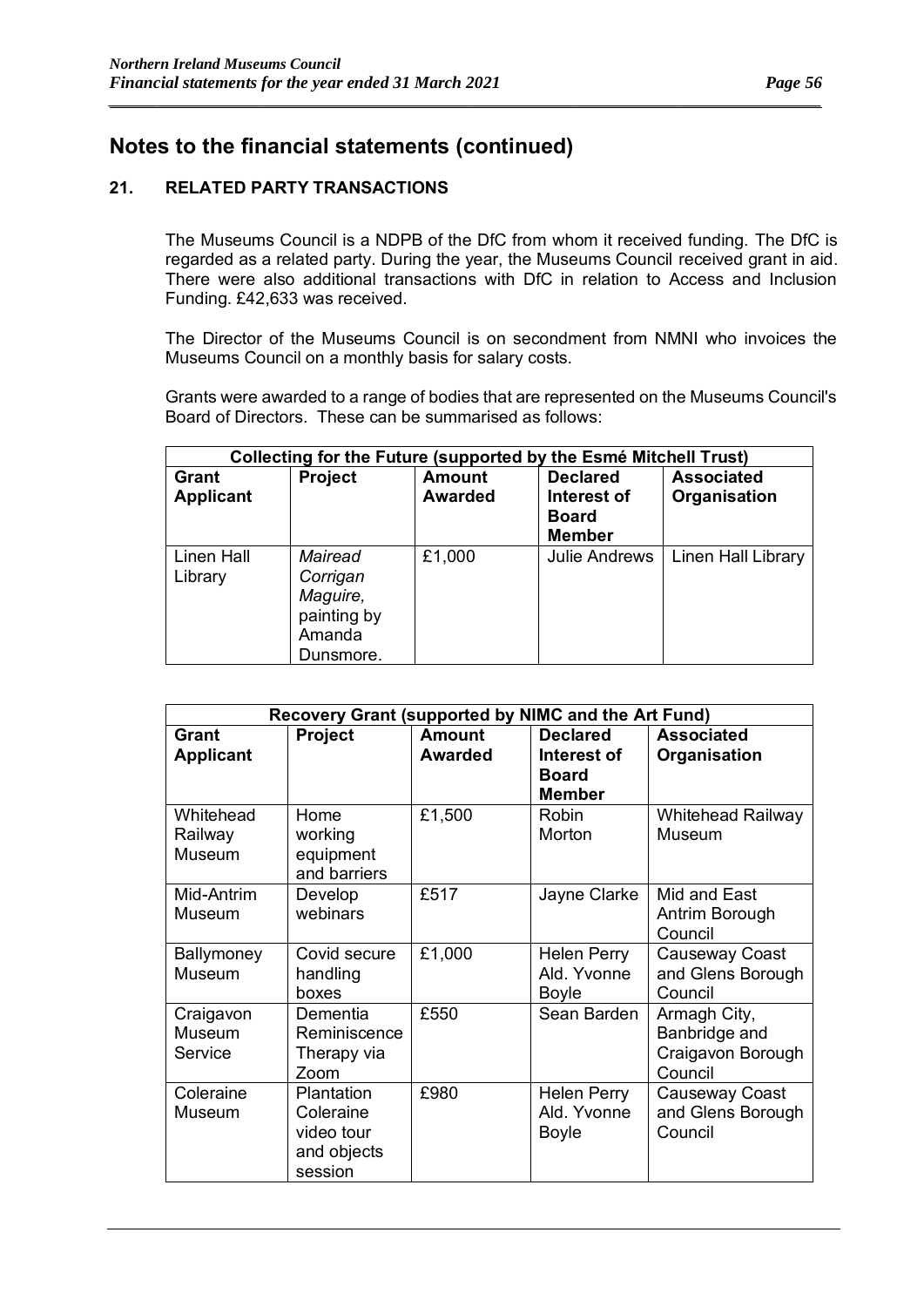### **21. RELATED PARTY TRANSACTIONS (continued)**

| Access and Inclusion Grant (supported by DfC) |                                                       |                                 |                                                                 |                                                      |  |
|-----------------------------------------------|-------------------------------------------------------|---------------------------------|-----------------------------------------------------------------|------------------------------------------------------|--|
| Grant<br><b>Applicant</b>                     | Project                                               | <b>Amount</b><br><b>Awarded</b> | <b>Declared</b><br>Interest of<br><b>Board</b><br><b>Member</b> | <b>Associated</b><br>Organisation                    |  |
| Causeway<br>Museum<br>Service                 | Increasing<br>accessibility<br>with audio<br>stations | £1,500                          | <b>Helen Perry</b><br>Ald. Yvonne<br>Boyle                      | Causeway<br>Coast and<br>Glens<br>Borough<br>Council |  |

*\_\_\_\_\_\_\_\_\_\_\_\_\_\_\_\_\_\_\_\_\_\_\_\_\_\_\_\_\_\_\_\_\_\_\_\_\_\_\_\_\_\_\_\_\_\_\_\_\_\_\_\_\_\_\_\_\_\_\_\_\_\_\_\_\_\_\_\_\_\_\_\_\_\_\_\_\_\_\_\_\_\_\_\_\_\_\_\_\_\_\_\_\_\_\_\_\_\_\_\_\_\_*

| <b>Playful Museums (supported by NIMC)</b> |                       |                                 |                                                                 |                                                      |  |  |
|--------------------------------------------|-----------------------|---------------------------------|-----------------------------------------------------------------|------------------------------------------------------|--|--|
| Grant<br><b>Applicant</b>                  | <b>Project</b>        | <b>Amount</b><br><b>Awarded</b> | <b>Declared</b><br>Interest of<br><b>Board</b><br><b>Member</b> | <b>Associated</b><br>Organisation                    |  |  |
| Ballymoney<br>Museum                       | From Me to<br>You     | £500                            | <b>Helen Perry</b><br>Ald. Yvonne<br>Boyle                      | Causeway<br>Coast and<br>Glens<br>Borough<br>Council |  |  |
| Mid Antrim<br>Museum                       | Explore the<br>Castle | £260                            | Jayne Clarke                                                    | Mid and East<br>Antrim<br>Borough<br>Council         |  |  |

Five organisations received a number of grants from the Museums Council and the total value is outlined below:-

| <b>Grant Applicant</b>   | <b>Total Value of</b> |
|--------------------------|-----------------------|
|                          | <b>Grants</b>         |
|                          | £                     |
| The Argory (NT)          | 5,835                 |
| Armagh Robinson Library  | 1,900                 |
| <b>Ballymoney Museum</b> | 1,500                 |
| <b>Mid-Antrim Museum</b> | 777                   |
| Somme Museum             | 1,260                 |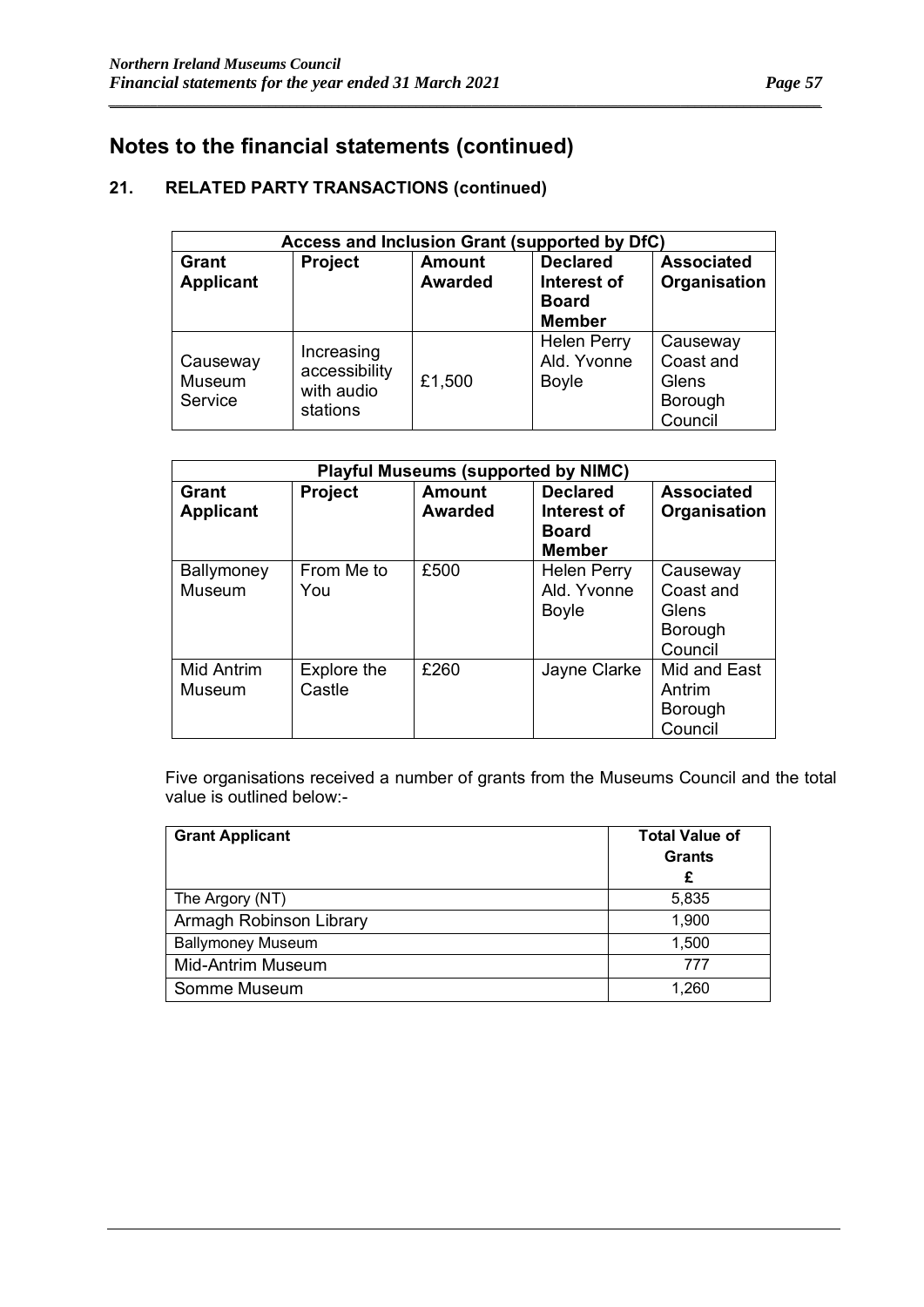### **22. RECONCILIATION OF NET INCOMING RESOURCES TO NET CASH OUTFLOW FROM OPERATING ACTIVITIES**

*\_\_\_\_\_\_\_\_\_\_\_\_\_\_\_\_\_\_\_\_\_\_\_\_\_\_\_\_\_\_\_\_\_\_\_\_\_\_\_\_\_\_\_\_\_\_\_\_\_\_\_\_\_\_\_\_\_\_\_\_\_\_\_\_\_\_\_\_\_\_\_\_\_\_\_\_\_\_\_\_\_\_\_\_\_\_\_\_\_\_\_\_\_\_\_\_\_\_\_\_\_\_*

|                                                    | 2021      | 2020    |
|----------------------------------------------------|-----------|---------|
|                                                    | £         | £       |
| Net (outgoing)/incoming resources before transfers | 14,273    | (6,092) |
| Depreciation                                       | 3,511     | 1,402   |
| (Increase)/decrease in debtors                     | (44, 619) | 32,655  |
| Increase/(decrease) in creditors                   | 25,246    | 9,981   |
| Decrease in capital creditor                       | 9,000     | (9,000) |
| Net cash outflow from operating activities         | 7,411     | 28,946  |

### **23. RECONCILIATION OF NET CASH FLOW MOVEMENT TO MOVEMENT IN NET FUNDS**

| Increase/(decrease) in cash in the period      | 2021<br>£<br>(5,196) | 2020<br>28,946   |
|------------------------------------------------|----------------------|------------------|
| Change in net funds<br>Net funds at 1 Apr 2020 | (5,196)<br>70,138    | 28,946<br>41,192 |
| Net funds at 31 Mar 2021                       | 64,942               | 70,138           |

### **24. ANALYSIS OF CHANGES IN NET FUNDS**

| Cash at bank                                           | 1 Apr 20<br>£<br>70,138 | Cash flows 31 Mar 21<br>£<br>(5,196) | 64,942 |
|--------------------------------------------------------|-------------------------|--------------------------------------|--------|
|                                                        |                         |                                      |        |
| <b>25. LOSSES AND SPECIAL PAYMENTS</b>                 |                         |                                      |        |
|                                                        |                         | 2021                                 | 2020   |
|                                                        |                         | £                                    | £      |
| Bad debt/membership income written off in current year |                         | 72                                   |        |
|                                                        |                         | 72                                   |        |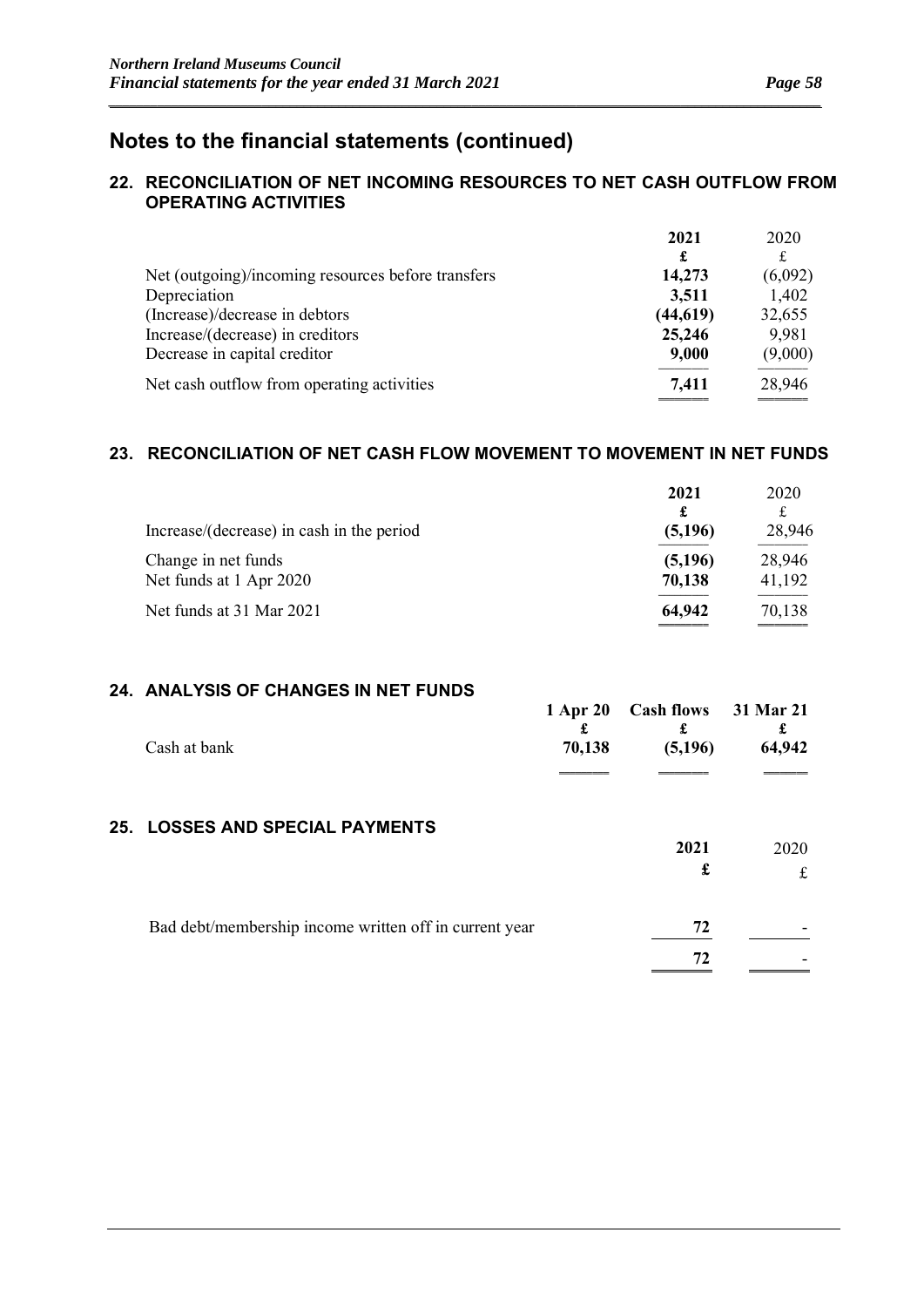### **26. GOING CONCERN**

In December 2016, the DfC informed the Chair of the Board that the Museums Council would be subject to a broader review of ALB within the DfC. This was further to the 2013 review of Museums Council's ALB status which resulted in its co-location with NMNI at Cultra. The 2016 Review was stalled given the absence of a Minister for the DfC. With the return of the Northern Ireland Executive in January 2020 and the publication of *New Decade, New Approach*, priorities of the restored executive include "… a review of Arm's Length Bodies with a view to their rationalisation"

*\_\_\_\_\_\_\_\_\_\_\_\_\_\_\_\_\_\_\_\_\_\_\_\_\_\_\_\_\_\_\_\_\_\_\_\_\_\_\_\_\_\_\_\_\_\_\_\_\_\_\_\_\_\_\_\_\_\_\_\_\_\_\_\_\_\_\_\_\_\_\_\_\_\_\_\_\_\_\_\_\_\_\_\_\_\_\_\_\_\_\_\_\_\_\_\_\_\_\_\_\_\_*

The DfC has confirmed the budget for the Museums Council for 2021-2022. It is an uplift on 2020-21 (£232,000). This is a welcomed increase and will enable the Museums Council to meet increasing operational costs and to maintain service delivery to the local museum sector.

In light of the factors, these accounts have been prepared on a going concern basis as, in the opinion of the Board of Directors, the Museums Council will continue to operate for the foreseeable future.

### **27. EVENTS AFTER THE BALANCE SHEET DATE**

No events occurred between the balance sheet date and the date on which these financial statements were authorised for issue that require disclosure or adjustment.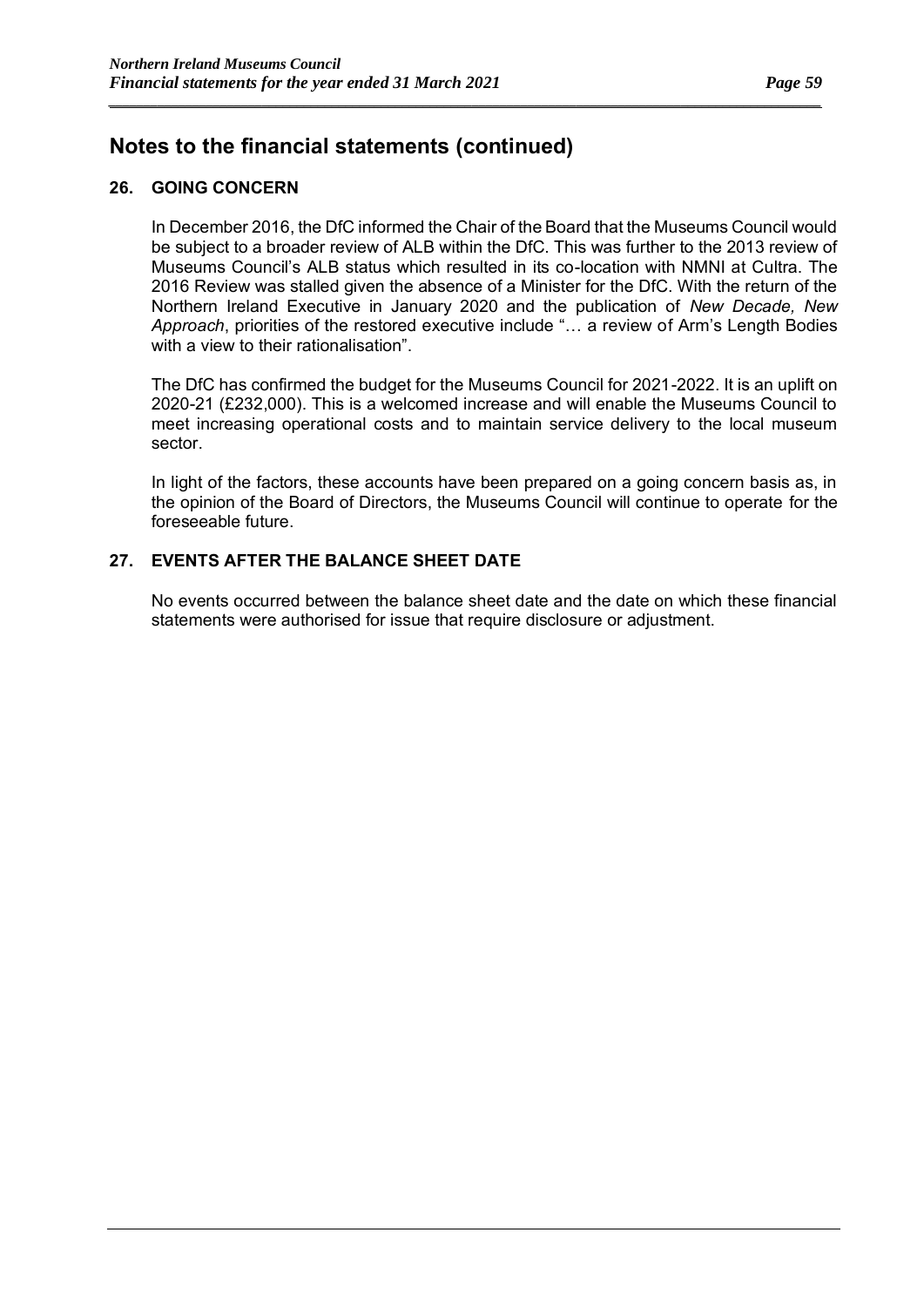**ADDITIONAL DISCLOSURES REQUIRED BY FReM**

**The following page does not form part of the statutory financial statements which are the subject of the independent auditor's report on pages 39 to 43**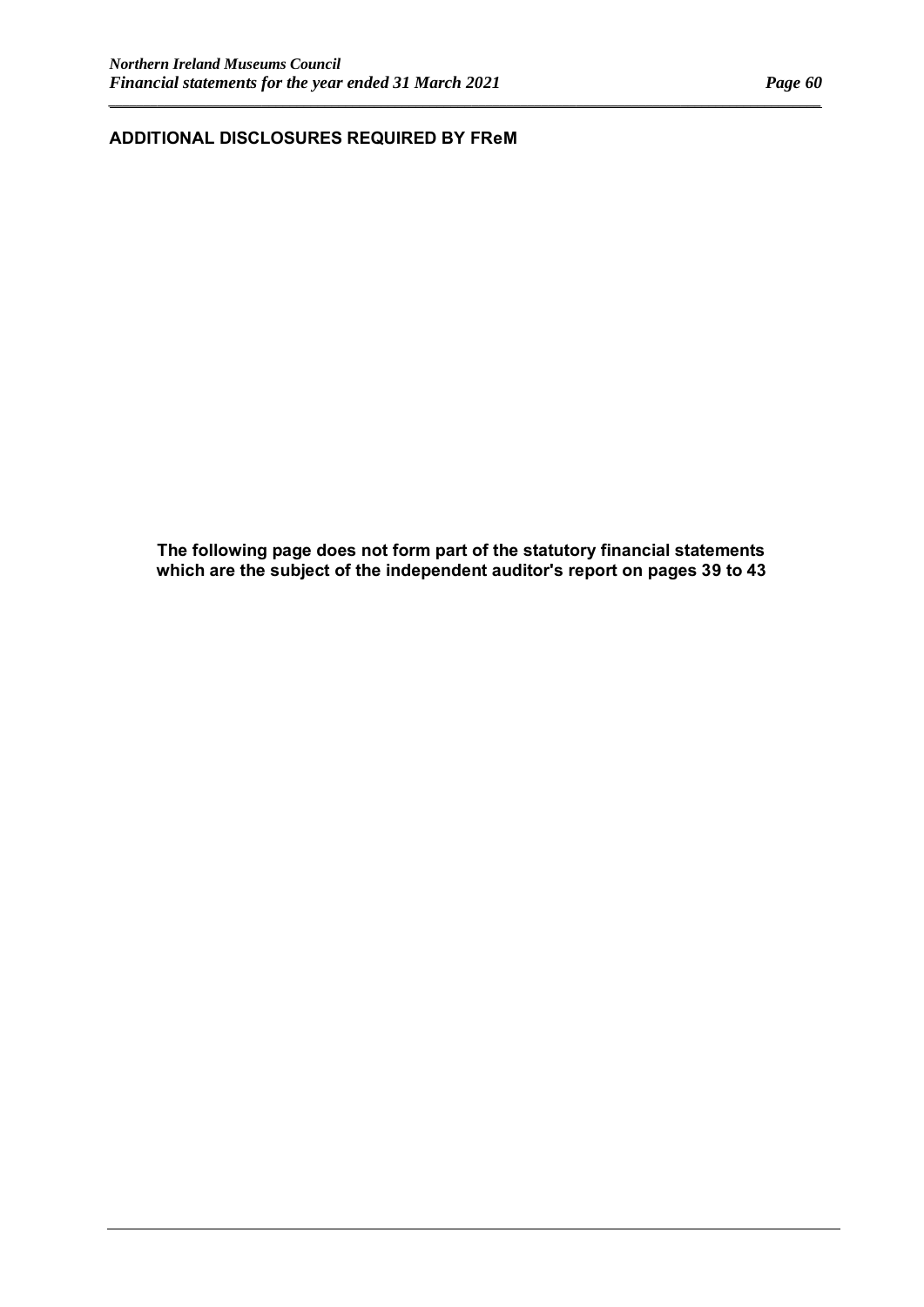### **ADDITIONAL DISCLOSURES REQUIRED BY FReM**

The Museums Council as a charitable arm's length body, is required to account for grantsin-aid received under the Charities SORP and accordingly include it within incoming resources in the Statement of Financial Activities.

*\_\_\_\_\_\_\_\_\_\_\_\_\_\_\_\_\_\_\_\_\_\_\_\_\_\_\_\_\_\_\_\_\_\_\_\_\_\_\_\_\_\_\_\_\_\_\_\_\_\_\_\_\_\_\_\_\_\_\_\_\_\_\_\_\_\_\_\_\_\_\_\_\_\_\_\_\_\_\_\_\_\_\_\_\_\_\_\_\_\_\_\_\_\_\_\_\_\_\_\_\_\_*

For all other ALB, the FReM requires grants-in-aid to be regarded as contributions from controlling parties giving rise to a financial interest in the residual interest of the body and hence accounted for as financing i.e. by crediting them to the income and expenditure reserve.

In addition FReM requires grant-in-aid to be accounted for on a cash basis.

Were the Museums Council to prepare its accounts on these bases, the results would be as follows:

#### **Statement of Financial Activities prepared under FReM**

|                                                 | 2021       | 2020      |
|-------------------------------------------------|------------|-----------|
|                                                 | £          | £         |
| Income and endowments from:                     |            |           |
| Donations & legacies                            | 53,513     | 30,585    |
| Charitable activities                           | 39,688     | 51,853    |
| Other trading activities                        | 12,683     | 13,247    |
| <b>Total incoming resources</b>                 | 105,884    | 95,685    |
| <b>Resources expended</b>                       |            |           |
| Charitable activities                           | 311,611    | 349,777   |
| <b>Total resources expended</b>                 | 311,611    | 349,777   |
| <b>Amount transferred to reserves</b>           | (205, 727) | (254,092) |
| <b>Analysis of Reserves prepared under FReM</b> |            |           |
| Balance at 1 April 2020                         | 13,416     | 19,508    |
| Grant in aid received in year                   | 220,000    | 248,000   |
| Net operating cost for year                     | (205, 727) | (254,092) |
| <b>Balance at 31 March 2021</b>                 | 27,689     | 13,416    |